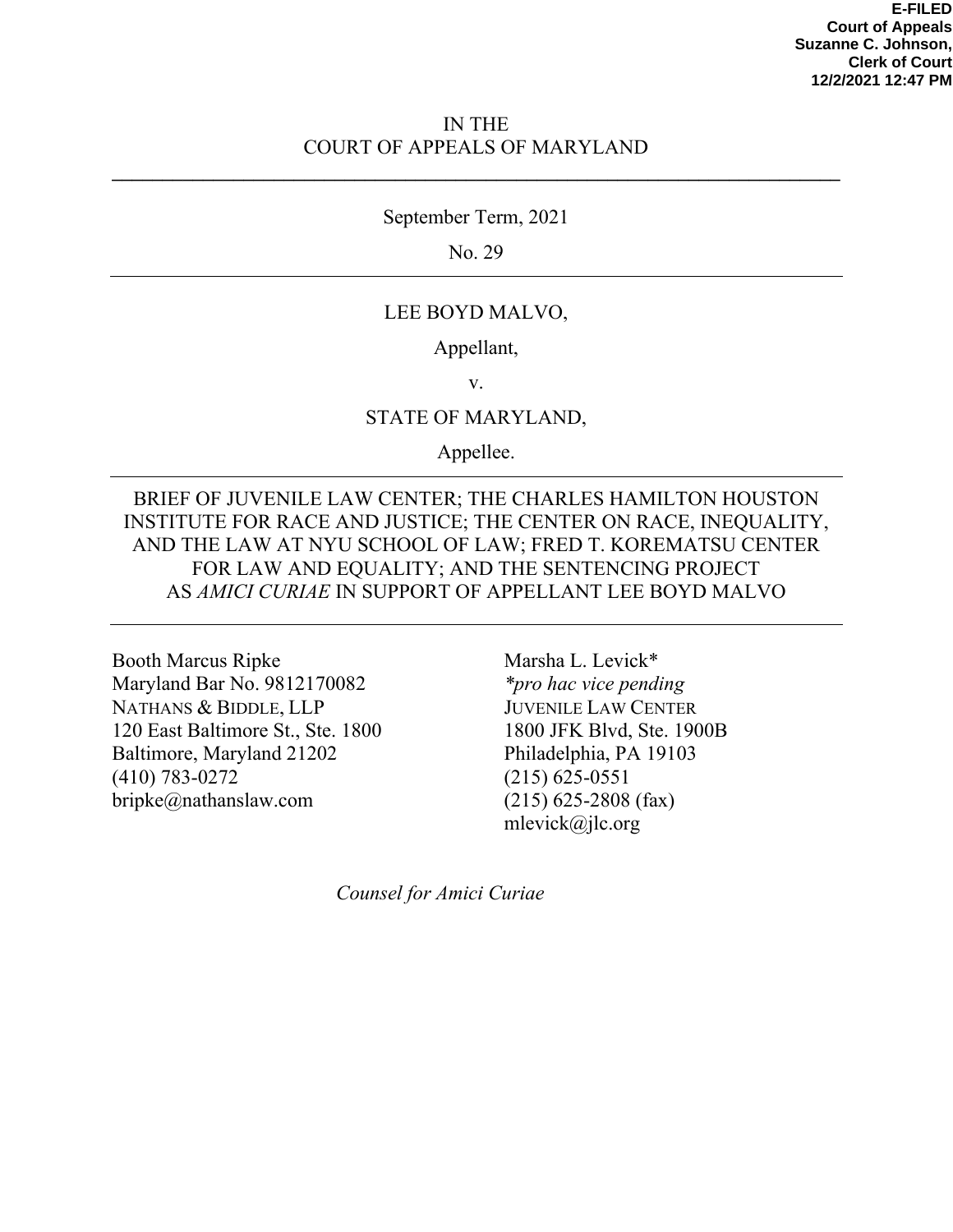# **TABLE OF CONTENTS**

| STATEMENT OF THE APPLICABLE STANDARD OF REVIEW1                                                         |
|---------------------------------------------------------------------------------------------------------|
|                                                                                                         |
|                                                                                                         |
| THE CRIMINAL LEGAL SYSTEM CREATES A RACIAL HIERARCHY<br>Ι.                                              |
| A. The Criminal And Juvenile Legal Systems Were Created To Deepen The                                   |
| B. Maryland's Criminal Legal System Disproportionately Levies Punishment                                |
| C. Life Without Parole (LWOP) Sentences Are Disproportionately Imposed                                  |
| YOUTH<br>AND RACIAL<br>DISPROPORTIONALITY REQUIRE<br>П.                                                 |
| A. Article 25 Provides Greater Protection To Youth In The Criminal System 12                            |
| B. The Racial Impact Of Sentencing Laws In Maryland Requires Heightened                                 |
| III. IMPLICIT AND EXPLICIT BIASES PERMEATE SENTENCING<br>DECISIONS WITHOUT A MORE EXACTING STANDARD  18 |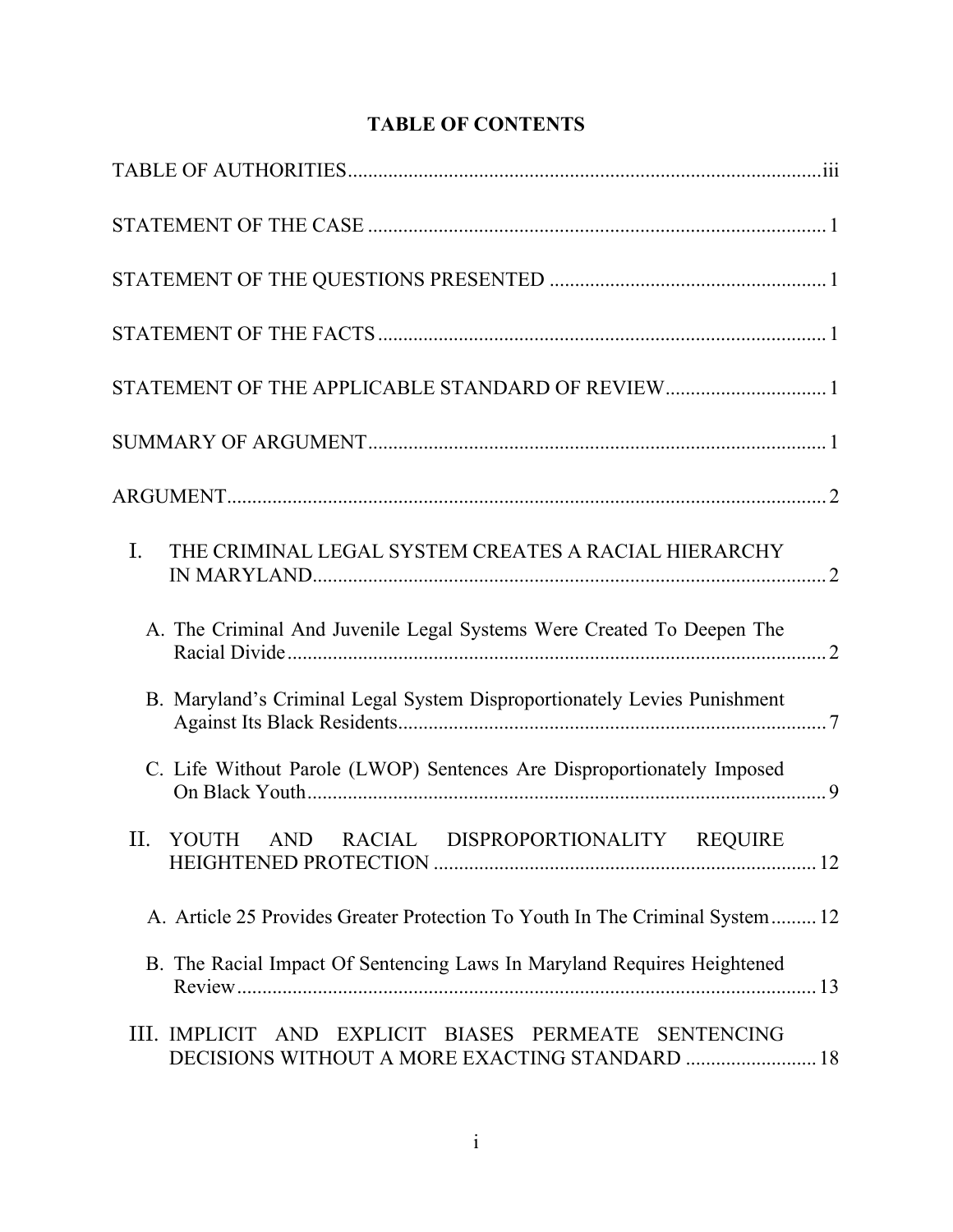| CERTIFICATE OF WORD COUNT AND COMPLIANCE WITH RULE 8-112  28 |  |
|--------------------------------------------------------------|--|
| CERTIFICATION REGARDING RESTRICTED INFORMATION  28           |  |
|                                                              |  |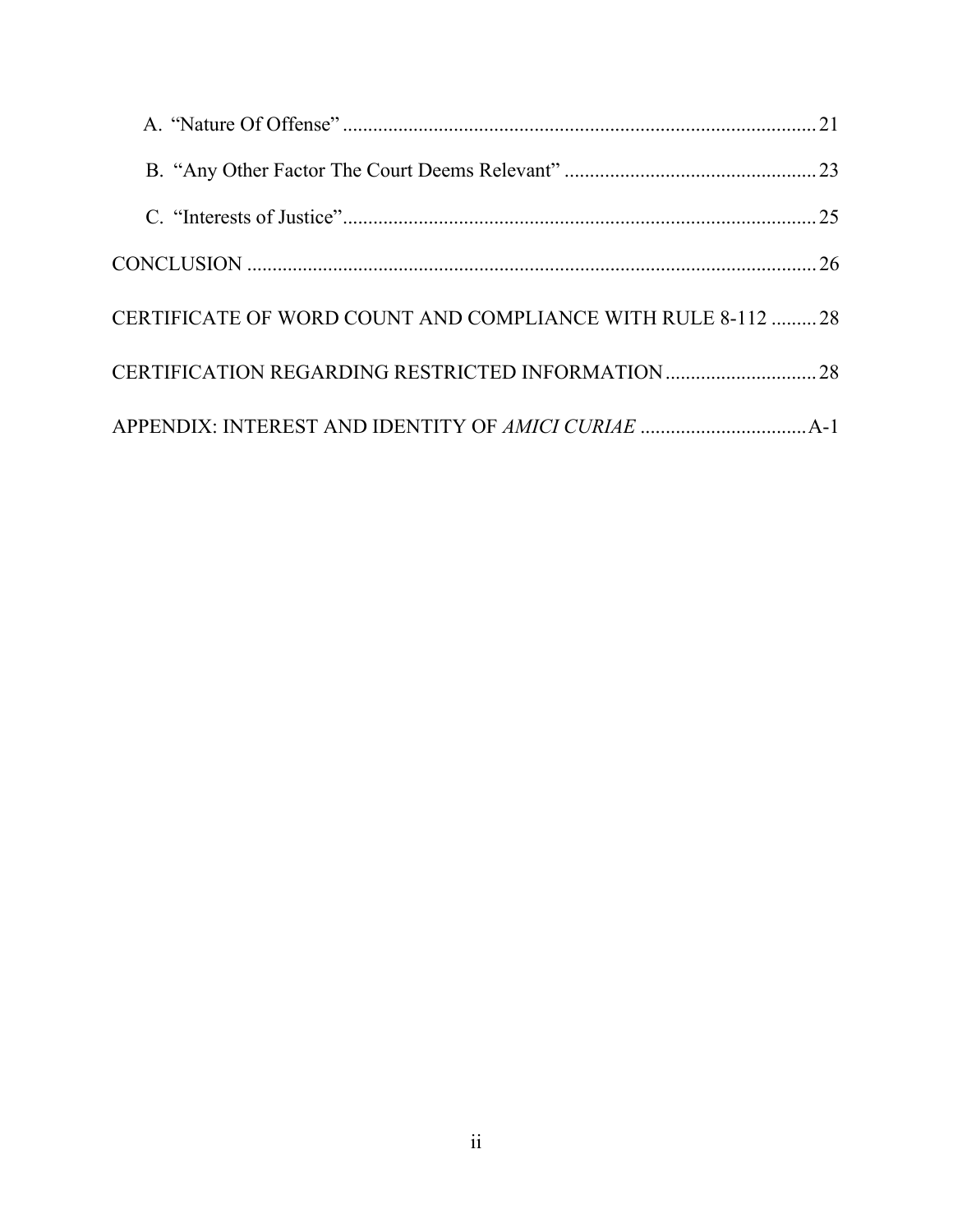# **TABLE OF AUTHORITIES**

| <b>Cases</b>                                    |
|-------------------------------------------------|
| Adams v. Alabama,                               |
| Buck v. Davis,                                  |
| Carter v. State,                                |
| Colvin-El v. State,                             |
| Commonwealth v. Warren,                         |
| Diatchenko v. Dist. Attorney for Suffolk Dist., |
| Dozier v. United States,                        |
| Evans v. State,                                 |
| Furman v. Georgia,                              |
| In re Gault,                                    |
| Graham v. Collins,                              |
| Graham v. Florida,                              |
| J.D.B. v. North Carolina,                       |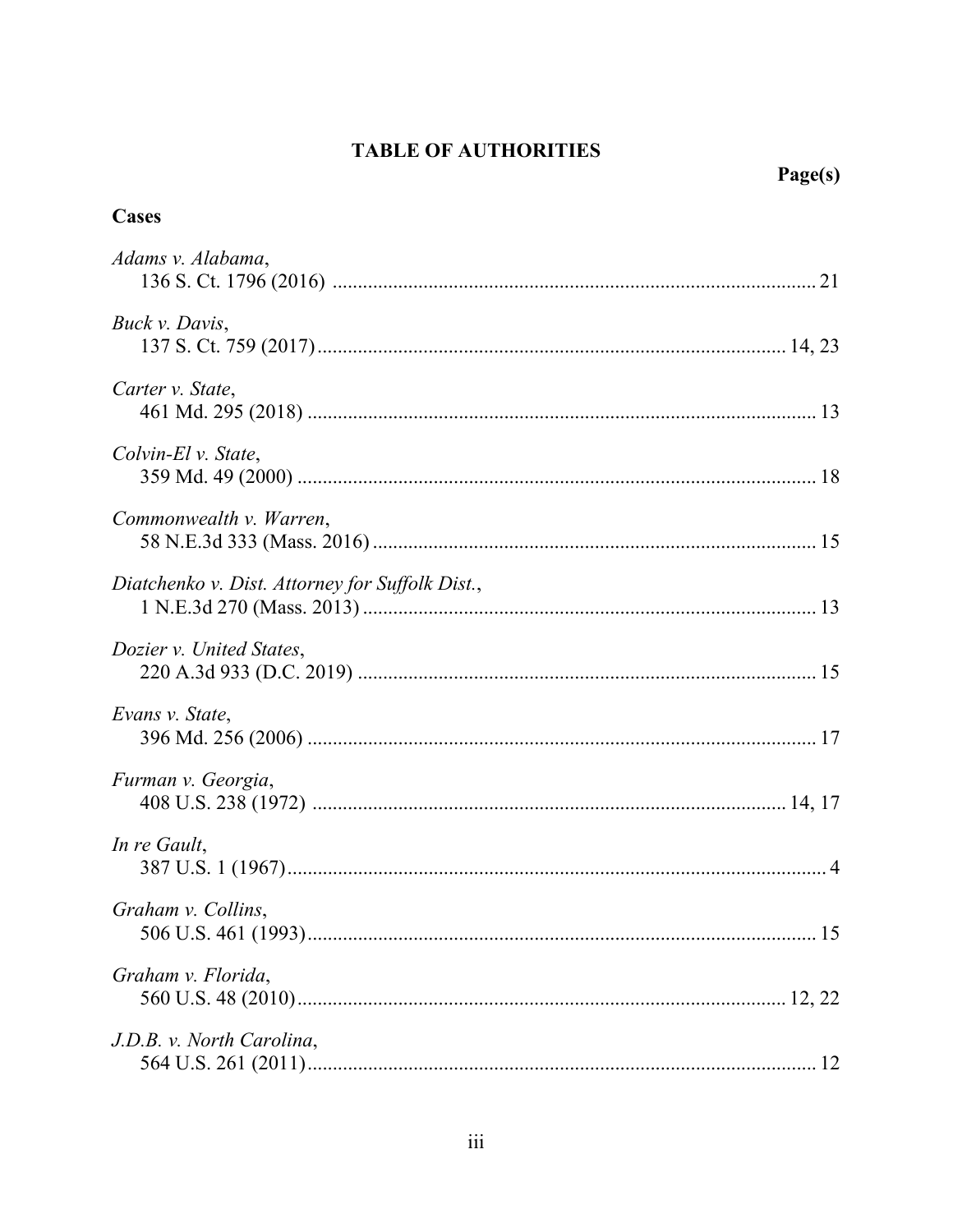| Jones v. Mississippi,       |
|-----------------------------|
| Kennedy v. Louisiana,       |
| May v. Anderson,            |
| Maynard v. Cartwright,      |
| McCleskey v. Kemp,          |
| Miles v. United States,     |
| Miller v. Alabama,          |
| Mitchell v. State,          |
| Montgomery v. Louisiana,    |
| Peña-Rodriguez v. Colorado, |
| Roper v. Simmons,           |
| State v. Bassett,           |
| State v. Gregory,           |
| State v. Santiago,          |
| State v. Stewart,           |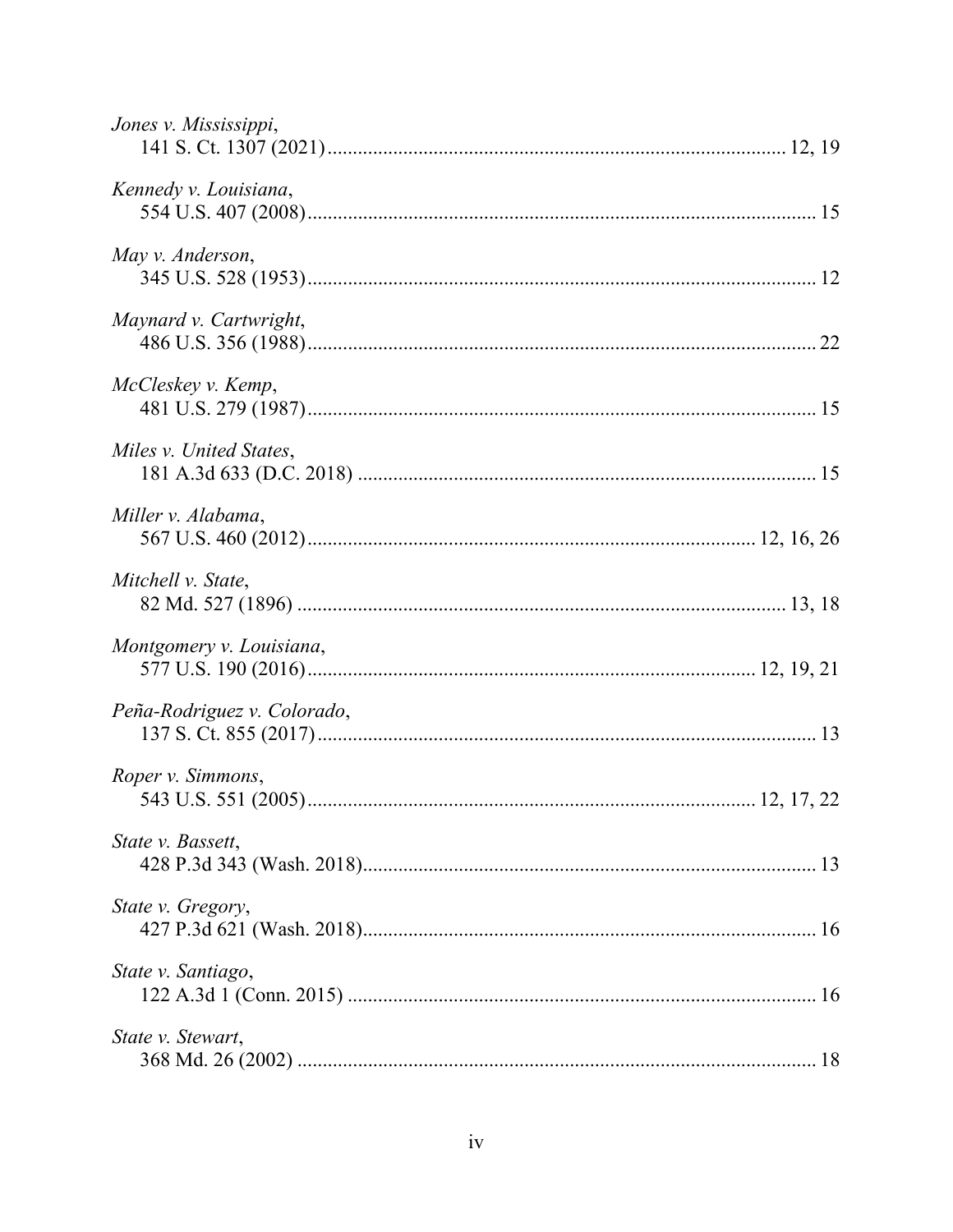| Tatum v. Arizona,                                                                                                                               |
|-------------------------------------------------------------------------------------------------------------------------------------------------|
| Thomas v. State,                                                                                                                                |
| Tuilaepa v. California,                                                                                                                         |
| United States v. Briones,                                                                                                                       |
| Walker v. State,                                                                                                                                |
| Williams v. United States,                                                                                                                      |
| <b>Statutes</b>                                                                                                                                 |
|                                                                                                                                                 |
|                                                                                                                                                 |
| <b>Other Authorities</b>                                                                                                                        |
| Aliza Cover, Cruel and Invisible Punishment: Redeeming the Counter-<br>Majoritarian Eighth Amendment, 79 Brook. L. Rev. 1141 (2014)  14, 17, 19 |
| Aneeta Rattan et al., Race and the Fragility of the Legal Distinction                                                                           |
| Ashley Nellis, The Sent'g Project, The Lives of Juvenile Lifers: Findings                                                                       |
| Ashley Nellis, The Sent'g Project, Still Life: America's Increasing Use of                                                                      |
| Barry C. Feld, Abolish the Juvenile Court: Youthfulness, Criminal<br>Responsibility, and Sentencing Policy, 88 J. Crim. L. & Criminology 68     |
| The Campaign for the Fair Sentencing of Youth, Juvenile Restoration Act                                                                         |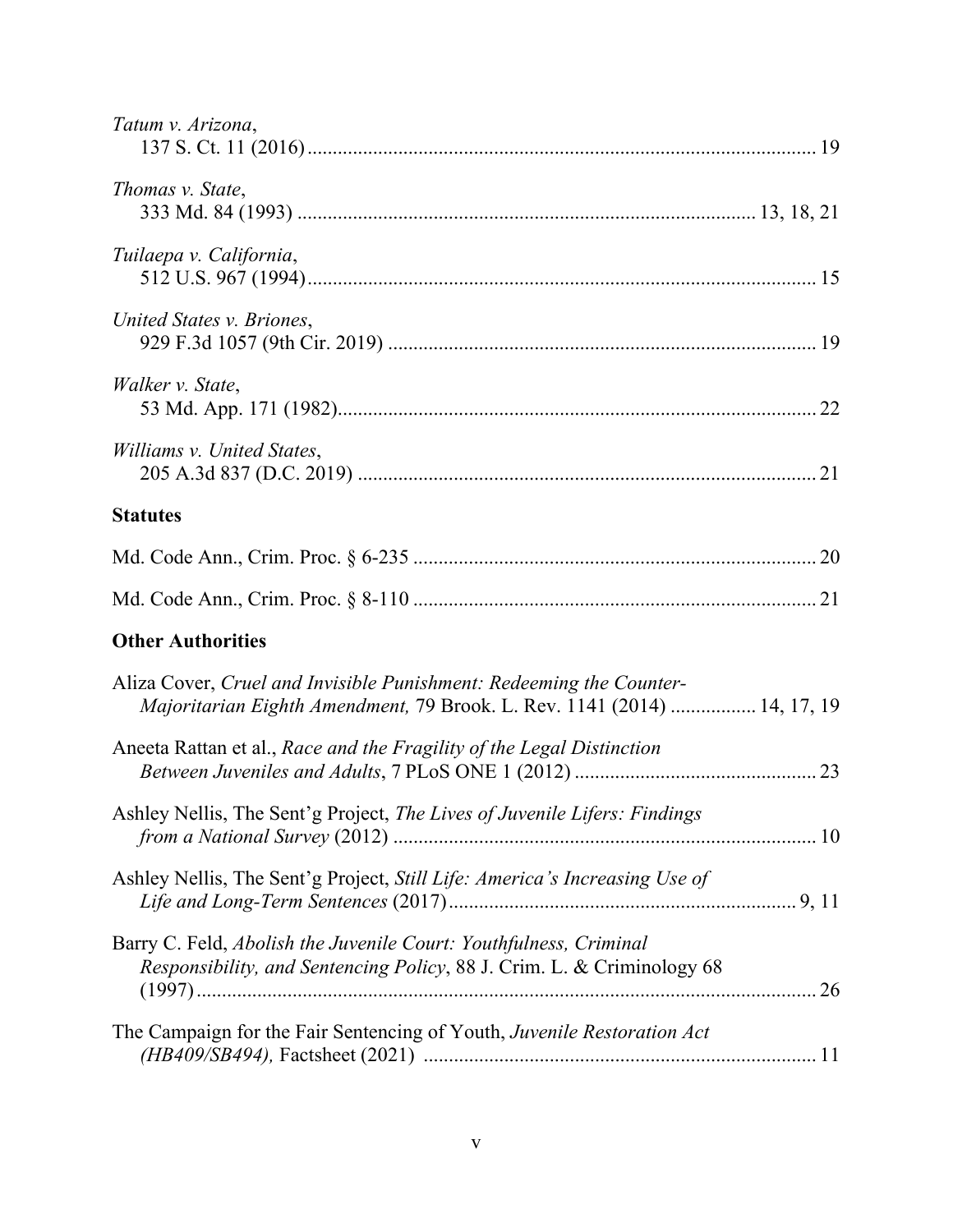| Carroll Bogert & Lynnell Hancock, Superpredator: The Media Myth That<br>Demonized a Generation of Black Youth, Marshall Project (Nov. 20,            |
|------------------------------------------------------------------------------------------------------------------------------------------------------|
| Daniel S. Medwed, Black Deaths Matter: The Race-of-Victim Effect and<br>Capital Punishment, Ne. U. Sch. L. Res. Paper No. 367-2020 (2020)  10        |
| Deanna Pan & Jennifer Berry Dawes, In 1944, George Stinney was Young,<br>Black, and Sentenced to Die, Post & Courier (Mar. 25, 2018, updated         |
| DPIC Analysis: Racial Disparities Persisted in U.S. Death Sentences and                                                                              |
| DPSCS Annual Data Dashboard, Maryland Department of Public Safety &                                                                                  |
| Elizabeth Becker, As Ex-Theorist on Young 'Super-predators,' Bush Aide                                                                               |
| Elizabeth R. Jackson-Cruz, Social Constructionism and Cultivation Theory                                                                             |
| Ellen Marrus & Nadia N. Seeratan, <i>What's Race Got to Do with It? Just</i><br>About Everything: Challenging Implicit Bias to Reduce Minority Youth |
| Frank Baumgartner et al., #BlackLivesDon'tMatter: Race-of-Victim Effects<br>in US Executions, 1976-2013, 3 Pol. Groups & Identities 209 (2015)  10   |
| Glenn L. Pierce et al., Race and Death Sentencing for Oklahoma Homicides<br>Committed Between 1990 and 2012, 107 J. Crim. L. & Criminology 733       |
| Hannah Gaskill, Amid Juvenile Justice Reform Push, Commission<br>Examines Maryland's High Rate of Trying Young People as Adults,                     |
| Hannah Gaskill, Juvenile Restoration Act Pushes for Resentencing of                                                                                  |
| James Bell, W. Haywood Burns Inst. for Youth Justice Fairness & Equity,<br>Repairing the Breach: A Brief History of Youth of Color in the Justice    |
|                                                                                                                                                      |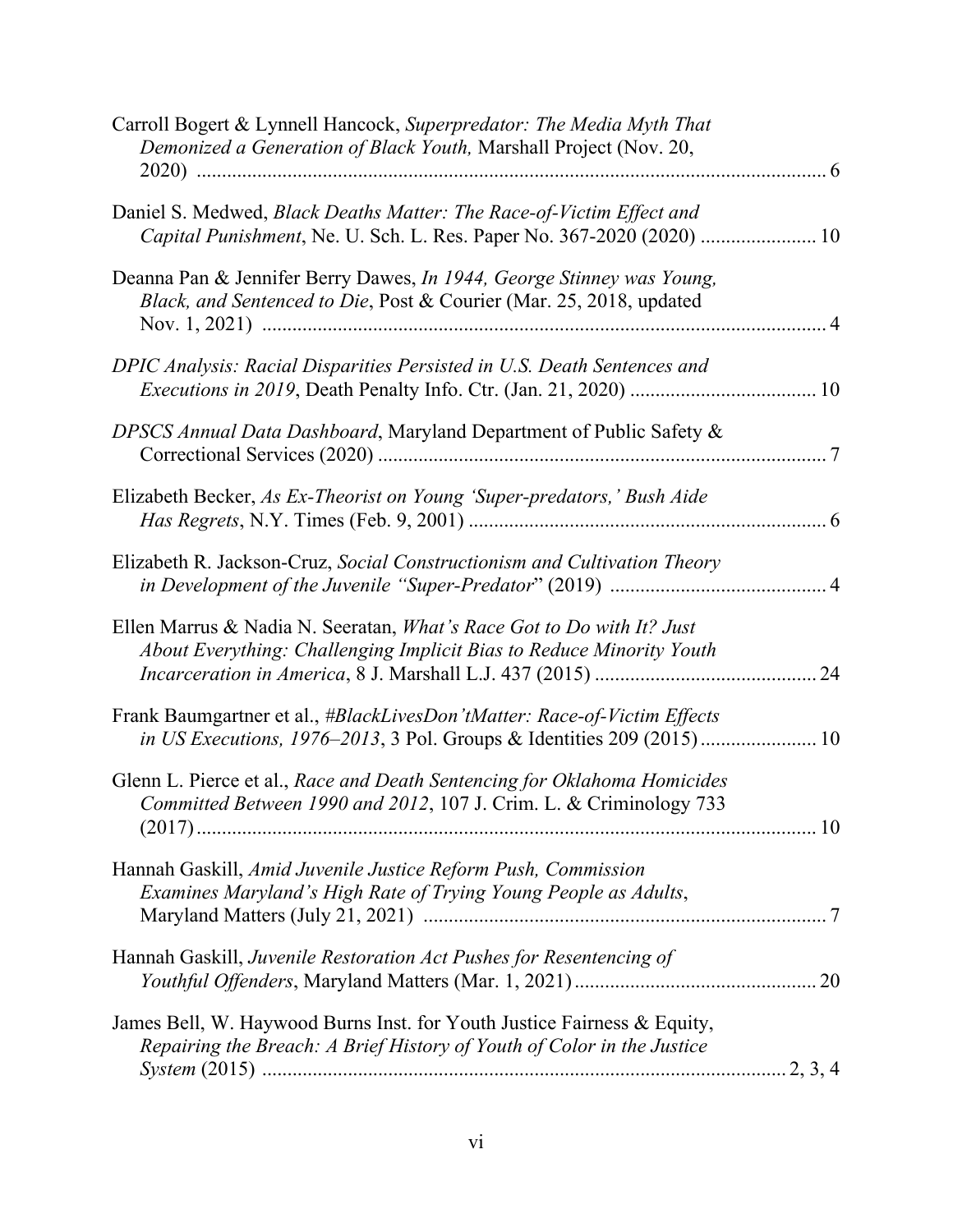| Jeffrey J. Rachlinski et al., Does Unconscious Racial Bias Affect Trial                                                                                                                                               |    |
|-----------------------------------------------------------------------------------------------------------------------------------------------------------------------------------------------------------------------|----|
|                                                                                                                                                                                                                       |    |
| John DiIulio, The Coming of the Super-Predators, Wkly. Standard (Nov.                                                                                                                                                 |    |
| Josh Rovner, The Sent'g Project, Black Disparities in Youth Incarceration                                                                                                                                             |    |
| Josh Rovner, The Sent'g Project, Disparities in Tribal Youth Incarceration                                                                                                                                            |    |
| Josh Rovner, The Sent'g Project, Latinx Disparities in Youth Incarceration                                                                                                                                            |    |
| Judge Mark W. Bennett, Unraveling the Gordian Knot of Implicit Bias in<br>Jury Selection: The Problems of Judge-Dominated Voir Dire, the Failed<br>Promise of Batson, and Proposed Solutions, 4 Harv. L. & Pol'y Rev. | 24 |
| Judges: 6 Strategies to Combat Implicit Bias on the Bench, Am. Bar Ass'n                                                                                                                                              | 25 |
| Just. Pol'y Inst., Rethinking Approaches to Over Incarceration of Black                                                                                                                                               |    |
| Kristin Henning, The Reasonable Black Child: Race, Adolescence, and the                                                                                                                                               |    |
| Letter from the U.S. & Int'l Hum. Rts. Orgs. to the Comm. on the                                                                                                                                                      |    |
| Lori Dorfman & Vincent Schiraldi, Off Balance: Youth, Race & Crime in                                                                                                                                                 |    |
| Michael Siegel et al., The Relationship between Racial Residential<br>Segregation and Black-White Disparities in Fatal Police Shootings at                                                                            |    |
| Michele Benedetto Neitz, A Unique Bench, A Common Code: Evaluating<br>Judicial Ethics in Juvenile Court, 24 Geo. J. Legal Ethics 97 (2011) 25                                                                         |    |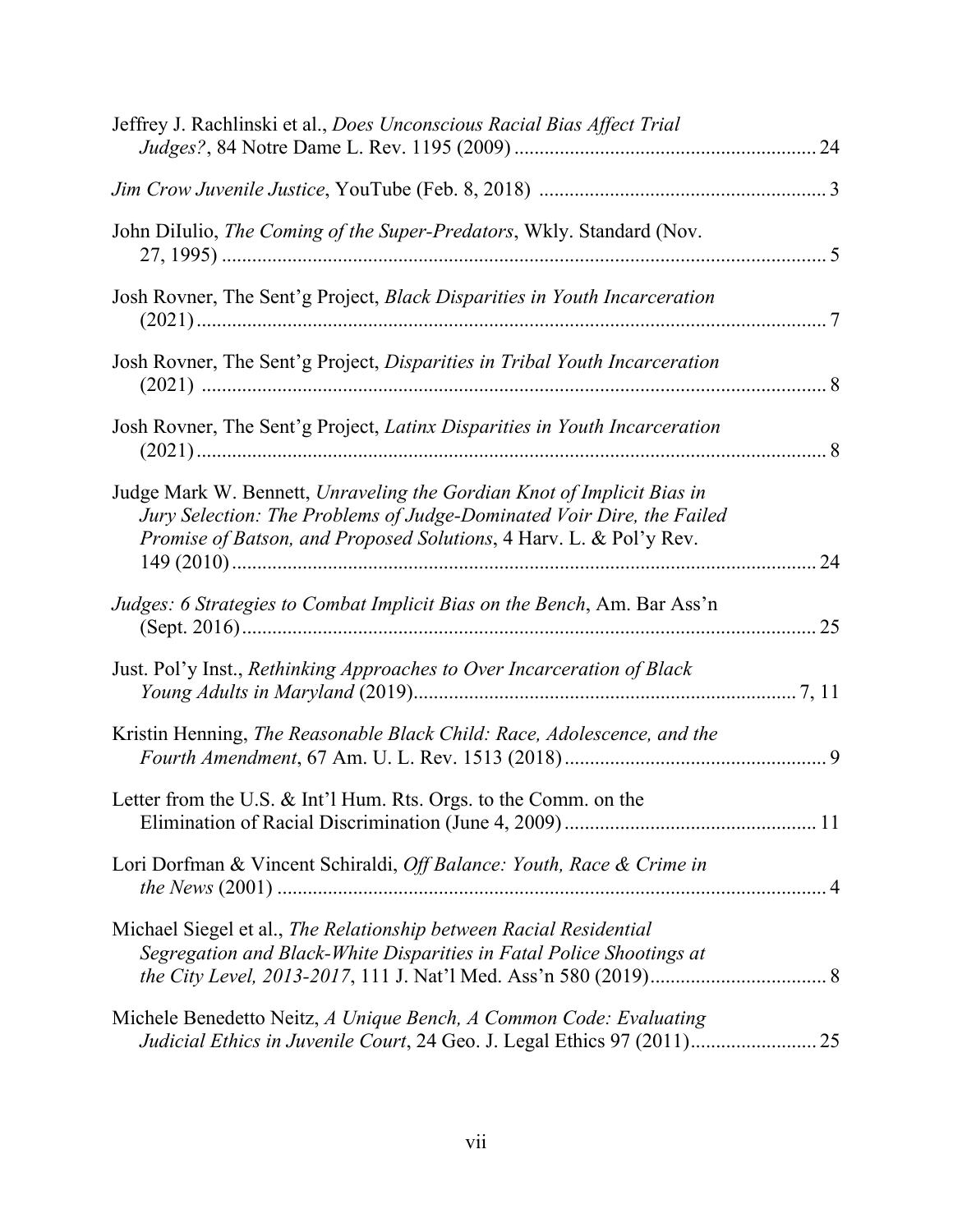| Montré D. Carodine, "The Mis-Characterization of the Negro": A Race<br>Critique of the Prior Conviction Impeachment Rule, 84 Ind. L.J. 521       |    |
|--------------------------------------------------------------------------------------------------------------------------------------------------|----|
| Patricia Foxen, Perspectives from the Latino Community on Policing and                                                                           |    |
| Perry Moriearty & William Carson, Cognitive Warfare on Young Black                                                                               |    |
| Phillip Atiba Goff et al., The Essence of Innocence: Consequences of<br>Dehumanizing Black Children, 106 J. Personality & Soc. Psychol. 526      | 23 |
| Prescott Loveland, Acknowledging and Protecting Against Judicial Bias at                                                                         | 23 |
| Raymond Paternoster & Robert Brame, Reassessing Race Disparities in                                                                              |    |
| Raymond Paternoster, Prosecutorial Discretion in Requesting the Death<br>Penalty: A Case of Victim-Based Racial Discrimination, 18 L. & Soc'y    |    |
| Scott Phillips & Justin Marceau, Whom the State Kills, 55 Harv. C.R.-C.L.                                                                        |    |
| Sean Darling-Hammond, Designed to Fail: Implicit Bias in Our Nation's                                                                            | 25 |
| The Sent'g Project, Report of the Sentencing Project to the United Nations<br>Human Rights Committee: Regarding Racial Disparities in the United |    |
| Vincent M. Southerland, Youth Matters: The Need to Treat Children Like                                                                           |    |
|                                                                                                                                                  |    |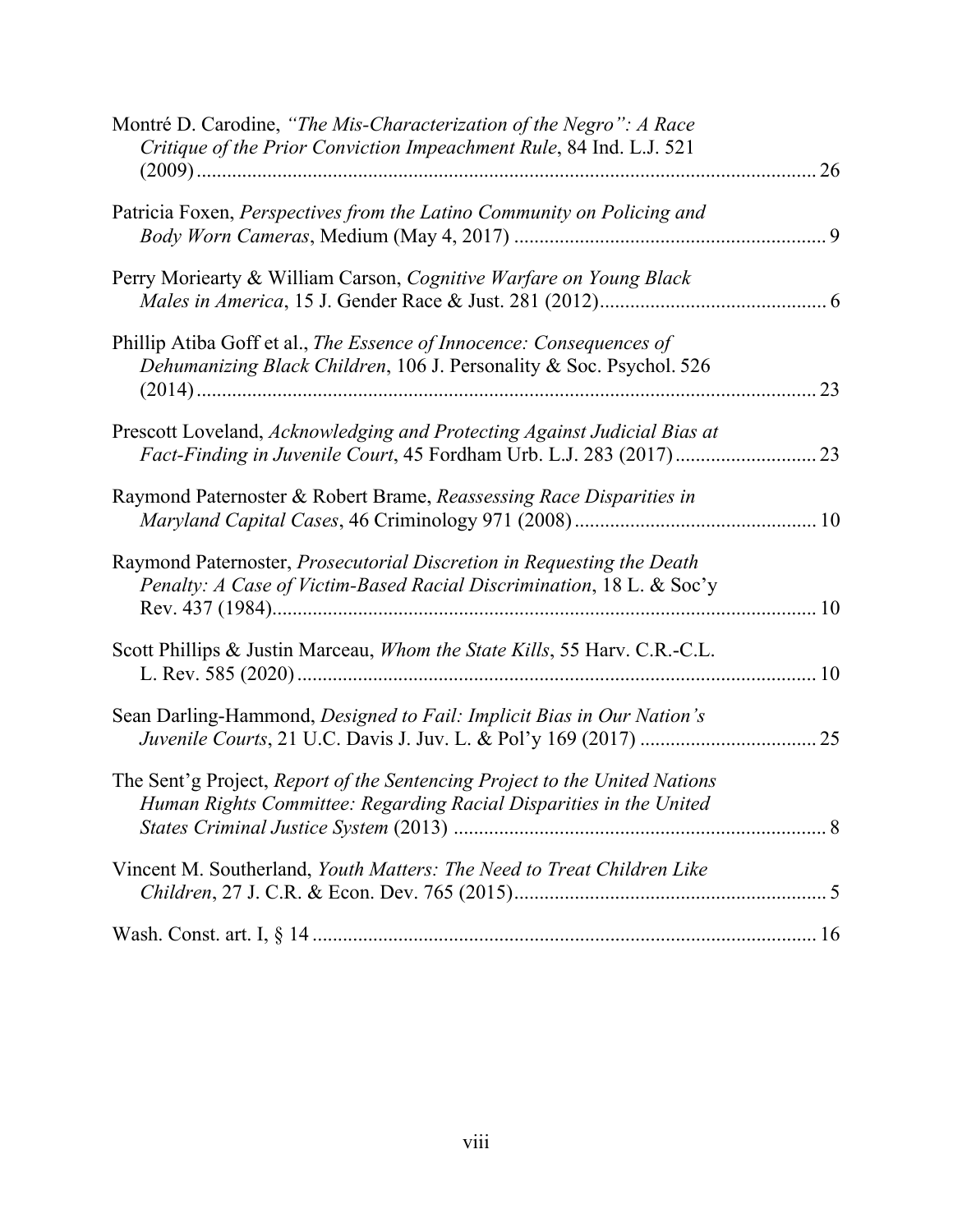### **STATEMENT OF THE CASE**

*Amici*<sup>1</sup> incorporate by reference Appellant's Statement of the Case.

### **STATEMENT OF THE QUESTIONS PRESENTED**

*Amici* incorporate by reference Appellant's Statement of the Questions Presented.

### **STATEMENT OF THE FACTS**

*Amici* incorporate by reference Appellant's Statement of Facts.

### **STATEMENT OF THE APPLICABLE STANDARD OF REVIEW**

*Amici* incorporate by reference Appellant's Statement of the Applicable Standard of Review.

### **SUMMARY OF ARGUMENT**

The U.S. Supreme Court has repeatedly held that youth matters in criminal sentencing; Mr. Malvo has never had a hearing that accounts for his youth. The imposition of Mr. Malvo's sentence took place within a racist criminal legal system. The historical origins of sentencing law in Maryland have contributed to the substantial racial disparities in today's carceral population; the lack of safeguards in sentencing further exacerbates this disparity. Mr. Malvo's sentence is unconstitutional under Article 25 of the Maryland Declaration of Rights, and this constitutional infirmity cannot be cured by any illusory

<sup>&</sup>lt;sup>1</sup> Pursuant to Md. R. 8-511(a)(1), *Amici* have obtained written consent of all parties to file this brief in the Court of Appeals of Maryland. Consent is attached hereto.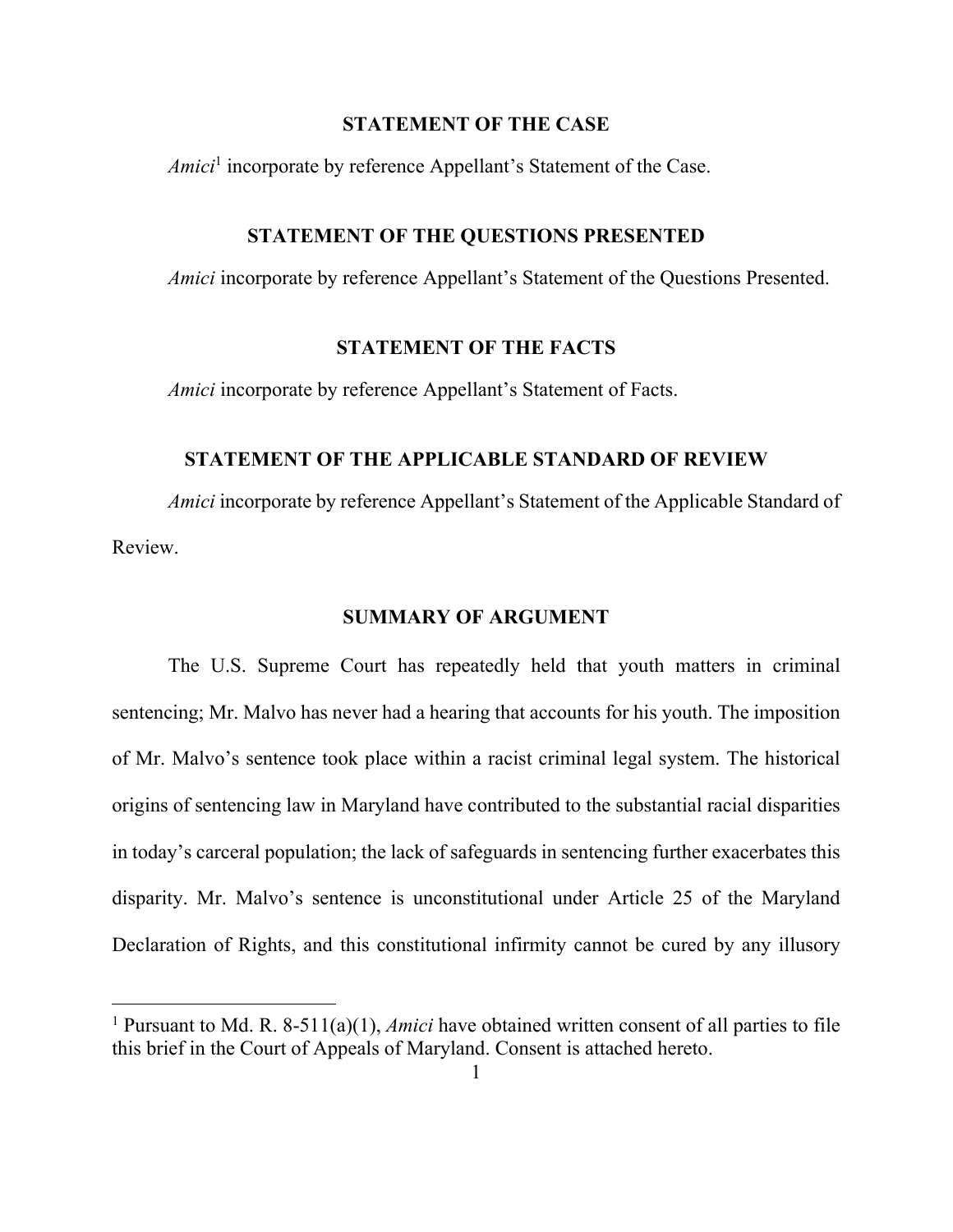remedy set forth by the Juvenile Restoration Act (JUVRA). Mr. Malvo must be resentenced.

### **ARGUMENT**

# **I. THE CRIMINAL LEGAL SYSTEM CREATES A RACIAL HIERARCHY IN MARYLAND**

# **A. The Criminal And Juvenile Legal Systems Were Created To Deepen The Racial Divide**

Punishment was historically imposed differentially through legalized racial caste systems, including slavery, Black Codes, and Jim Crow laws. Enslaved Black children and adults were considered property and could not benefit from the rights conferred to other citizens. James Bell, W. Haywood Burns Inst. for Youth Justice Fairness & Equity, *Repairing the Breach: A Brief History of Youth of Color in the Justice System* 4 (2015), https://burnsinstitute.org/wp-content/uploads/2020/09/Repairing-the-Breach-BI\_compre ssed.pdf. After slavery ended, Black people in America suffered under Jim Crow for years to come. In 1866, the United States passed the Freedmen's Code, which "enabled former slaveholders to force free Black children into apprenticeships and made them guardians of the youth until adulthood." *Id.* at 6 (citing Karin L. Zipf, *Reconstructing "Free Woman": African American Women, Apprenticeship, and Custody Rights During Reconstruction*, 12 J. Women's Hist. 8 (2000)). Newly created Black Codes incarcerated Black people for conduct that was not criminal for white people, capitalizing on an exception within the Thirteenth Amendment that legalized slave labor by imprisoned people. *Id*. (citing Leonard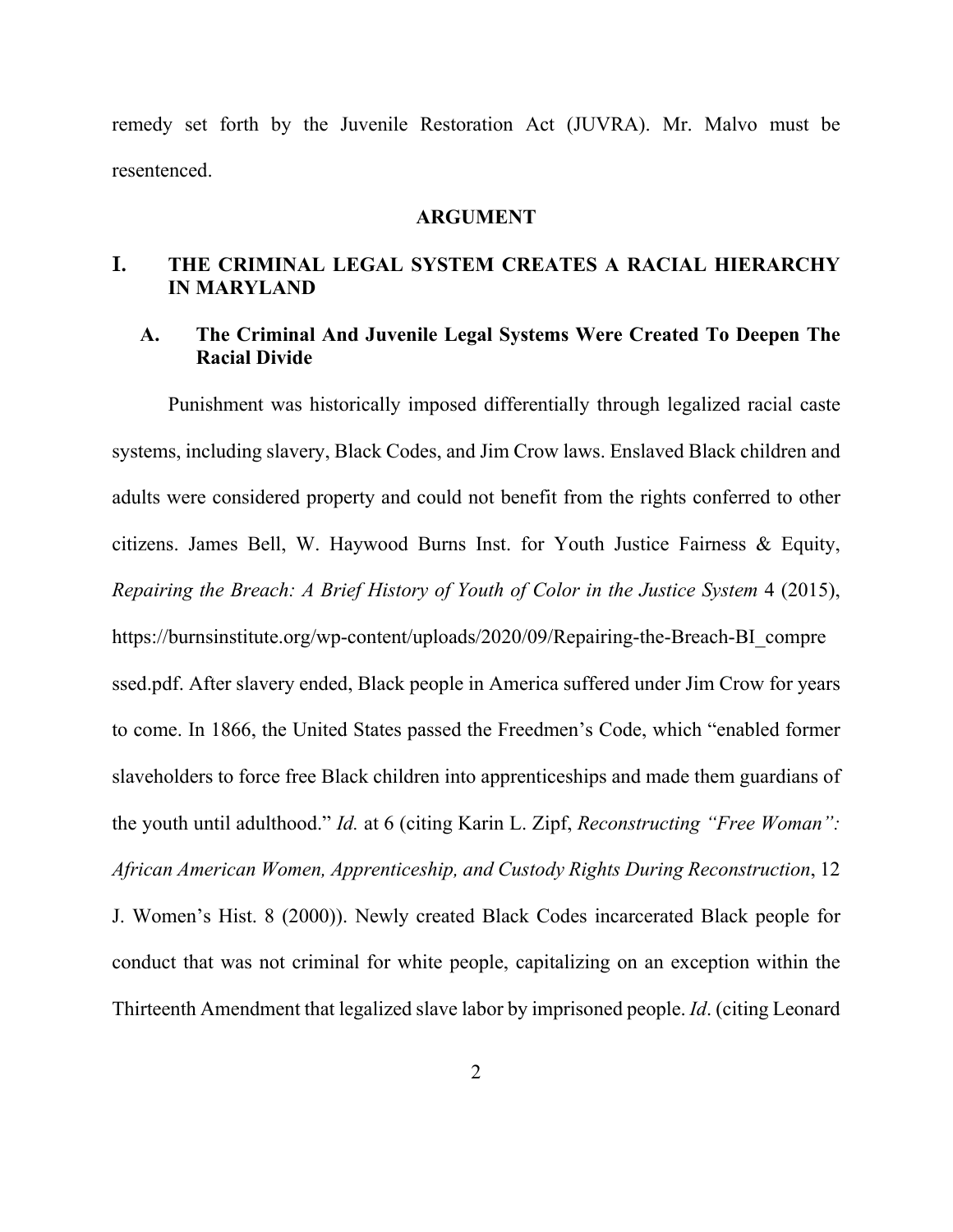P. Curry, *The Free Black in Urban America, 1800–1850: The Shadow of the Dream*  (1981)). Incarcerated youth were forced to "work the land much like slaves." Youth First Initiative, *Jim Crow Juvenile Justice* 3:12-3:18, YouTube (Feb. 8, 2018), https://www. youtube.com/watch?v=7hgXWK7-1ZM. "[T]he criminal justice system and the juvenile justice system became the new vehicle for controlling the lives of people of color." *Id*. at 1:44-1:51.

At the same time, white youth were given opportunities to reform. Reform institutions categorically excluded Black children, reasoning that they were "undeserving subjects of the White-dominated parental state." Bell, *supra,* at 4 (quoting Geoff K. Ward, *The Black Child-Savers: Racial Democracy & Juvenile Justice (2012).* The nation's first youth institution, the New York House of Refuge, opened in 1825 to address unsupervised and poor children. *Id.* at 5. The early houses of refuge excluded children of color, but later segregated "colored" sections were formed to admit Black children, yet they were routinely treated more harshly. Bell, *supra,* at 5.

 "From the juvenile court's inception [in 1899], Black youth were overrepresented in court caseloads compared to the greater population. They were substantially underserved by the community-based agencies and services contracted to assist youthful offenders." *Id*. at 10. Black children were also more likely to be confined in adult prisons and excluded from the protections white youth received. *Id*. at 11. Rehabilitative measures were inequitably offered, often excluding Black youth. *Id.* at 10-11. In 1944, the execution of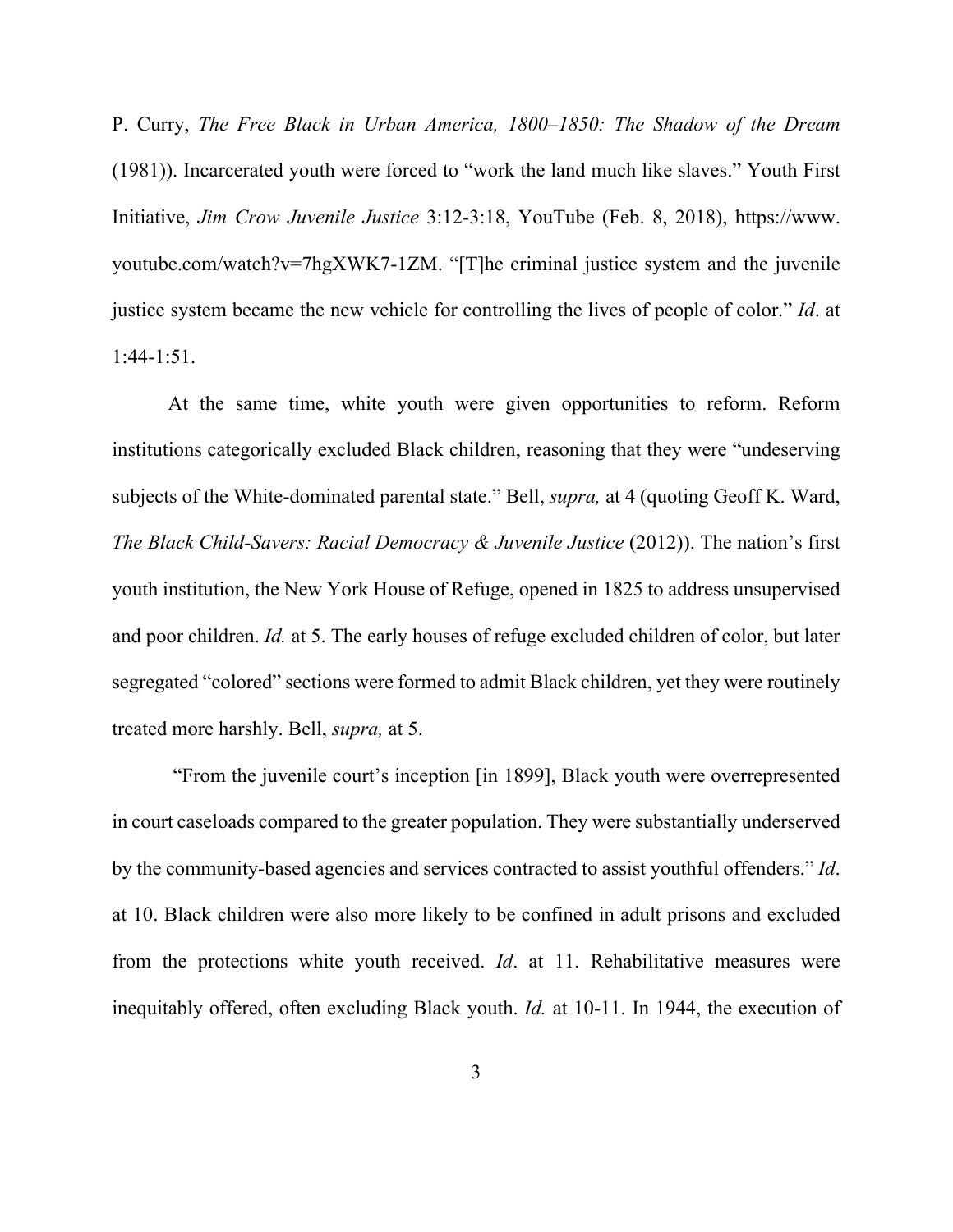14-year-old George Stinney, who falsely confessed to murder and was denied the effective assistance of counsel or notice of appeal, aptly captured the racism of our legal system. Deanna Pan & Jennifer Berry Dawes, *In 1944, George Stinney was Young, Black, and Sentenced to Die*, Post & Courier (Mar. 25, 2018, updated Nov. 1, 2021), https://www. postandcourier.com/news/special\_reports/in-1944-george-stinney-was-young-black-andsentenced-to-die/article\_a87181dc-2924-11e8-b4e0-4f958aa5ba1c.html. Though seventy years later a South Carolina court cleared George's name, then, George's case led several advocates to argue for greater protections for youth tried in juvenile and adult court. Bell, *supra,* at 14; *see In re Gault*, 387 U.S. 1, 33-34, 41, 57-58 (1967) (conferring the right to counsel, appeal, confront and cross-examine witnesses, and notification of the charges). These due process protections, however, failed to address the ongoing disproportionate punishment of Black youth. In the 1980s and 1990s headlines emerged depicting inner-city youth as "hedonistic . . . 'youngsters' from 'badland' neighborhoods who 'murder, assault, rape, rob, burglarize, deal [. . .] drugs, join [. . .] gangs and create [. . .] disorder.'" Elizabeth R. Jackson-Cruz, *Social Constructionism and Cultivation Theory in Development of the Juvenile "Super-Predator"* 6 (2019) (MA Thesis, University of South Florida) (second, third, and fourth alterations in original) (quoting William J. Bennett, John J. DiIulio, Jr. & John P. Walters, *Body Count: Moral Poverty—and How to Win America's War Against Crime and Drugs* 27 (1996)), digitalcommons.usf.edu/etd/7814. Violent crime dominated the media's coverage of youth. Lori Dorfman & Vincent Schiraldi, *Off Balance: Youth,*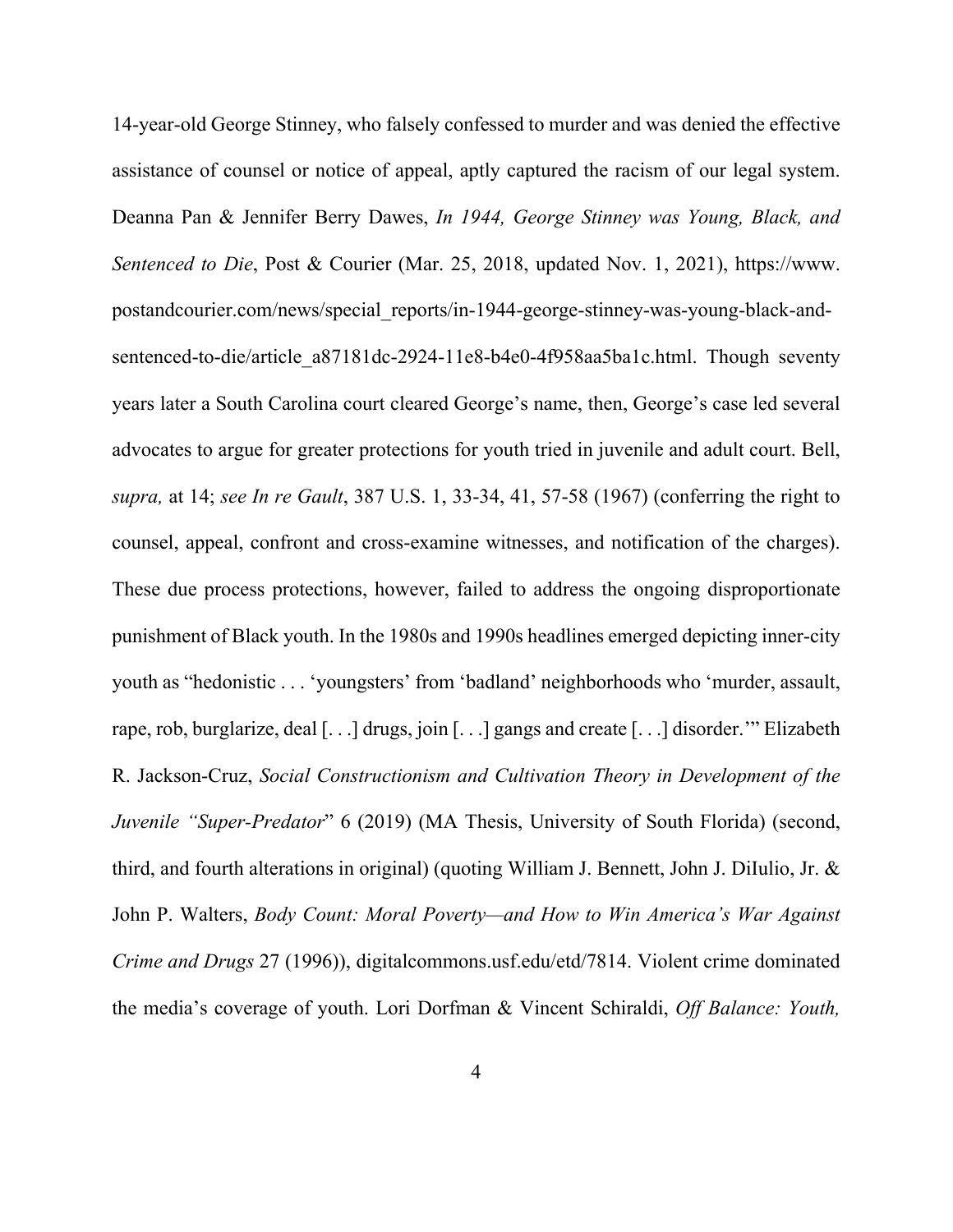*Race & Crime in the News* 17-24 (2001), http://www.bmsg.org/sites/default/files/bmsg\_ other publication off balance.pdf. The stories created a "moral panic" in anticipation of increased numbers of violent young criminals that was replete with racist undertones. Vincent M. Southerland, *Youth Matters: The Need to Treat Children Like Children*, 27 J. C.R. & Econ. Dev. 765, 768-69, 771 (2015). Youth who engaged in criminal conduct were cast as "violent, morally deficient, and of color." *Id.* at 770-71 (citing Perry L. Moriearty, *Framing Justice: Media, Bias and Legal Decisionmaking*, 69 Md. L. Rev 849, 865-67 (2011)). This perceived link between race and teen crime led the public to believe that Black and Brown youth posed a higher threat of violent crime. *Id.* at 769-70. In 1995, Professor John DiIulio, Jr. coined the term "Super-Predator." *See* John DiIulio, *The Coming of the Super-Predators*, Wkly. Standard (Nov. 27, 1995), https://www. washingtonexaminer.com/weekly-standard/the-coming-of-the-super-predators. DiIulio warned that a wave of "morally impoverished juvenile super-predators" was coming to commit "the most heinous acts of physical violence for the most trivial reasons." *Id.* The infamous "Central Park Jogger" case cemented the link between race and teen crime. Southerland*, supra,* at 772. While the youth known as the "Central Park Five" were exonerated in 2002, the fear of violent Black and Brown youth had a lasting effect; terms like "super-predator" lingered to "describe the criminal behavior of African-Americans and Latinos." *See, infra* note 2; Southerland*, supra*, at 772-73. Such depictions of youth disassociated youth of color from the mitigation of their youth status. *Id.* at 773 (citing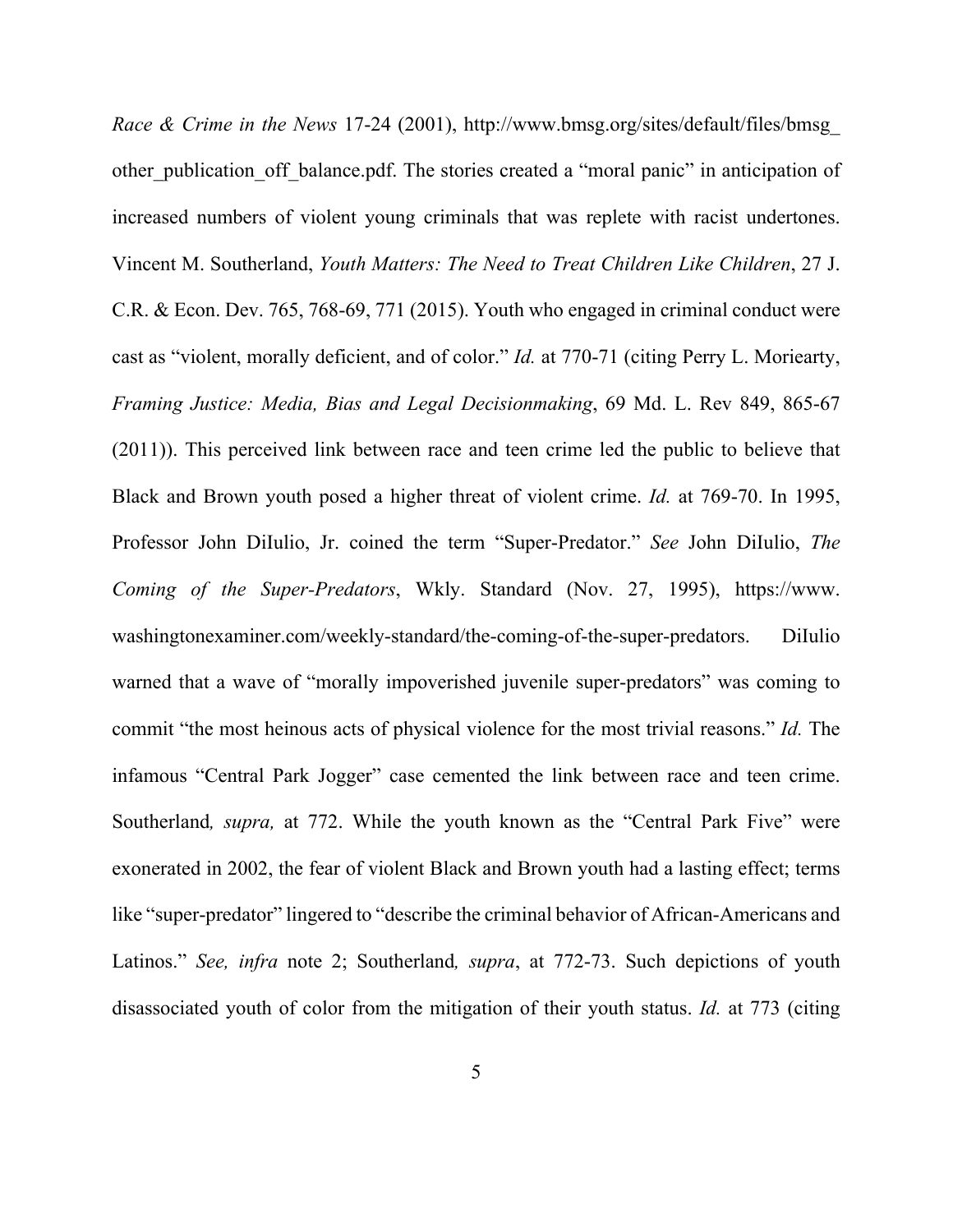Perry Moriearty & William Carson, *Cognitive Warfare on Young Black Males in America*, 15 J. Gender Race & Just. 281, 283 (2012)). The ultimate discrediting of the "superpredator" concept<sup>2</sup> as "utter madness," Becker, *supra* note 2, did little to stem the mass incarceration of Black youth that we see today.

The debunked "super-predator" myth is a particularly pernicious stereotype impacting Black boys; it "amplified the American public's predisposition to associate adolescents of color, and in particular young [B]lack males, with violence and moral depravity." Moriearty & Carson, *supra,* at 283. Young Black men were denied their childhood, *id.*, and the super-predator imagery allowed the public to "suspend our feelings of empathy towards young people of color." Carroll Bogert & Lynnell Hancock, *Superpredator: The Media Myth That Demonized a Generation of Black Youth,* Marshall Project (Nov. 20, 2020), https://www.themarshallproject.org/2020/11/20/superpredatorthe-media-myth-that-demonized-a-generation-of-black-youth (quoting New York University law professor Kim Taylor-Thompson).

<sup>&</sup>lt;sup>2</sup> In fact, John DiIulio apologized for how the term took off and its lasting effects. In 2001, DiIulio stated that he "wished he had never become the 1990's intellectual pillar for putting violent juveniles in prison and condemning them as 'superpredators.'" Elizabeth Becker, *As Ex-Theorist on Young 'Super-predators,' Bush Aide Has Regrets*, N.Y. Times (Feb. 9, 2001), https://www.nytimes.com/2001/02/09/us/as-ex-theorist-on-young-super predators-bush-aide-has-regrets.html*.*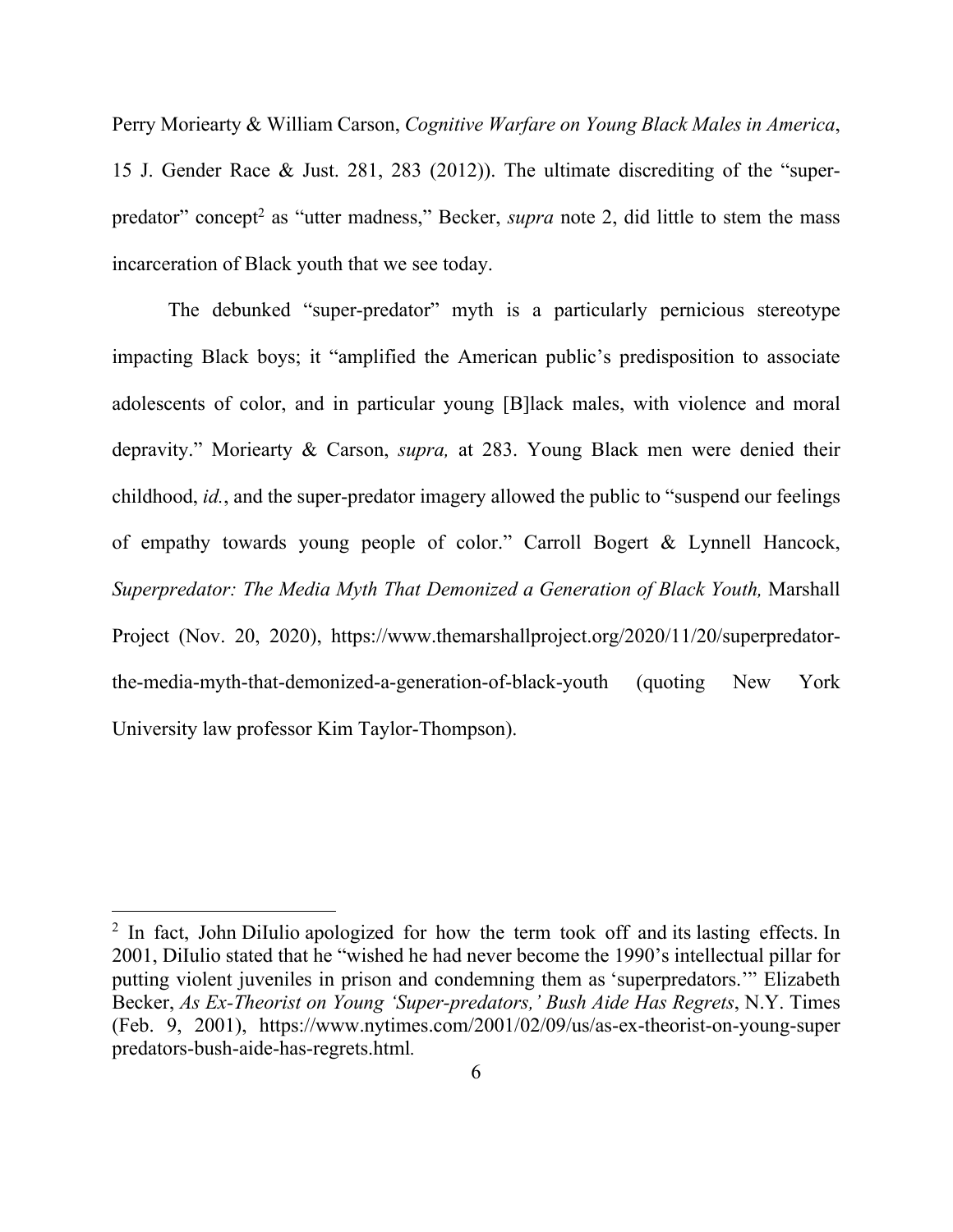# **B. Maryland's Criminal Legal System Disproportionately Levies Punishment Against Its Black Residents**

Maryland itself has a deeply racially disproportionate criminal legal system rooted in over-policing communities of color. Just. Pol'y Inst., *Rethinking Approaches to Over Incarceration of Black Young Adults in Maryland* 3 (2019), https://justicepolicy.org/wpcontent/uploads/justicepolicy/documents/Rethinking Approaches to Over Incarceration \_MD.pdf. Racial disparities are particularly pronounced for youth prosecuted in the adult criminal legal system. Between 2013 and 2020, 80% of Maryland youth tried as adults were Black. Hannah Gaskill, *Amid Juvenile Justice Reform Push, Commission Examines Maryland's High Rate of Trying Young People as Adults*, Maryland Matters (July 21, 2021), https://www.marylandmatters.org/2021/07/21/amid-juvenile-justice-reform-pushcommission-examines-marylands-high-rate-of-trying-young-people-as-adults/.

The Maryland prison population likewise reflects these disparities, as data from 2020 shows that more than 70% of Maryland's prison population is Black as compared to 31% of the state population. *DPSCS Annual Data Dashboard* 5, Maryland Department of Public Safety & Correctional Services (2020), https://dpscs.maryland.gov/community releases/DPSCS-Annual-Data-Dashboard.shtml; Just. Pol'y Inst., *supra,* at 3. This racial disparity is higher than any other state and more than double the national average. Just. Pol'y Inst., *supra,* at 3. It is mirrored among incarcerated youth. In 2019, Black youth were 6.3 times more likely to be incarcerated than white youth, while the national average is 4.4 times. Josh Rovner, The Sent'g Project, *Black Disparities in Youth Incarceration* (2021),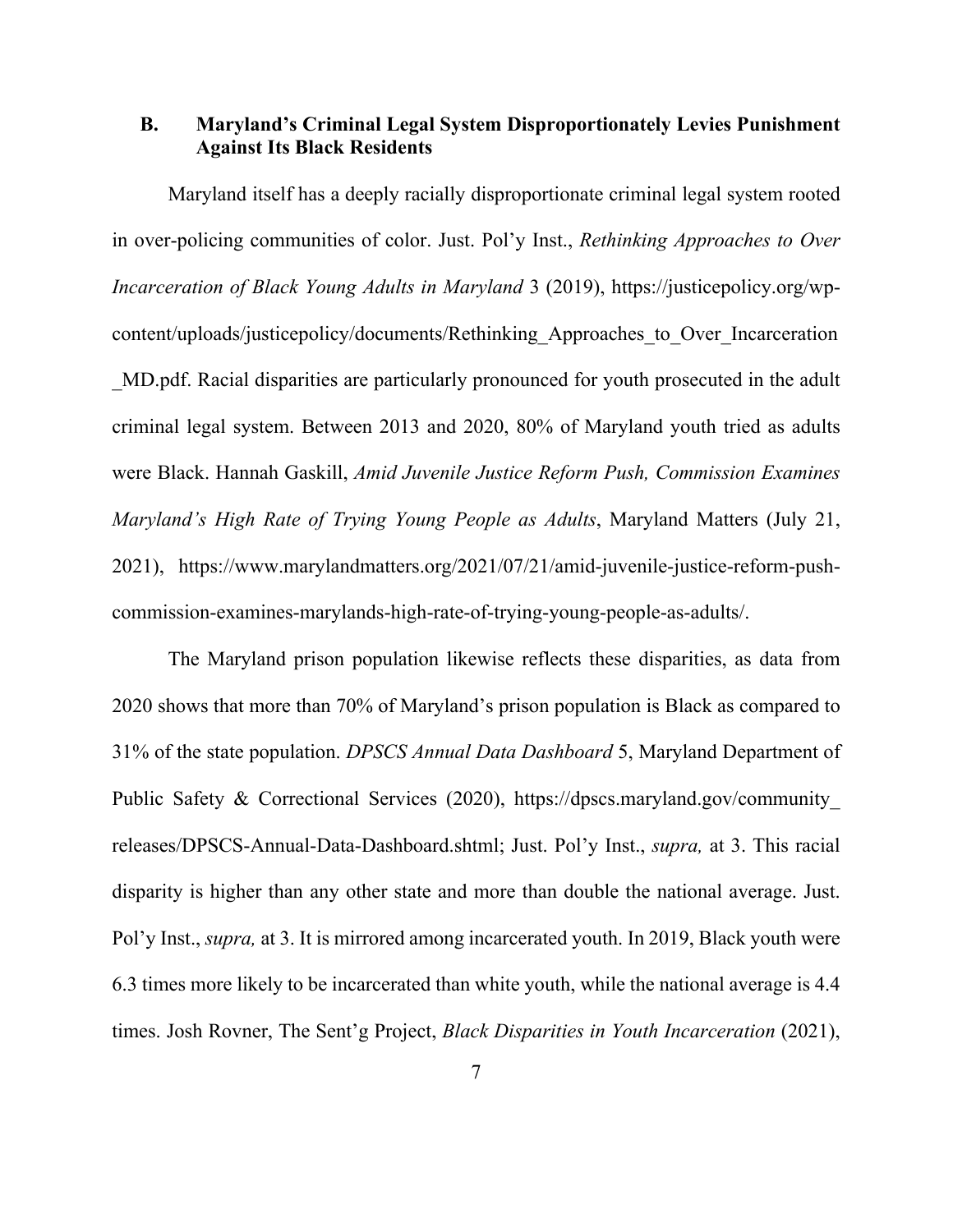https://www.sentencingproject.org/publications/black-disparities-youth-incarcer

ation/ (182 out of every 100,000 Black youth and 29 out of every 100,000 white youth were in placement). Maryland's Latinx youth are 90% more likely to be incarcerated than white youth while the national average is 28%. Josh Rovner, The Sent'g Project, *Latinx Disparities in Youth Incarceration* (2021), https://www.sentencingproject.org/ publications/latino-disparities-youth-incarceration/. Nationally, Tribal youth are more than three times as likely to be incarcerated than white youth. Josh Rovner, The Sent'g Project, *Disparities in Tribal Youth Incarceration* (2021), https://www.sentencingproject. org/publications/native-disparities-youth-incarceration/.

These disparities are not the product of higher crime rates, but rather stereotypes, implicit bias, and structural racism related to segregation and over-policing of neighborhoods of color. *See, e.g.*, The Sent'g Project, *Report of the Sentencing Project to the United Nations Human Rights Committee: Regarding Racial Disparities in the United States Criminal Justice System* 3-6 (2013), https://www.sentencingproject.org/wpcontent/uploads/2015/12/Race-and-Justice-Shadow-Report-ICCPR.pdf (citing, *e.g.*, Sandra Graham & Brian S. Lowery, *Priming Unconscious Racial Stereotypes About Adolescent Offenders*, 28 Law & Hum. Behav. 483, 485 (2004), Lauren Krivo & Ruth Peterson, *Extremely Disadvantaged Neighborhoods and Urban Crime*, 75 Soc. Forces 619, 642 (1996) (discussing structural disadvantage)); Michael Siegel et al., *The Relationship between Racial Residential Segregation and Black-White Disparities in Fatal Police*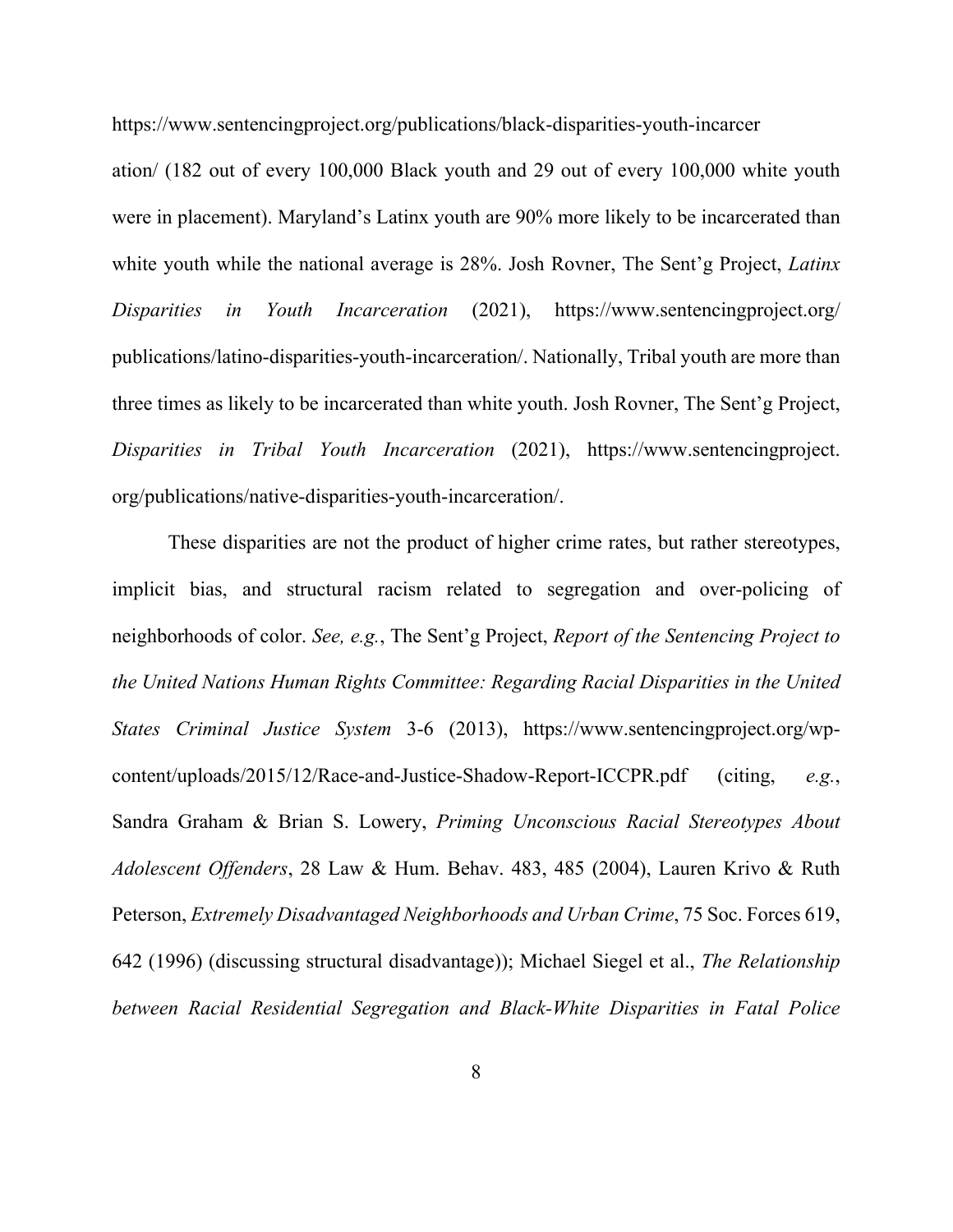*Shootings at the City Level, 2013-2017*, 111 J. Nat'l Med. Ass'n 580, 585-86 (2019) (discussing effect of neighborhood segregation on racial disparities in police shootings); Kristin Henning, *The Reasonable Black Child: Race, Adolescence, and the Fourth Amendment*, 67 Am. U. L. Rev. 1513, 1554-56 (2018) (citing, *e.g.*, Ronald Weitzer & Rod K. Brunson, *Strategic Responses to the Police among Inner-City Youth*, 50 Soc. Q. 235, 235-36, 241 (2009)) (Black youth experience extensive surveillance and harmful police encounters, including constant police presence and frequent pedestrian or vehicle stops); Patricia Foxen, *Perspectives from the Latino Community on Policing and Body Worn Cameras*, Medium (May 4, 2017), https://medium.com/equal-future/perspectives-fromthe-latino-community-on-policing-and-body-worn-cameras-47f150f71448 (documenting reactions to the hyper-policing of Latino communities).

# **C. Life Without Parole (LWOP) Sentences Are Disproportionately Imposed On Black Youth**

In 2016, people of color comprised 67.5% of those serving life and virtual life sentences nationally—and nearly half (48.3%) were Black. Ashley Nellis, The Sent'g Project, *Still Life: America's Increasing Use of Life and Long-Term Sentences* 14 (2017) [hereinafter *Still Life*], https://www.sentencingproject.org/wp-content/uploads/2017/05/ Still-Life.pdf. Similarly, race often dictates who receives a death sentence; research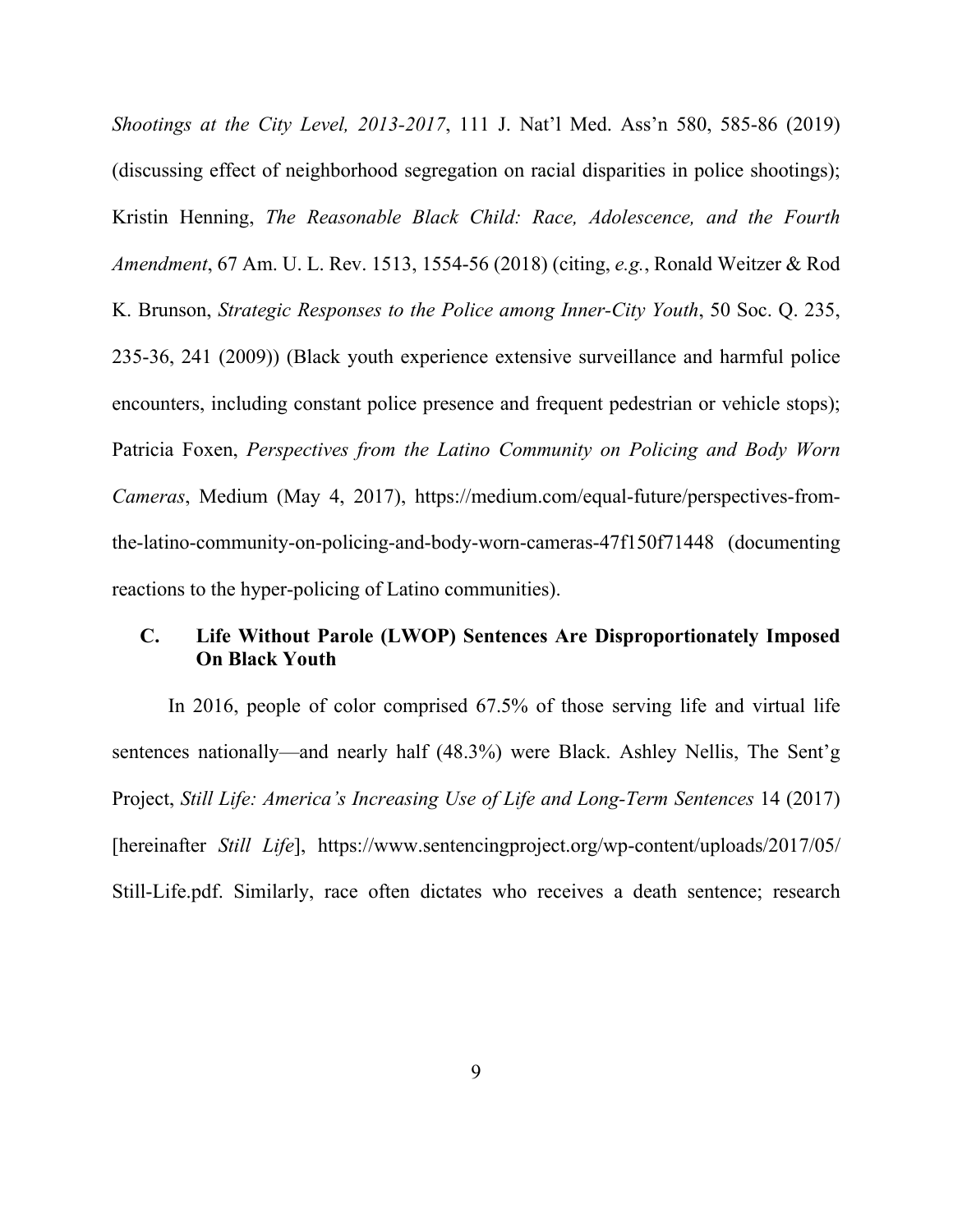consistently demonstrates the dominant role the race of the victim plays in sentencing.3 *See* Ashley Nellis, The Sent'g Project, *The Lives of Juvenile Lifers: Findings from a National Survey* 14 (2012) (citing David C. Baldus et al., *Comparative Review of Death Sentences: An Empirical Study of the Georgia Experience* 74 J. Crim. L. & Criminology 661 (1983)), https://sentencingproject.org/wp-content/uploads/2016/01/The-Lives-of-Juvenile-Lifers.pdf; *see also DPIC Analysis: Racial Disparities Persisted in U.S. Death Sentences and Executions in 2019*, Death Penalty Info. Ctr. (Jan. 21, 2020), https://deathpenaltyinfo.org/news/dpic-analysis-racial-disparities-persisted-in-the-u-sdeath-sentences-and-executions-in-2019. "Only African Americans were predominantly sentenced to death for interracial murders" and "[n]o non-[B]lack defendant was sentenced to death [in] a killing involving only [B]lack victims." *DPIC Analysis, supra.*

<sup>3</sup> *See, e.g.*, Scott Phillips & Justin Marceau, *Whom the State Kills*, 55 Harv. C.R.-C.L. L. Rev. 585, 587 (2020) (finding that "2.26% (22/972) of the [Georgia] defendants who were convicted of killing a white victim were ultimately executed, compared to just 0.13% (2/1503) of the defendants convicted of killing a Black victim. Thus, the overall execution rate is a staggering seventeen times greater for defendants convicted of killing a white victim."); Daniel S. Medwed, *Black Deaths Matter: The Race-of-Victim Effect and Capital Punishment* 3, 7-9 Ne. U. Sch. L. Res. Paper No. 367-2020 (2020), https://ssrn. com/abstract=3527059; Glenn L. Pierce et al., *Race and Death Sentencing for Oklahoma Homicides Committed Between 1990 and 2012*, 107 J. Crim. L. & Criminology 733, 750 (2017); Frank Baumgartner et al., *#BlackLivesDon'tMatter: Race-of-Victim Effects in US Executions, 1976–2013*, 3 Pol. Groups & Identities 209, 209 (2015) (finding that capital punishment is very rarely used where the victim is a Black male, despite the fact that this is the category most likely to be the victim of homicide); Raymond Paternoster & Robert Brame, *Reassessing Race Disparities in Maryland Capital Cases*, 46 Criminology 971, 991 (2008); Raymond Paternoster, *Prosecutorial Discretion in Requesting the Death Penalty: A Case of Victim-Based Racial Discrimination*, 18 L. & Soc'y Rev. 437, 437 (1984).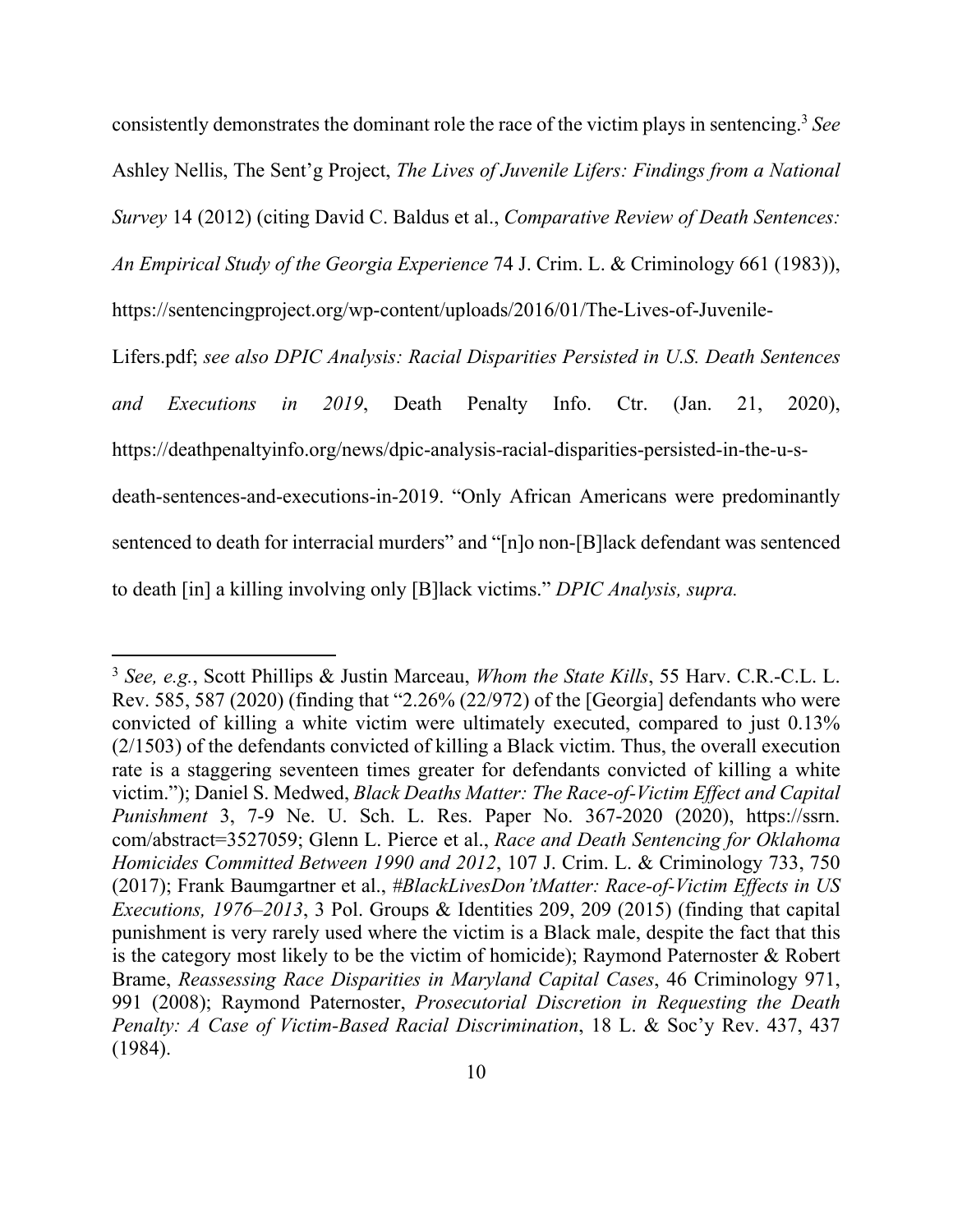These sentencing disparities are particularly prevalent for youth tried as adults. One out of every 17 persons sentenced to life were children at the time of their offense, comprising 5.7% of those serving life sentences. *Still Life*, *supra,* at 16. There are 7,346 individuals serving parole-eligible life sentences for crimes committed as children and an additional 2,089 serving sentences of 50 or more years. *Id*. at 17. These sentences are overwhelmingly imposed on youth of color (80.4%), primarily Black youth (55.1%). *Id.* Prior to *Graham* and *Miller*, courts sentenced Black juvenile offenders to life without parole *ten times* more often than white offenders. Letter from the U.S. & Int'l Hum. Rts. Orgs. to the Comm. on the Elimination of Racial Discrimination 3 (June 4, 2009), https:// perma.cc/8KB2-E4CM.

Maryland data show that while the state population is 31% Black, the Maryland state prison population is 70% Black. Just. Pol'y Inst., *supra,* at 3. Moreover, 82% of youth sentenced to LWOP are Black—the highest percentage of Black people serving LWOP offenses for crimes committed as children of any state. The Campaign for the Fair Sentencing of Youth, *Juvenile Restoration Act (HB409/SB494),* Factsheet (2021) (presented at Hearing on Senate Bill 494 before the Senate Judicial Proceedings Committee via written testimony).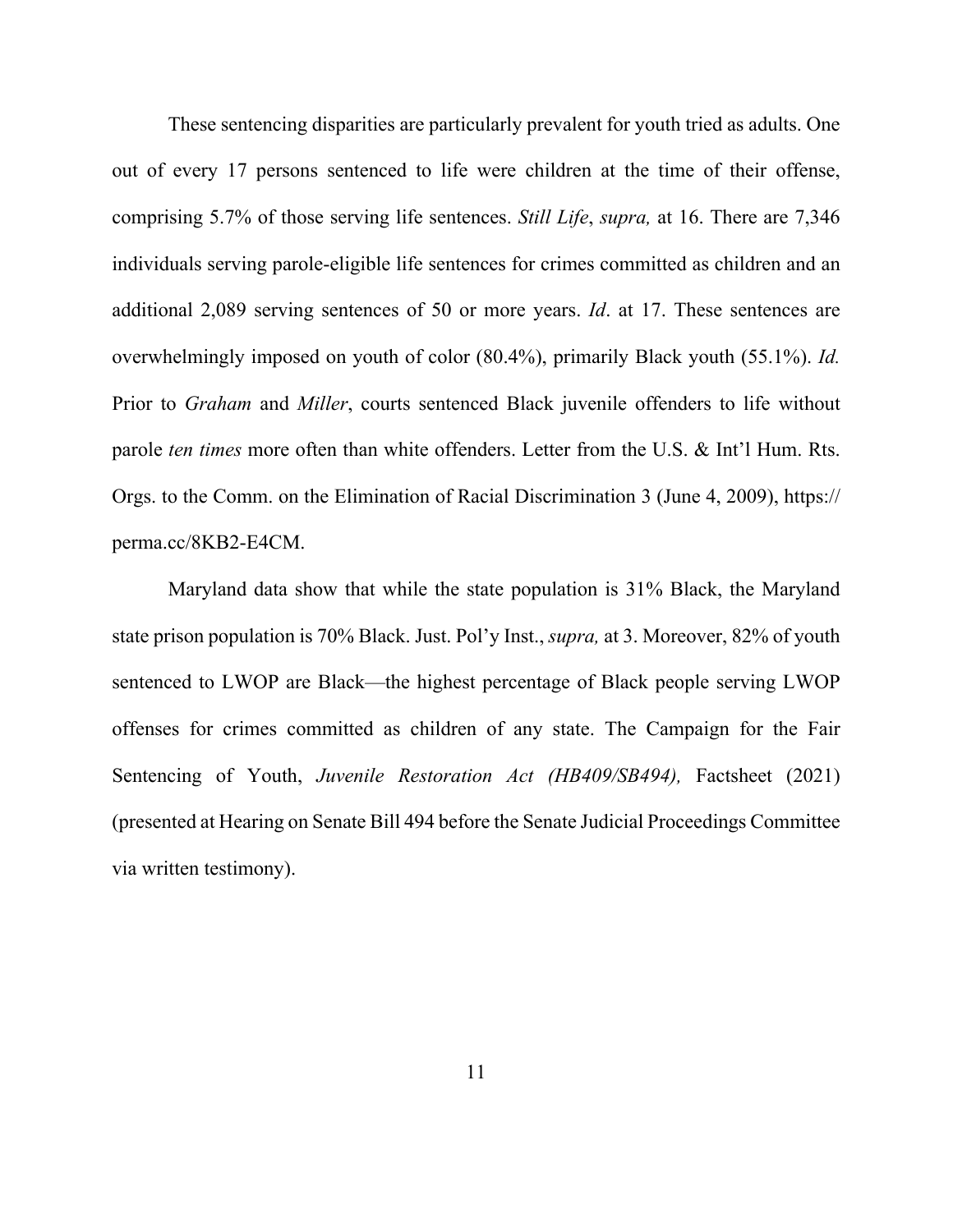# **II. YOUTH AND RACIAL DISPROPORTIONALITY REQUIRE HEIGHTENED PROTECTION**

### **A. Article 25 Provides Greater Protection To Youth In The Criminal System**

"Children have a very special place in life which law should reflect. Legal theories and their phrasing in other cases readily lead to fallacious reasoning if uncritically transferred to determination of a State's duty towards children." *May v. Anderson*, 345 U.S. 528, 536 (1953) (Frankfurter, J., concurring). Accordingly, courts have consistently considered the distinct developmental characteristics of youth in measuring the scope and breadth of minors' rights in civil and criminal law. In particular, the U.S. Supreme Court has established that young people are entitled to heightened protection under the Eighth Amendment. *See Roper v. Simmons*, 543 U.S. 551, 568 (2005); *Graham v. Florida*, 560 U.S. 48, 74 (2010); *Miller v. Alabama*, 567 U.S. 460, 470 (2012); *Montgomery v. Louisiana*, 577 U.S. 190, 213 (2016); *Jones v. Mississippi*, 141 S. Ct. 1307, 1314 (2021). These decisions and others underscore that age "is far 'more than a chronological fact;" it creates commonsense conclusions about youth perceptions and behavior that are "selfevident to anyone who was a child once himself." *J.D.B. v. North Carolina,* 564 U.S. 261, 272 (2011) (first quoting *Eddings v. Oklahoma*, 455 U.S. 104, 115 (1982), then citing *Yarborough v. Alvarado*, 541 U.S. 652, 674 (2004)). Maryland courts have endorsed these heightened Eighth Amendment protections and, in some cases, have suggested Article 25's prohibition against "cruel or unusual" punishment may provide additional safeguards. This Court noted that while Article 25 is usually construed to provide the same protections as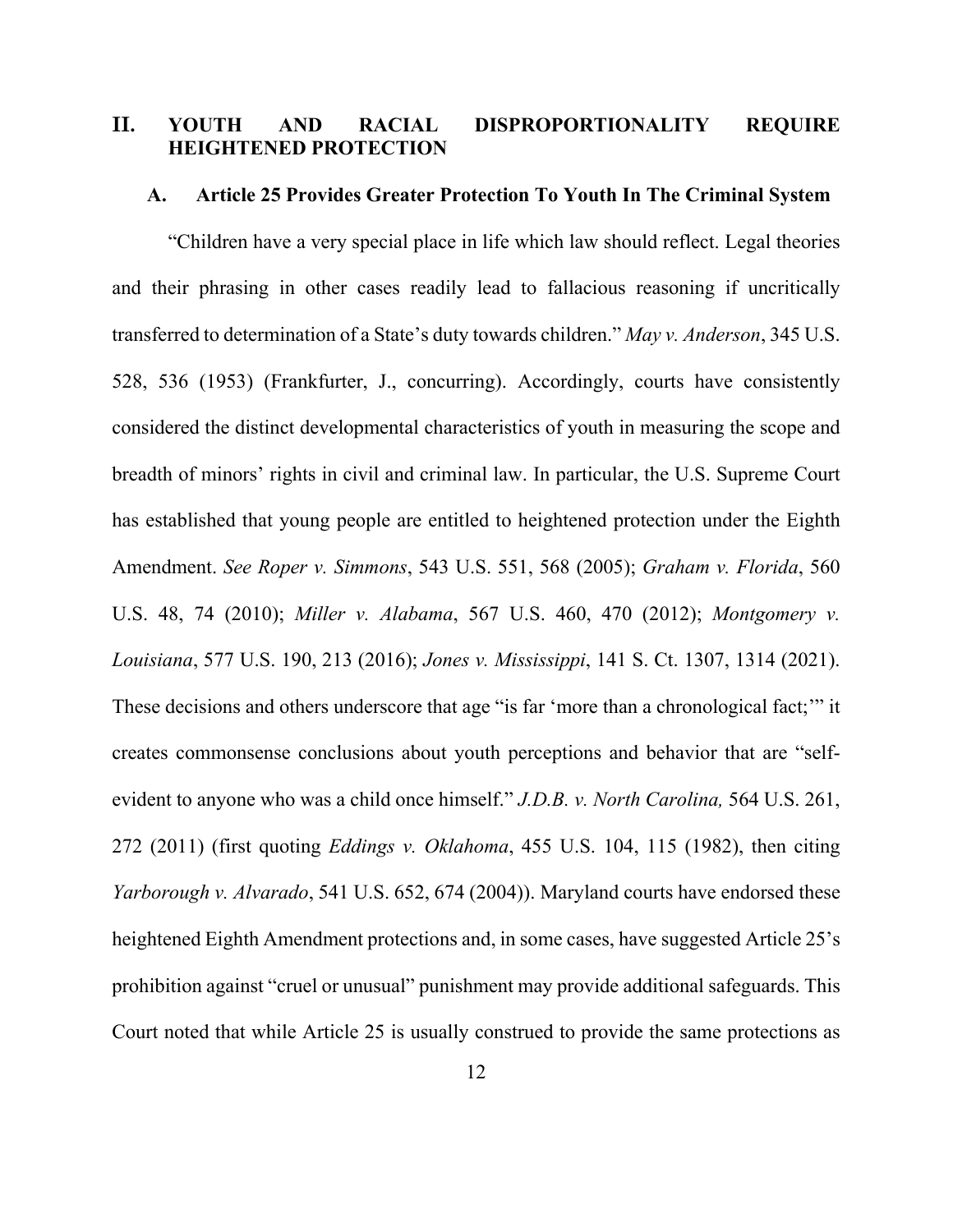the Eighth Amendment, there is "some textual support for finding greater protection." *Carter v. State*, 461 Md. 295, 308 n.6, 347 (2018) ("[I]f one thing is clear in *Graham*, it is that the rules that apply to adult offenders are not necessarily the same for juvenile offenders.").4

Moreover, the history of Maryland's Declaration of Rights supports additional protections for youth. Over 100 years ago this Court stated that "[Article 25] inflicts pain, not in a spirit of vengeance, but to promote the essential purposes of public justice." *Mitchell v. State*, 82 Md. 527 (1896); *Thomas v. State*, 333 Md. 84, 97 (1993). With passage of JUVRA in 2021, Maryland's lawmakers have made it clear that juvenile LWOP sentences no longer promote "the essential purposes of public justice," *see infra* Section III, or serve the best interest of the state.

# **B. The Racial Impact Of Sentencing Laws In Maryland Requires Heightened Review**

Pervasive racial disparities erode equal justice. The U.S. Supreme Court has noted the "imperative to purge racial prejudice from the administration of justice." *See, e.g., Peña-Rodriguez v. Colorado*, 137 S. Ct. 855, 867 (2017) ("It must become the heritage of

<sup>&</sup>lt;sup>4</sup> Other states have interpreted similar constitutional provisions proscribing "cruel or unusual punishment" to be more expansive than the federal constitution. *See, e.g.*, *Diatchenko v. Dist. Attorney for Suffolk Dist.*, 1 N.E.3d 270, 284-85 (Mass. 2013) ("discretionary imposition of a sentence of life in prison without the possibility of parole on juveniles . . . violates the prohibition against 'cruel or unusual punishment[ ]' in art. 26" (third alteration in original)); *State v. Bassett*, 428 P.3d 343, 350 (Wash. 2018) (state constitutional prohibition of "cruel punishment" broader than federal Eighth Amendment for juvenile sentencing).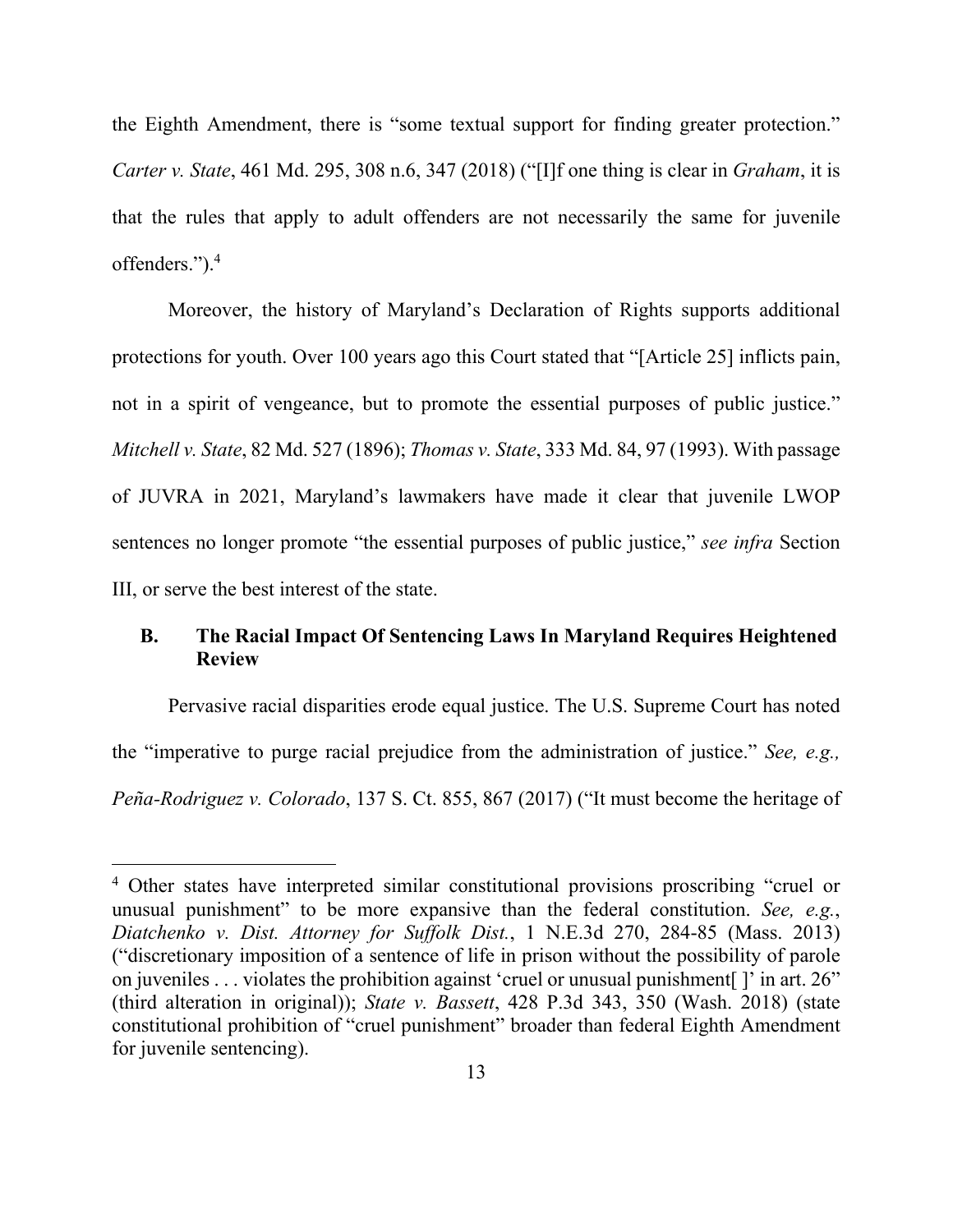our Nation to rise above racial classifications that are so inconsistent with our commitment to the equal dignity of all persons."); *Buck v. Davis*, 137 S. Ct. 759, 778 (2017) ("Discrimination on the basis of race, odious in all aspects, is especially pernicious in the administration of justice." (quoting *Rose v. Mitchell*, 443 U.S. 545, 555 (1979))). The Eighth Amendment was designed to ward against discriminatory punishments. *See* Aliza Cover, *Cruel and Invisible Punishment: Redeeming the Counter-Majoritarian Eighth Amendment,* 79 Brook. L. Rev. 1141, 1147-53 (2014) (one intent of the Eighth Amendment was to protect against punishments that were discriminately imposed); *Furman v. Georgia*, 408 U.S. 238, 242 (1972) (Douglas, J., concurring).

In *Furman*, where the U.S. Supreme Court invalidated the application of the death penalty in part because it was "so wantonly and so freakishly imposed," 408 U.S. at 310 (Stewart, J., concurring), Justice Douglas further reinforced the origin of the Eighth Amendment as a safeguard against punishment that is applied in a discriminatory manner:

Those who wrote the Eighth Amendment knew what price their forebears had paid for a system based, not on equal justice, but on discrimination. In those days the target was not the blacks or the poor, but the dissenters, those who opposed absolutism in government, who struggled for a parliamentary regime, and who opposed governments' recurring efforts to foist a particular religion on the people. But the tool of capital punishment was used with vengeance against the opposition and those unpopular with the regime. One cannot read this history without realizing that the desire for equality was reflected in the ban against 'cruel and unusual punishments' contained in the Eighth Amendment.

*Furman*, 408. U.S. at 255 (Douglas, J. concurring) (citation omitted).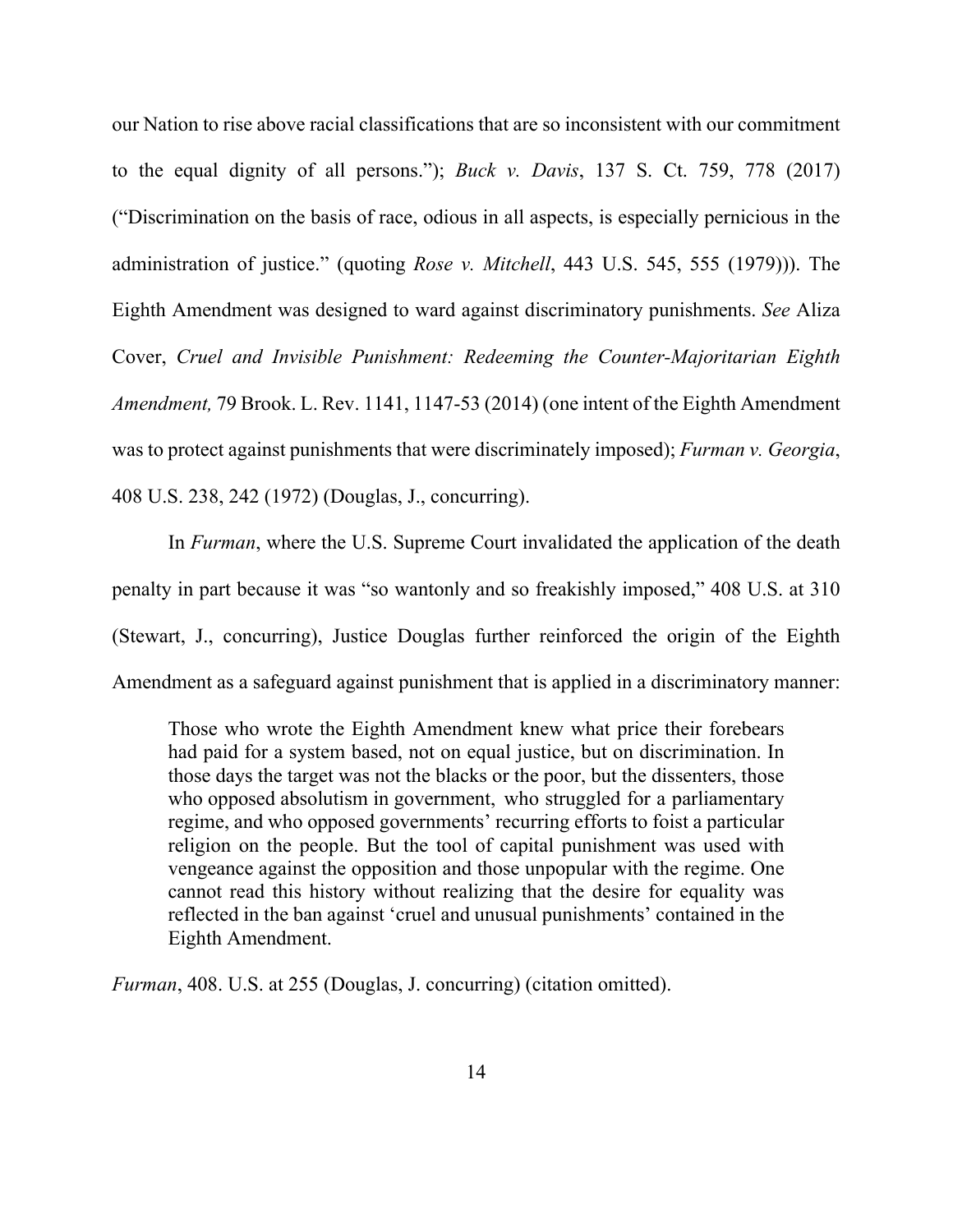Concerns about arbitrary or racially biased sentences continue to animate death penalty jurisprudence. Justice Thomas noted that racial prejudice is the "paradigmatic capricious and irrational sentencing factor." *Graham v. Collins,* 506 U.S. 461, 484 (1993) (Thomas, J., concurring)*; see also Tuilaepa v. California*, 512 U.S. 967, 973 (1994) (finding the State must "guard against bias or caprice" in sentencing (citing *Gregg v. Georgia*, 428 U.S. 153, 189 (1976))); *Kennedy v. Louisiana*, 554 U.S. 407, 440-41 (2008) (noting the Court spent more than 32 years articulating factors to help avoid arbitrary imposition of the death penalty). Yet, in *McCleskey v. Kemp*, the Supreme Court upheld the death penalty despite a showing that Black defendants who killed White victims were more likely to be sentenced to death. 481 U.S. 279, 286-87, 313 (1987). Notably, Justices in *McCleskey* were paradoxically concerned that widespread racial disparities would lead to *too many* challenges of the criminal legal system. *See id.* at 314-19. The dissenters in *McCleskey* condemned this reasoning as a "fear of too much justice" and noted that evidence of additional discrimination does not justify abdicating judicial responsibilities. *Id.* at 339 (Brennan, J., dissenting). Since *McCleskey*, courts have taken a more realistic look at the role race plays in the criminal legal system, particularly in the context of Fourth Amendment protections.<sup>5</sup>

<sup>5</sup> Black Americans may flee from the police for reasons unrelated to guilt. *See Commonwealth v. Warren*, 58 N.E.3d 333, 342 (Mass. 2016); *Miles v. United States*, 181 A.3d 633, 641 (D.C. 2018). Similarly, race may be relevant to whether an individual has been seized under the Fourth Amendment. See *Dozier v. United States*, 220 A.3d 933, 944-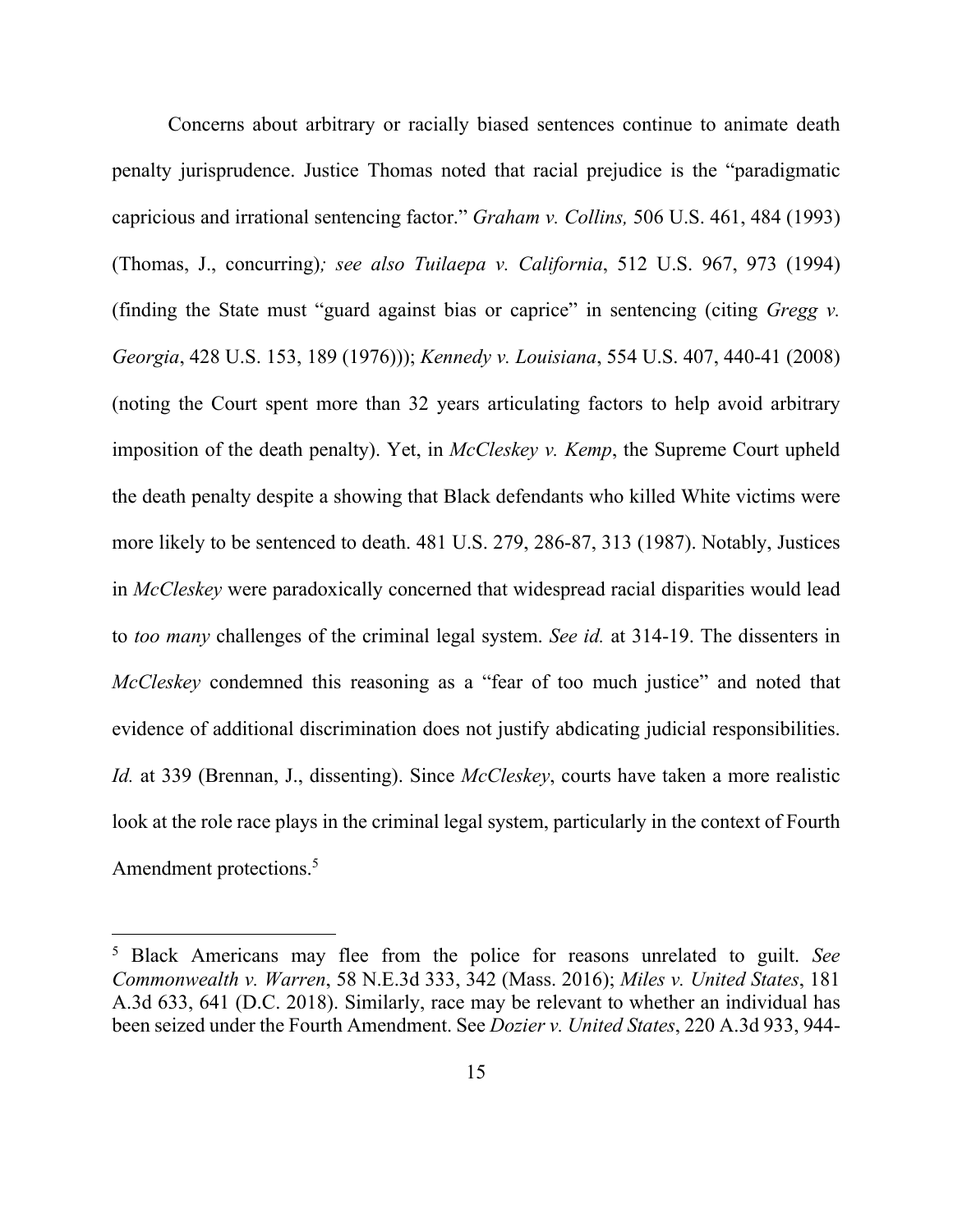Moreover, notwithstanding *McCleskey*, some states have recently invalidated the use of the death penalty based on racially disparate outcomes or bias. *See State v. Gregory*, 427 P.3d 621, 633 (Wash. 2018) (Black defendants were between 3.5 and 4.6 times more likely to receive the death penalty; punishment was held "arbitrary and racially biased." $)^6$ ; *see also State v. Santiago*, 122 A.3d 1, 19, 84-85 (Conn. 2015) (striking the sentence under ban on excessive punishment; it "goes without saying" that the Eight Amendment is offended by both the arbitrary imposition of the death penalty and the "greater evils of racial discrimination and other forms of pernicious bias").

Reference to the death penalty's historic, racially biased application is apt because, like the death penalty, juvenile LWOP is the harshest sentence that can be imposed on a young person *and* its use likewise reflects enduring racial disparities. The Supreme Court recognized the risk of error in imposing juvenile LWOP sentences and insists that courts consider the individual circumstances of each youth before imposing this harshest punishment. *See Miller*, 567 U.S. at 477-78. However, "[i]t is difficult even for expert psychologists to differentiate between the juvenile offender whose crime reflects unfortunate yet transient immaturity, and the rare juvenile offender whose crime reflects

<sup>45 (</sup>D.C. 2019) (noting that fear of the police is "particularly justified for persons of color" who may feel forced to submit to police)*; see also* Henning, *supra,* at 1518-19 (arguing that the intersection of race, adolescence, and policing calls for a different standard under the Fourth Amendment when Black children are stopped by the police).

<sup>&</sup>lt;sup>6</sup> Washington's constitution prohibits imposing "cruel punishment." Wash. Const. art. I, § 14.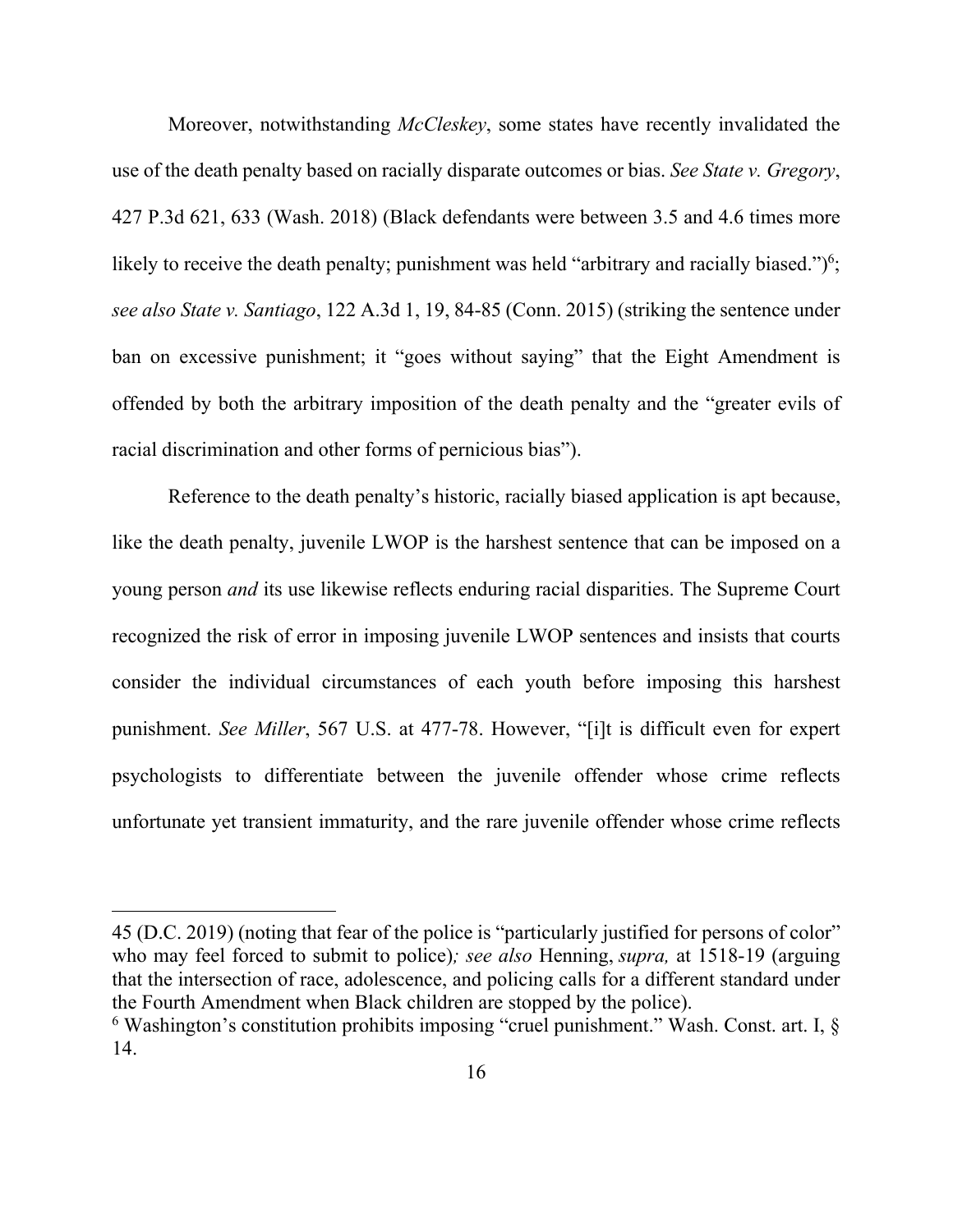irreparable corruption." 543 U.S. at 573 (citing Laurence Steinberg & Elizabeth S. Scott, *Less Guilty by Reason of Adolescence: Developmental Immaturity, Diminished Responsibility, and the Juvenile Death Penalty*, 58 Am. Psychologist 1009, 1014–1016 (2003)). As with the death penalty, there is a heightened risk for arbitrary decision-making where factors like race play an outsized role. It therefore runs the same risk Justice Stewart outlined when discussing the death penalty in *Furman:* receiving the punishment is akin to being "struck by lightning." 408 U.S. at 309 (Stewart, J., concurring).

The specter of cruel and unusual punishment includes the risk that the majority will "tolerate cruelty when applied primarily against minorities." *See* Cover, *supra*, at 1162-65. This threat is particularly strong if members of the majority are unlikely to realistically face the consequences of severe punishment. *Id.* Any punishment that creates racially disparate results requires heightened review to avoid these pitfalls.

Although this court ruled against an Eighth Amendment challenge to a death sentence based on racial and geographic bias, *Evans v. State*, 396 Md. 256, 323-27 (2006), the decision was prior to *Carter*, which suggests that Article 25's protections may extend beyond the Eighth Amendment. Further, *Evans* predates significant changes in how the U.S. Supreme Court views young people under the Eighth Amendment. *See* Section II.A, *supra.*

Additionally, the unique history of Article 25 supports a heightened review for punishments imposed in a racially disproportionate manner. The Maryland Court of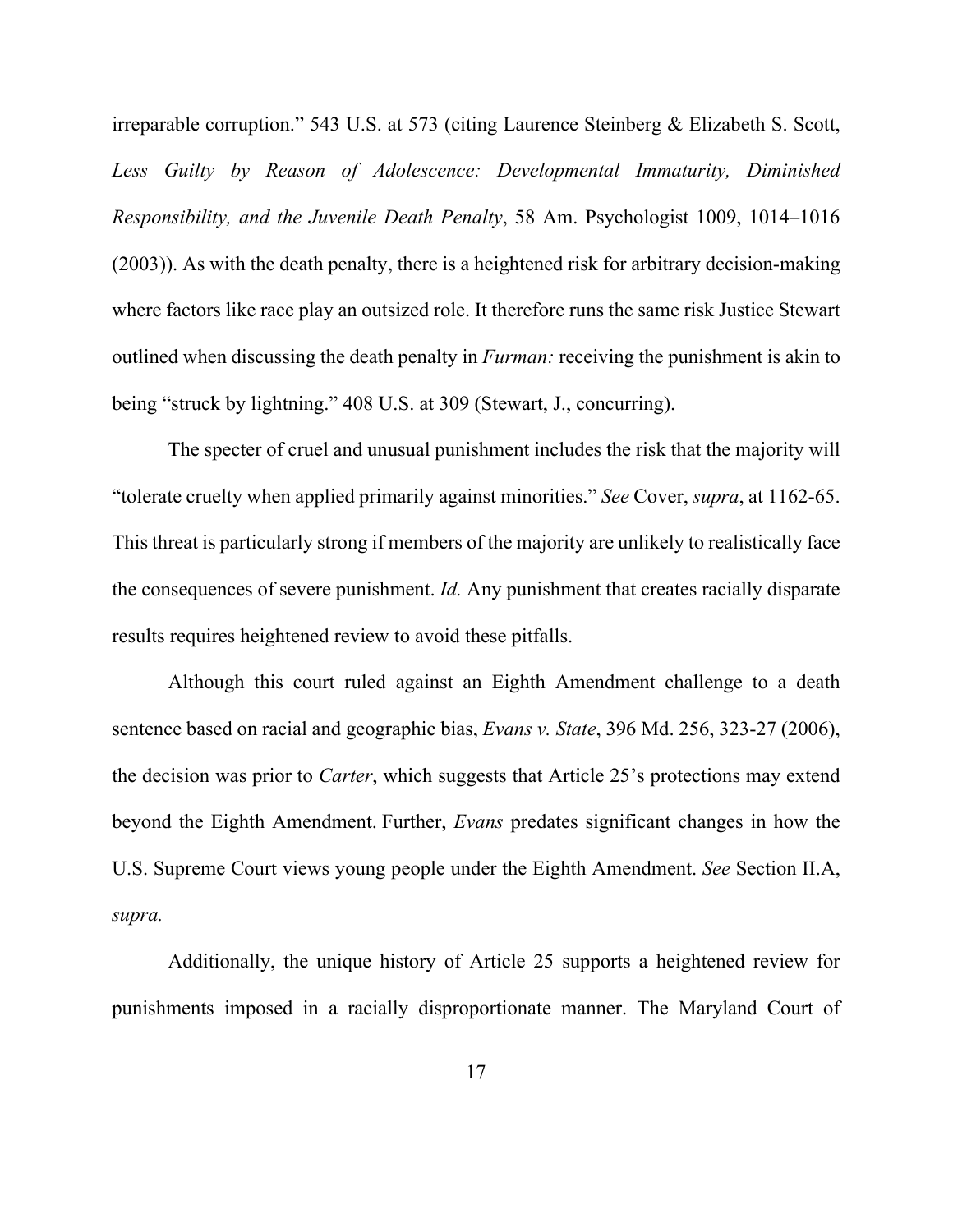Appeals cautioned against penalties imposed "by passion, prejudice, ill will, or any other unworthy motive" and said such penalties would violate Article 25. *See Mitchell*, 82 Md. at 527; *Thomas*, 333 Md. at 96; *State v. Stewart*, 368 Md. 26, 33 n.9 (2002).

More recently, Maryland courts have adopted an expansive view of how to assess an invalid punishment under Article 25. *Thomas*, 333 Md. at 96-97. Interpreting a claim under the Eighth Amendment and Article 25 requires an inquiry into the "specific facts of the case." *Id.* The analysis should not be conducted using "stringent and rigid standards" but rather involves "a plethora of considerations, both obvious and subtle." *Id.* Given Maryland's commitment to considering all relevant factors, racial disparities in sentencing should be key criteria for consideration. The judiciary took notice of this history and suggested it is relevant to determining the validity of claims under Article 25. *See Colvin-El v. State*, 359 Md. 49, 54-55 (2000) (Eldridge, J., dissenting). Justice Eldridge noted in his dissent from a denial of an application for leave to appeal and to stay an execution that the death penalty disproportionately falls on poor Black males accused of killing White victims. *Id*. This disproportionality, he wrote, raises "substantial issues" under Article 25. *Id.*

# **III. IMPLICIT AND EXPLICIT BIASES PERMEATE SENTENCING DECISIONS WITHOUT A MORE EXACTING STANDARD**

Rather than the explicit statutory mechanisms to control racial minorities that existed immediately after slavery ended, "[t]oday, the source of the racial inequality is ... the result of layers of discretionary decision-making and complex socioeconomic and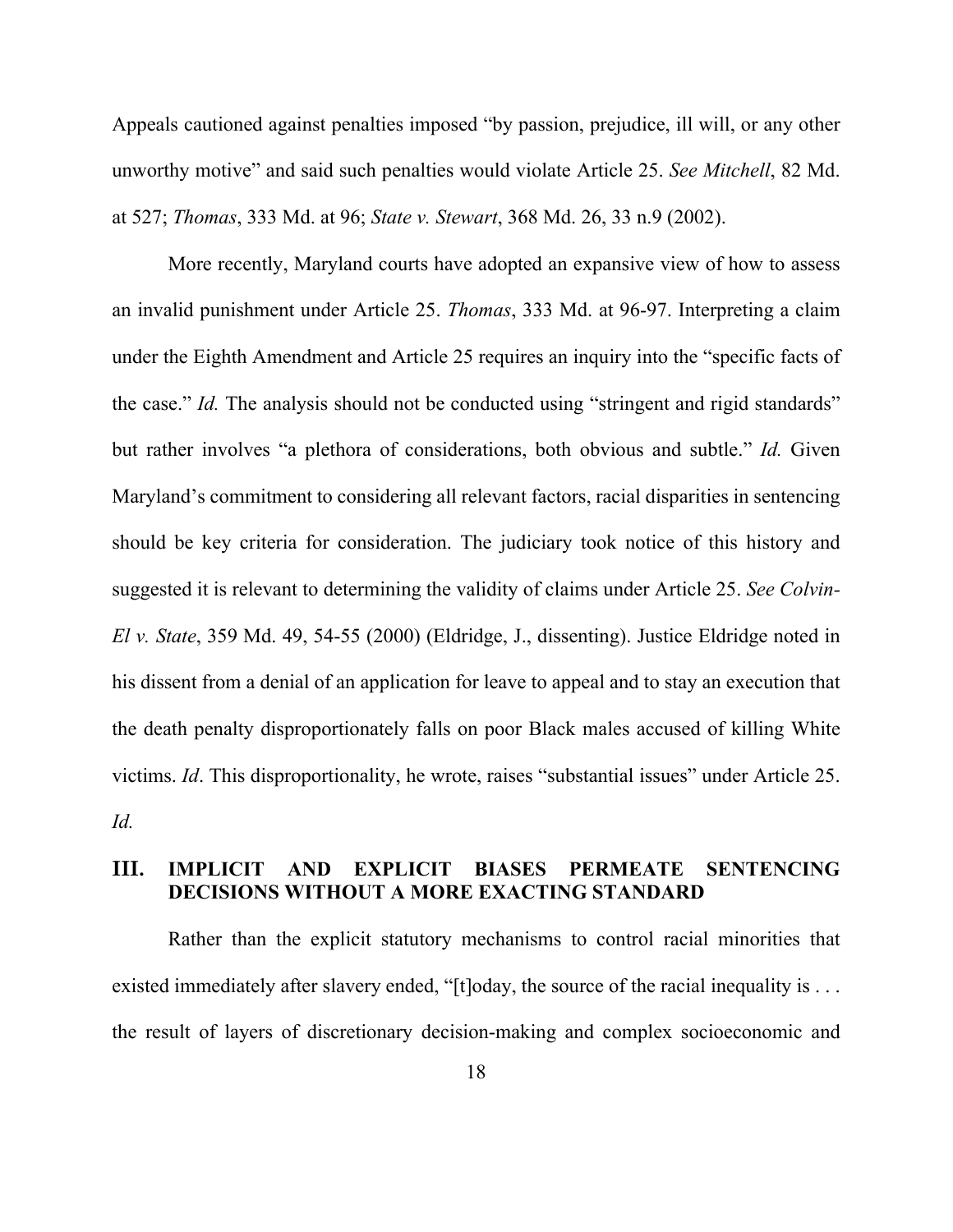cultural dynamics, both within and without the criminal justice system." Cover, *supra*, at 1143. Racial disparities are especially pronounced when it comes to the imposition of juvenile LWOP sentences. *See* Section I.C, *supra*.

*Miller* requires a sentencing court to engage in an individualized assessment of each juvenile offender and the JUVRA requires review of sentences to ensure youth is considered, yet Mr. Malvo has not benefitted from either of these sentencing procedures. *Miller*, *Montgomery*, and *Jones* together require an individualized assessment of the child's background, characteristics, and circumstances to "separate those juveniles who may be sentenced to life without parole from those who may not." *Montgomery*, 577 U.S. at 210. Indeed, a sentencing court must consider whether the child before it is one "'whose crimes reflect transient immaturity' or is one of 'those rare children whose crimes reflect irreparable corruption' for whom a life without parole sentence may be appropriate." *Tatum v. Arizona*, 137 S. Ct. 11, 13 (2016) (Sotomayor, J., concurring) (mem.) (quoting *Montgomery*, 570 U.S. at 209). Although specific words are not required, *Jones* at 1311, the "record must reflect that the court meaningfully engaged in *Miller*'s central inquiry" meaning that the court concluded, under the totality of the circumstances, that the particular person before the court falls into the very small category of juvenile offenders who are beyond hope, *United States v. Briones*, 929 F.3d 1057, 1067 (9th Cir. 2019) (en banc), *vacated on other grounds and remanded*, 141 S. Ct. 2589 (May 3, 2021) (mem.).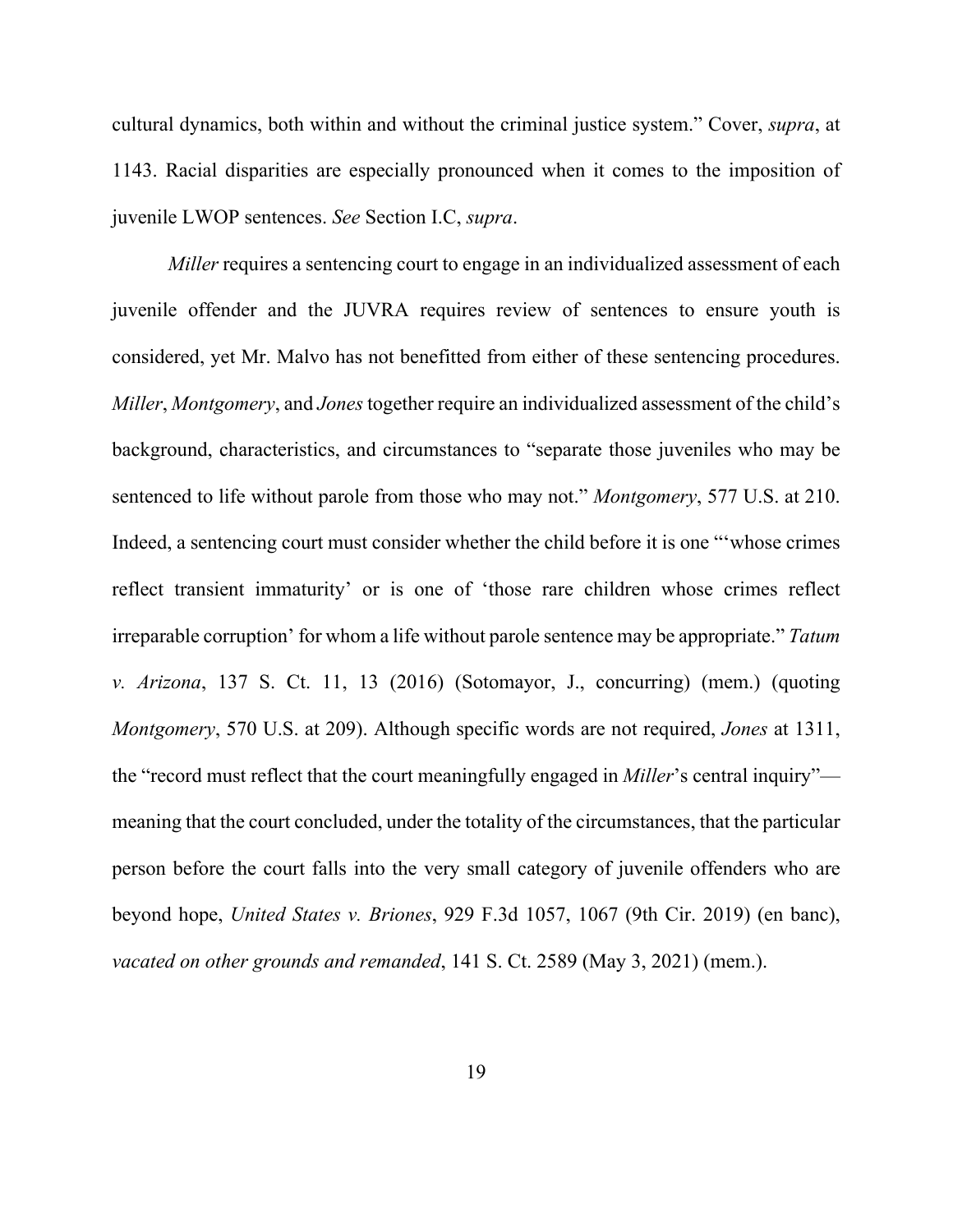JUVRA prospectively bans juvenile LWOP sentences and eliminates mandatory minimum sentences for juveniles. Md. Code Ann., Crim. Proc. § 6-235. Delegate Jazz Lewis reasoned that, "it's not morally defensible for [people] to die in jail for things that they did when their brains weren't fully developed." Hannah Gaskill, *Juvenile Restoration Act Pushes for Resentencing of Youthful Offenders*, Maryland Matters (Mar. 1, 2021) (alteration in original), https://www.marylandmatters.org/2021/03/01/juvenile-restorationact-pushes-for-resentencing-for-youthful-offenders/. While JUVRA provides an opportunity for a hearing for some individuals serving LWOP sentences, this procedure is inadequate as a "meaningful opportunity for release" under the Eighth Amendment and Article 25. The practical effect of the JUVRA for individuals like Mr. Malvo, is that it merely provides an opportunity for a court to overturn prior findings of corrigibility. (E.128). Indeed, JUVRA does not resolve the Article 25 unconstitutionality of Mr. Malvo's sentence because (1) he cannot yet benefit from it, (Br. of Appellant 60-62), (2) even if he were eligible, his stacked sentences would prevent a meaningful opportunity for release, (*see id.*), and (3) it is based on vague and biased standards, *see infra* Section III.A-C. Even if Mr. Malvo were given the opportunity to have his sentence modified pursuant to JUVRA, the standard set forth in the Act denies the procedural safeguards set forth in *Miller*. The court is required to consider "whether the individual has demonstrated maturity, rehabilitation, and fitness to reenter society sufficient to justify a sentence reduction," the "nature of the offense," any "statement offered by a victim or victim's representative," and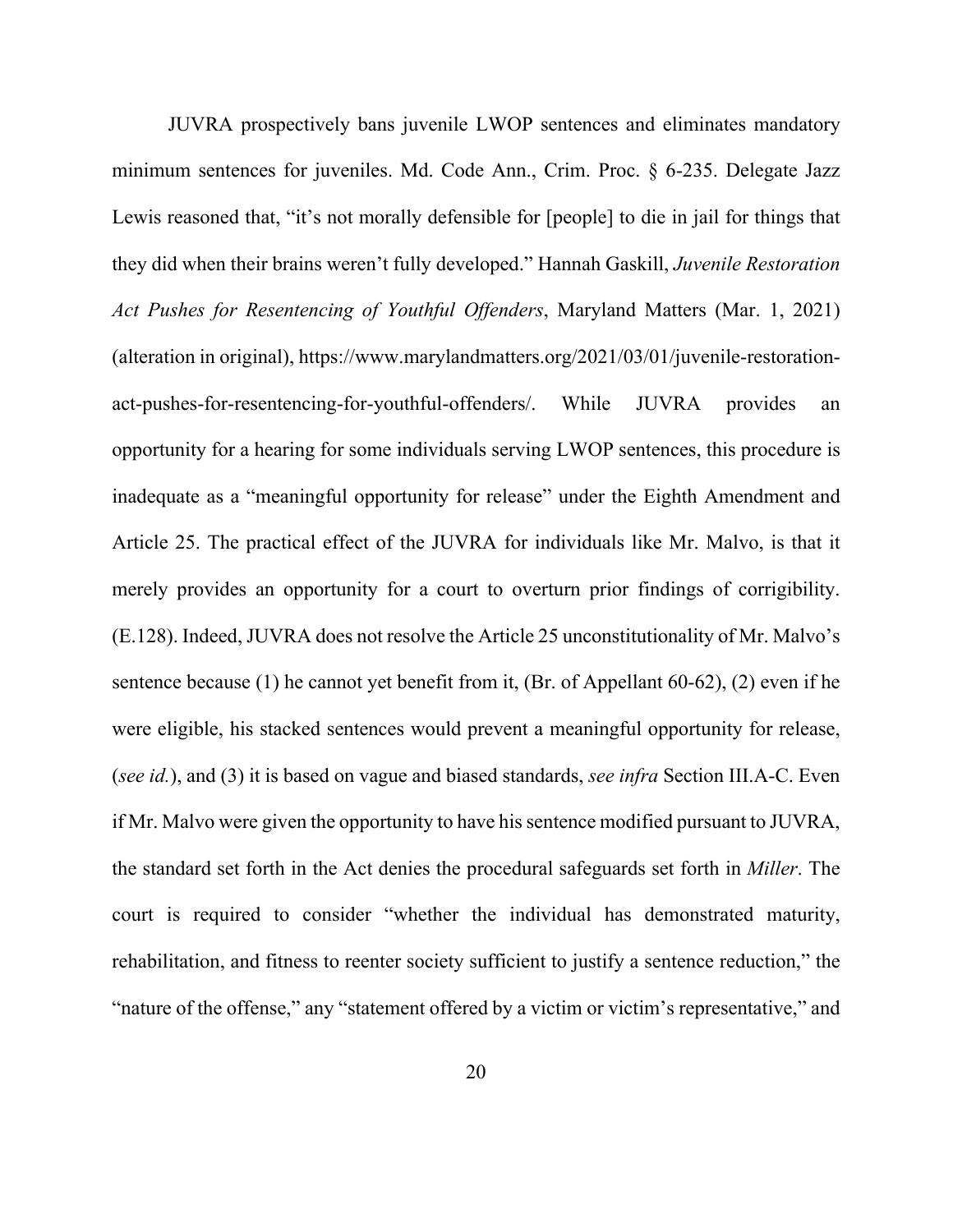"any other factor the court deems relevant." Md. Code Ann., Crim. Proc. § 8-110(d). While the court *is* directed to consider the individualized considerations set forth in *Miller*, it is not required to treat them as mitigating, as required by *Miller*. *See Williams v. United States*, 205 A.3d 837, 853 (D.C. 2019).

After consideration of all these factors, the court may reduce an individual's sentence if it deems the "individual is not a danger to the public" and that the "interests of justice will be better served by a reduced sentence." Md. Code Ann., Crim. Proc. § 8- 110(c). Indeed, the procedure set forth in *Miller*—when properly administered—creates little room for sentencing courts to give undue weight to individual factors or to override the core principles of *Miller* "in the interests of justice." Although the sentencer originally found Mr. Malvo was rehabilitated, (Br. of Appellant 18 (citing E.128)), the vague standards set forth in JUVRA significantly increase the risk that a court may succumb to bias and arbitrarily *undo* this finding of corrigibility.

### **A. "Nature Of Offense"**

The circumstances of the crime cannot be dispositive on the question of whether an individual is a "danger to the public." *Miller*'s "central intuition" is that even youth who commit heinous crimes are capable of change. *Montgomery*, 577 U.S. at 212*; see also Adams v. Alabama*, 136 S. Ct. 1796, 1800 (2016) (Sotomayor, J., concurring) (mem.) (the "gruesomeness of a crime is not sufficient" to conclude a defendant is the rare juvenile offender who can constitutionally receive the harshest punishment). *See also Thomas*, 333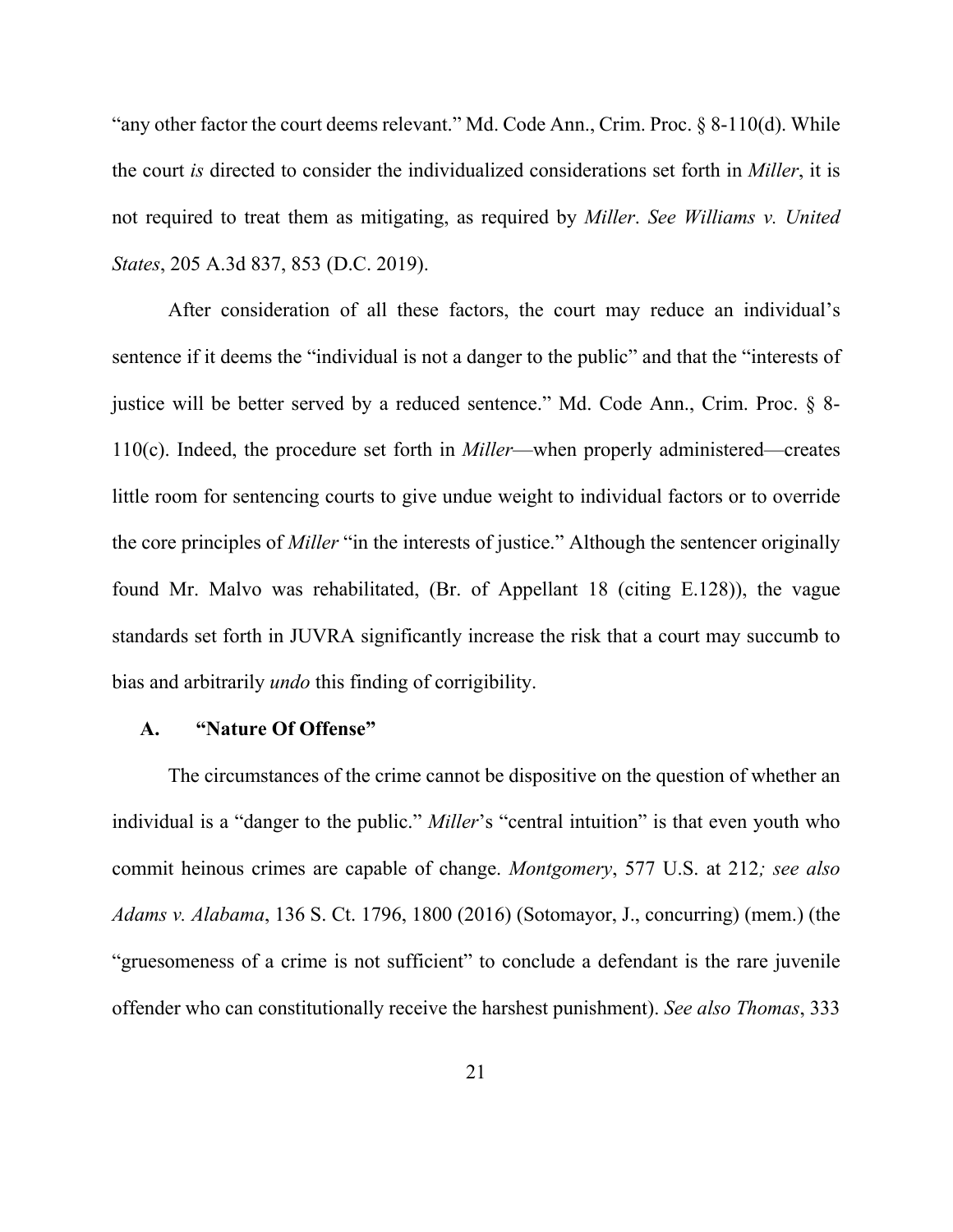Md. at 96 ("In comparing the punishment to the offense, a court must consider the specific facts of the case, not only as to the crime but also as to the criminal."); *see also Walker v. State*, 53 Md. App. 171, 193 (1982) (upholding a 20-year sentence for assault but noting it is important to evaluate not just the "label of the crime" but also the "behavior of the criminal").

*Miller* clearly contemplated that severity of the crime would be a starting point, not the ending point. Homicide offenses are by their nature severe crimes. *See Maynard v. Cartwright*, 486 U.S. 356, 364 (1988) ("[A]n ordinary person could honestly believe that every unjustified, intentional taking of human life is 'especially heinous.'" (quoting *Godfrey v. Georgia*, 446 U.S. 420, 428-29 (1980))). That is why the Supreme Court warned that sentencing courts must not allow the "brutality or cold-blooded nature of any particular crime" to "overpower" the analysis of whether a sentence is constitutionally permissible. *Roper*, 543 U.S. at 573. Put another way, "[i]ncapacitation cannot override all other considerations, lest the Eighth Amendment's rule against disproportionate sentences be a nullity." *Graham*, 560 U.S. at 73. Rather than permitting sentencing judges to give disproportionate weight to the nature of the offense when considering the *Miller* factors, interpretation of JUVRA instead must require a more precise standard consistent with juvenile sentencing jurisprudence that does not give undue weight to the crime itself.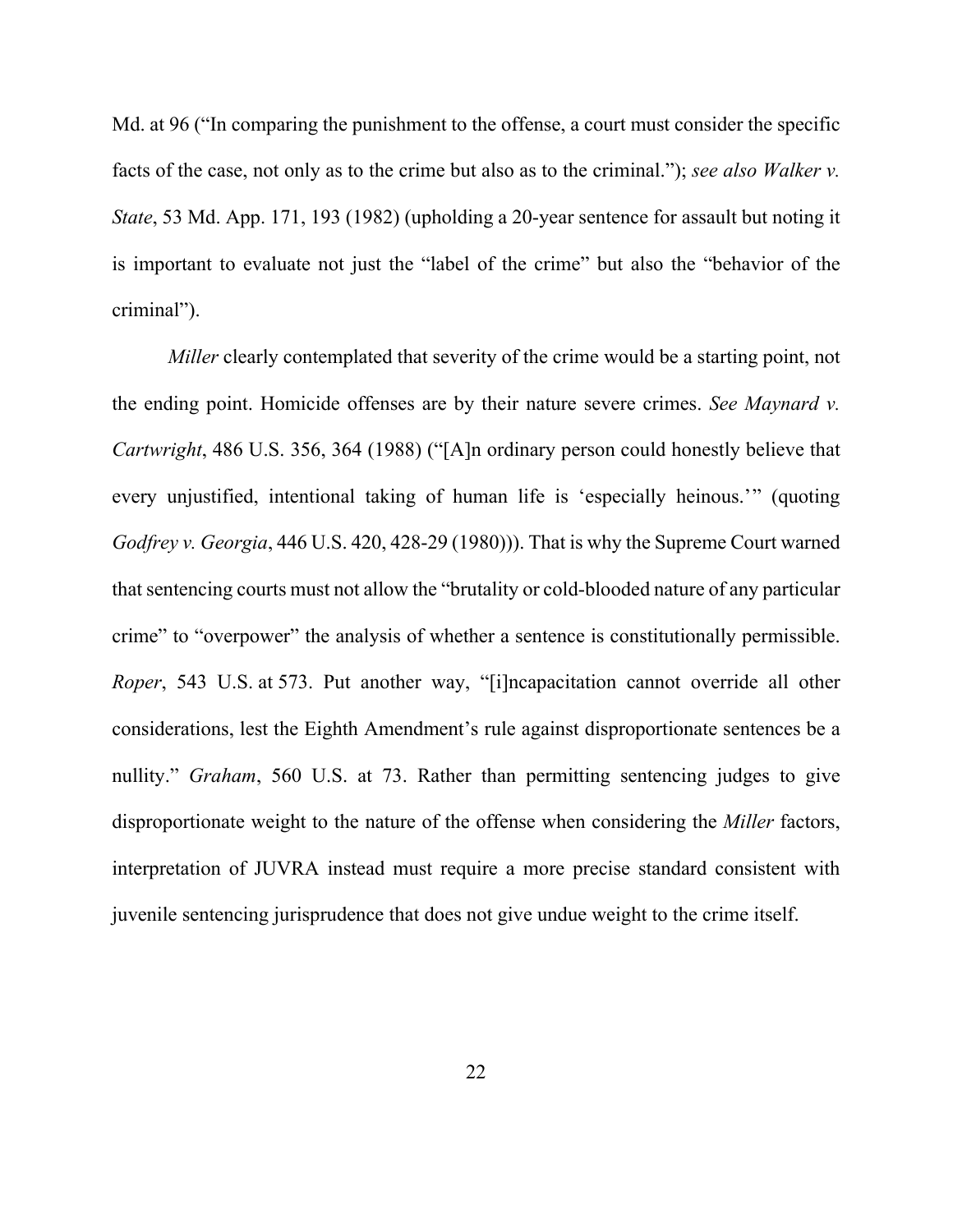### **B. "Any Other Factor The Court Deems Relevant"**

A standard that permits courts to consider "any other factor the Court deems relevant" creates risk that bias will influence sentencing and allows judges broad discretion to insert their individual biases and prejudices about an individual into their sentencing decisions. Judges are not immune to the effects of implicit and explicit biases. *See* Prescott Loveland, *Acknowledging and Protecting Against Judicial Bias at Fact-Finding in Juvenile Court*, 45 Fordham Urb. L.J. 283, 301 (2017) ("[E]ach of us in doing our jobs are viewing the functions of that job through the lens of our experiences, and all of us are impacted by biases, stereotypes and other cognitive functions that enable us to take shortcuts in what we do." (quoting *Judges: 6 Strategies to Combat Implicit Bias on the Bench*, Am. Bar Ass'n (Sept. 2016), https://perma.cc/U24F-HUZY)).

False racial stereotypes like the "super-predator" myth continue to infect treatment of youth in the justice system. "Adultification bias" of Black youth shows that people are likely to perceive Black children as older, less innocent, and more culpable. *See* Phillip Atiba Goff et al., *The Essence of Innocence: Consequences of Dehumanizing Black Children*, 106 J. Personality & Soc. Psychol. 526, 540 (2014). Other research shows sentencing and culpability biases toward Black youth as compared to white youth. *See* Aneeta Rattan et al., *Race and the Fragility of the Legal Distinction Between Juveniles and Adults*, 7 PLoS ONE 1, 2 (2012). A heightened standard for evaluating sentencing decisions reduces the risk these "powerful" stereotypes pose. *Buck*, 137 S. Ct. at 776. In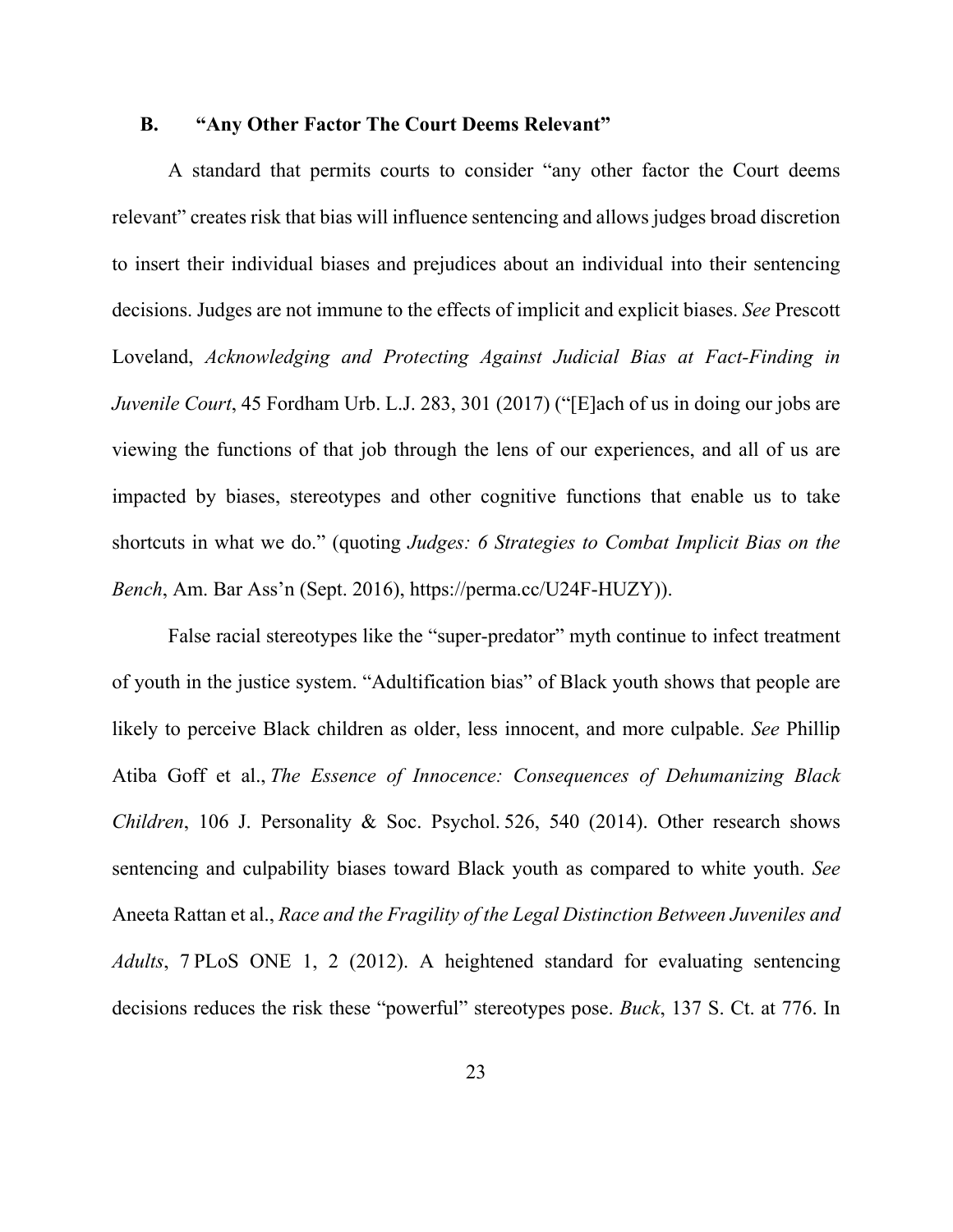one study, researchers "found a strong white preference among the white [trial] judges," stronger even than that observed among a sample of white subjects from the general population obtained online. Jeffrey J. Rachlinski et al., *Does Unconscious Racial Bias Affect Trial Judges?*, 84 Notre Dame L. Rev. 1195, 1210-11 (2009). Another study of trial judges found that they often rely on intuitive, rather than deliberative, decision-making processes, which risks leading to reflexive, automatic judgments, including intuitively "associat[ing] . . . African Americans with violence." Judge Mark W. Bennett, *Unraveling the Gordian Knot of Implicit Bias in Jury Selection: The Problems of Judge-Dominated Voir Dire, the Failed Promise of Batson, and Proposed Solutions*, 4 Harv. L. & Pol'y Rev. 149, 156-57 (2010) (citing Chris Guthrie et al., *Blinking on the Bench: How Judges Decide Cases*, 93 Cornell L. Rev. 1, 31 (2007)). Judges' implicit biases undoubtedly contribute to the fact that "at virtually every stage of the juvenile justice process, [Black youth] receive harsher treatment than white youth, even when faced with identical charges and offending histories." Ellen Marrus & Nadia N. Seeratan, *What's Race Got to Do with It? Just About Everything: Challenging Implicit Bias to Reduce Minority Youth Incarceration in America*, 8 J. Marshall L.J. 437, 440 (2015) (citing Richard A. Mendel, The Annie E. Casey Found., *No Place for Kids: The Case for Reducing Juvenile Incarceration* 23 (2011)); *see also* Bennett, *supra*, at 157 ("judges harbor the same kinds of implicit biases as others [and] that these biases can influence their judgment" (quoting Rachlinski et al., *supra*, at 1195)).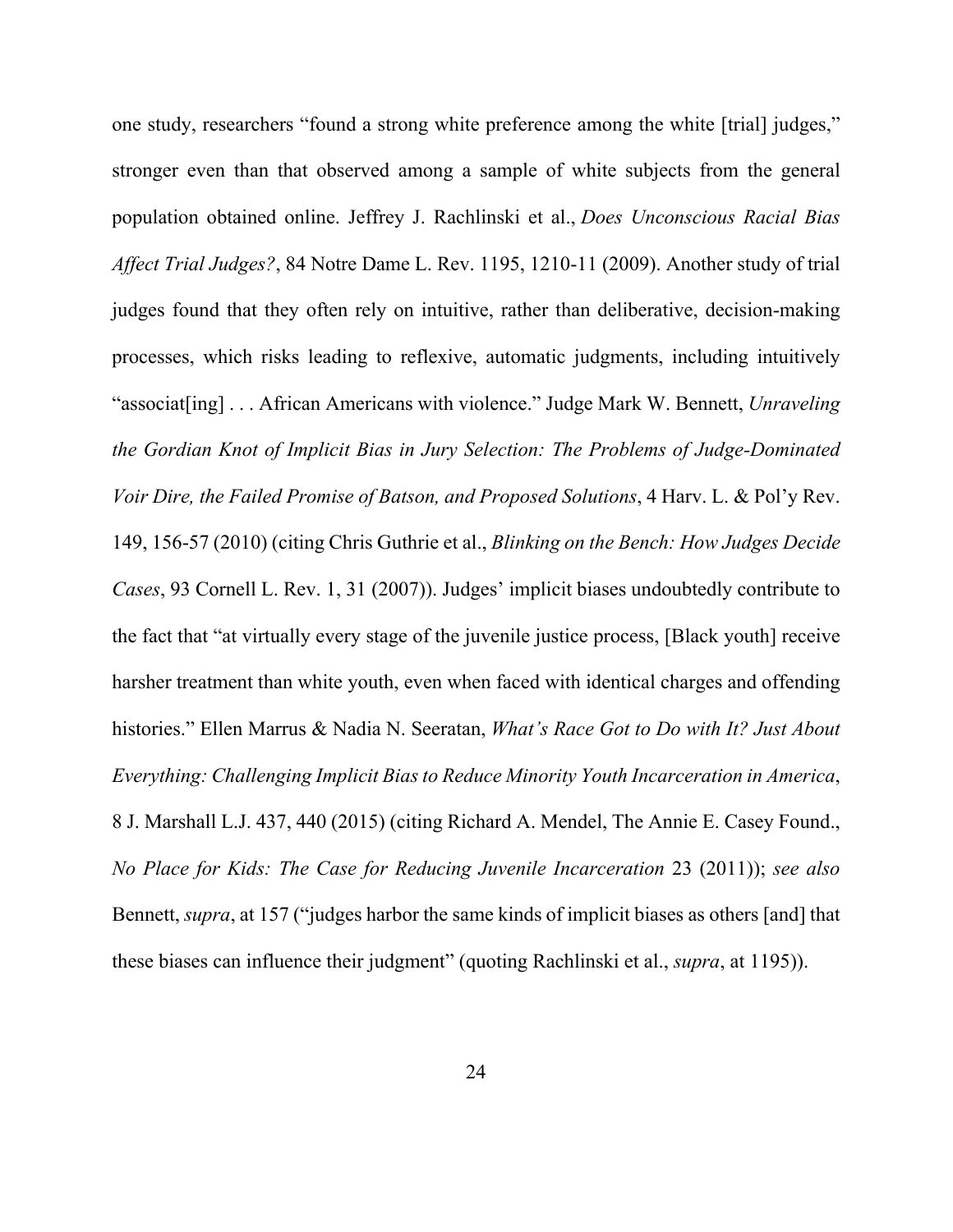Requiring a heightened standard for the imposition of LWOP sentences will mitigate the risk that racial biases will adversely affect Black youth during sentencing. One of the most effective ways to avoid group biases is to engage in "[i]ndividuation," or "gathering very specific information about a person's background, tastes, hobbies and family so that [the] judgment will consider the particulars of that person, rather than group characteristics." *Judges: 6 Strategies to Combat Implicit Bias on the Bench, supra*; *see* Sean Darling-Hammond, *Designed to Fail: Implicit Bias in Our Nation's Juvenile Courts*, 21 U.C. Davis J. Juv. L. & Pol'y 169, 185-86 (2017) (judges that lack information unique to the defendant "may struggle to view out-group members (like Black juveniles) through non-stereotypical lenses").

#### **C. "Interests of Justice"**

As with the permission to consider any "relevant" information, allowing judges to modify a sentence "if the interests justice" warrant it provides expansive authority to judges, well beyond the scope of *Miller*. Although judges routinely exercise discretion in their decision-making, such broad discretion "could allow personal racial bias or prejudice to have an enhanced role in adjudications." Michele Benedetto Neitz, *A Unique Bench, A Common Code: Evaluating Judicial Ethics in Juvenile Court*, 24 Geo. J. Legal Ethics 97, 132 (2011) (commenting on discretion afforded to juvenile court judges). In the context of juvenile courts, with an analogous grant of broad discretion, one scholar argued that the lack of a precise standard can result in discriminatory punishments.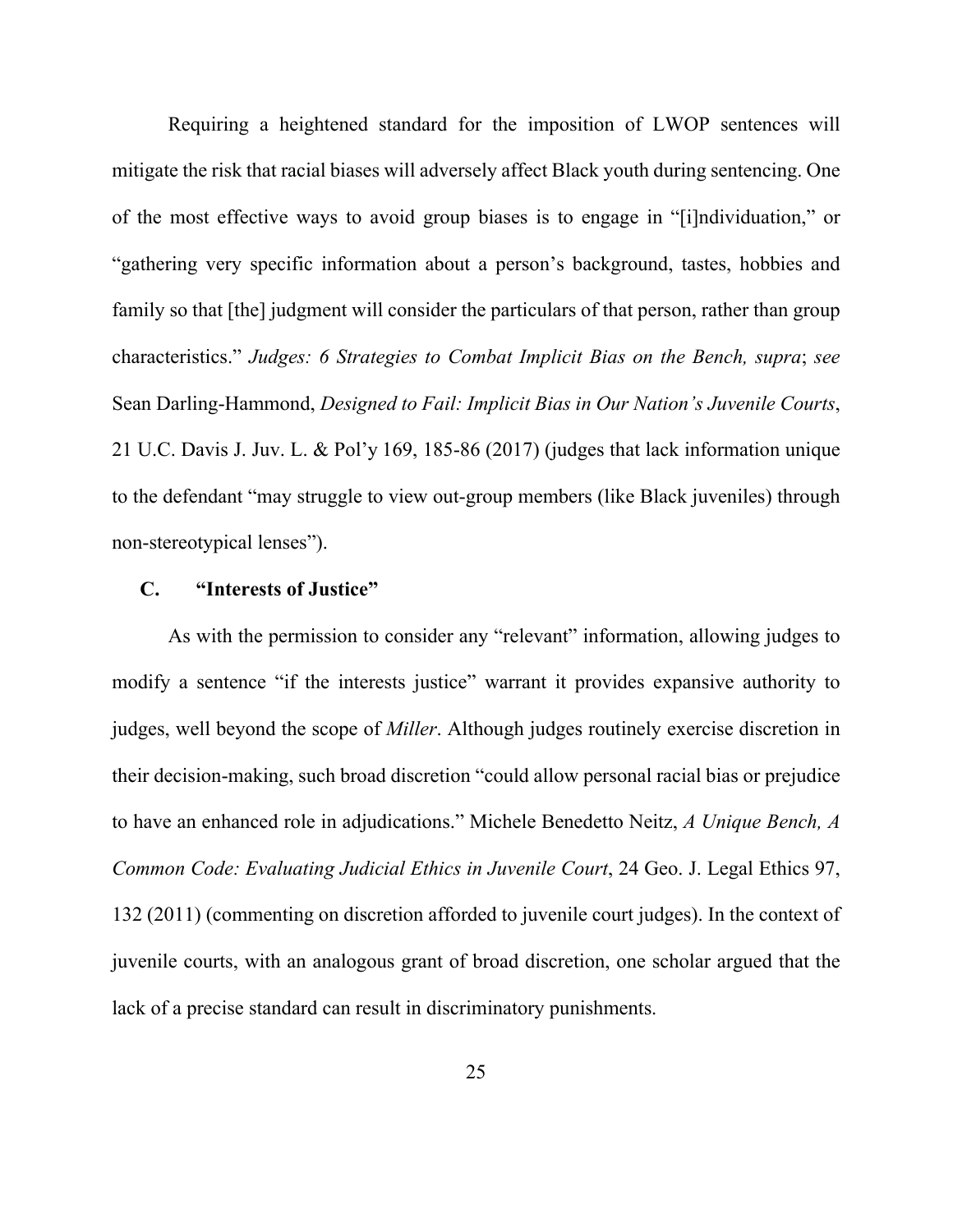[T]he exercise of "sound discretion" simply constitutes a euphemism for idiosyncratic judicial subjectivity. Racial, gender, geographic, and socioeconomic disparities constitute almost inevitable corollaries of a treatment ideology that lacks a scientific foundation. At the least, judges will sentence youths differently based on extraneous personal characteristics for which they bear no responsibility. At the worst, judges will impose haphazard, unequal, and discriminatory punishment on similarly situated offenders without effective procedural or appellate checks.

Barry C. Feld, *Abolish the Juvenile Court: Youthfulness, Criminal Responsibility, and Sentencing Policy*, 88 J. Crim. L. & Criminology 68, 91-92 (1997).

A properly structured sentencing hearing under *Miller*, can avoid this boundless discretion. As set forth above, *Miller* requires consideration of several individualized factors that account for youth and its hallmark characteristics. *Miller*, 567 U.S. at 477-78. Sentencing courts that abide by *Miller*, cannot insert their own notions of what is "in the interests of justice." Indeed, research confirms that "interest of justice" dismissals of charges were granted disproportionately to white petitioners in one California county. Montré D. Carodine, *"The Mis-Characterization of the Negro": A Race Critique of the Prior Conviction Impeachment Rule*, 84 Ind. L.J. 521, 562 (2009) (citing Christopher H. Schmitt, *Plea Bargaining Favors Whites as Blacks, Hispanics Pay Price*, San Jose Mercury News, Dec. 8, 1991, at 1A). The pervasiveness of racial disparities in sentencing warrants a more exacting standard.

#### **CONCLUSION**

Wherefore, *Amici* respectfully request that for the foregoing reasons this Honorable Court vacate Mr. Malvo's sentence and order a resentencing hearing.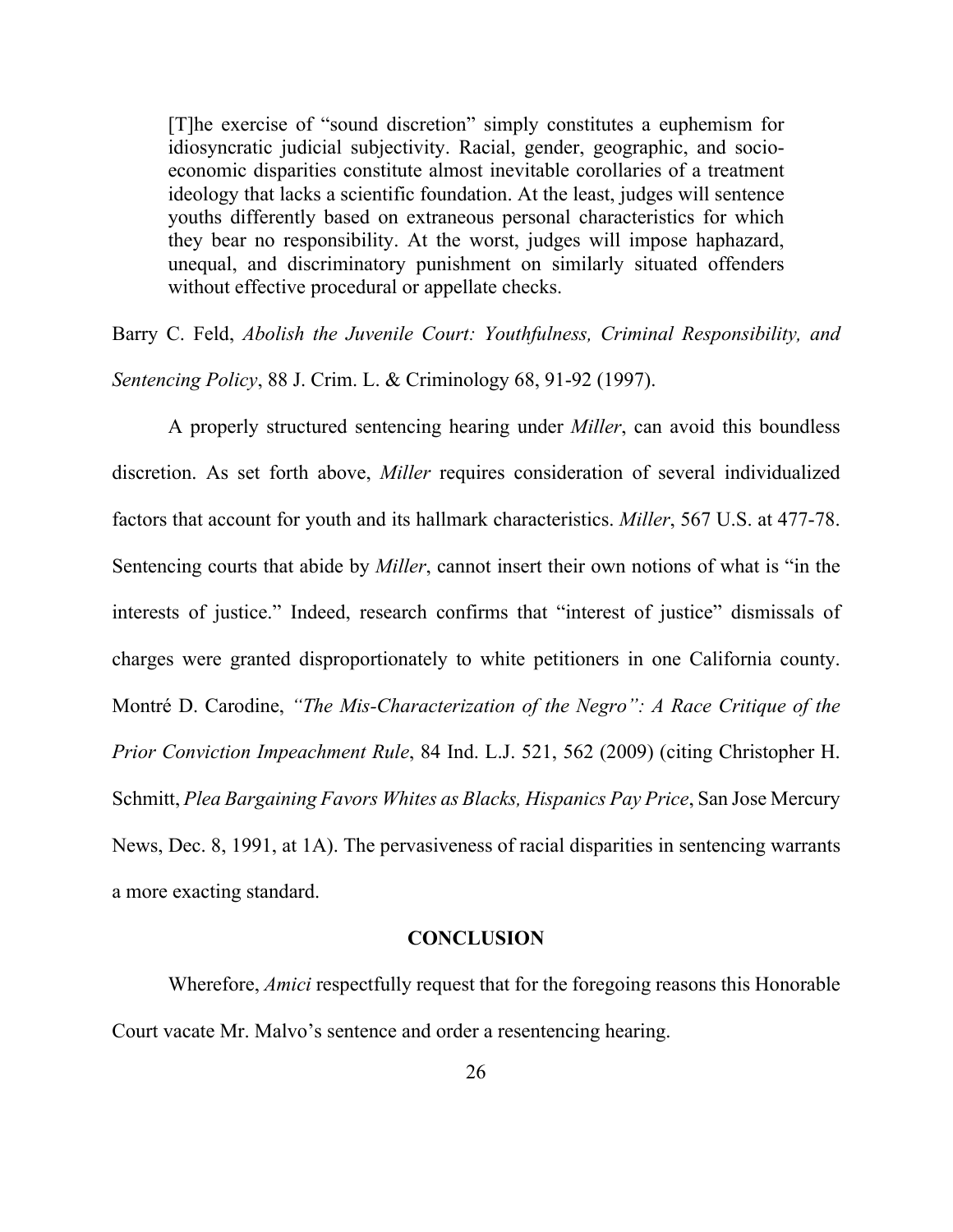Respectfully Submitted,

/s/ Booth Marcus Ripke

Booth Marcus Ripke Maryland Bar No. 9812170082 NATHANS & BIDDLE, LLP 120 East Baltimore Street, Suite 1800 Baltimore, Maryland 21202 (410) 783-0272 bripke@nathanslaw.com

/s/ Marsha L. Levick Marsha L. Levick\* *\*pro hac vice pending*  JUVENILE LAW CENTER 1800 JFK Blvd, Suite #1900B Philadelphia, PA 19103 (215) 625-0551 (215) 625-2808 (fax) mlevick@jlc.org

*Counsel for Amici Curiae* 

Dated: December 2, 2021

Font: Times New Roman 13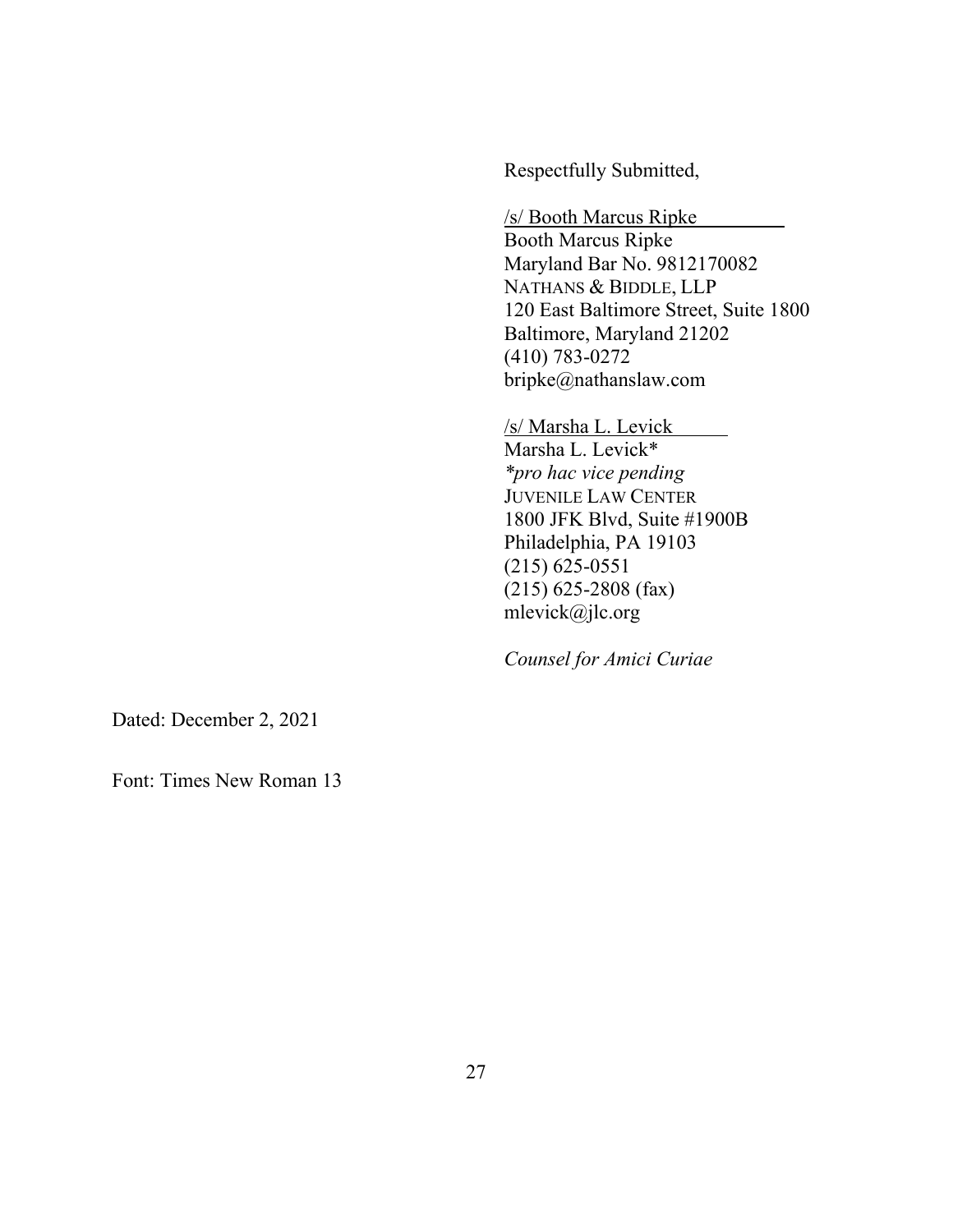## **CERTIFICATE OF WORD COUNT AND COMPLIANCE WITH RULE 8-112**

- 1. This brief contains 6,322 words, excluding the parts of the brief exempted from the word count by Rule 8-503.
- 2. This brief complies with the font, spacing, and type size requirements stated in Rule 8-112.

/s/ Booth Marcus Ripke Booth Marcus Ripke

# **CERTIFICATION REGARDING RESTRICTED INFORMATION**

I HEREBY CERTIFY that this document does not contain any restricted information as defined in the Maryland Rules. Therefore, no redacted or un-redacted copies are necessary under Rule 20-201.

> /s/ Booth Marcus Ripke Booth Marcus Ripke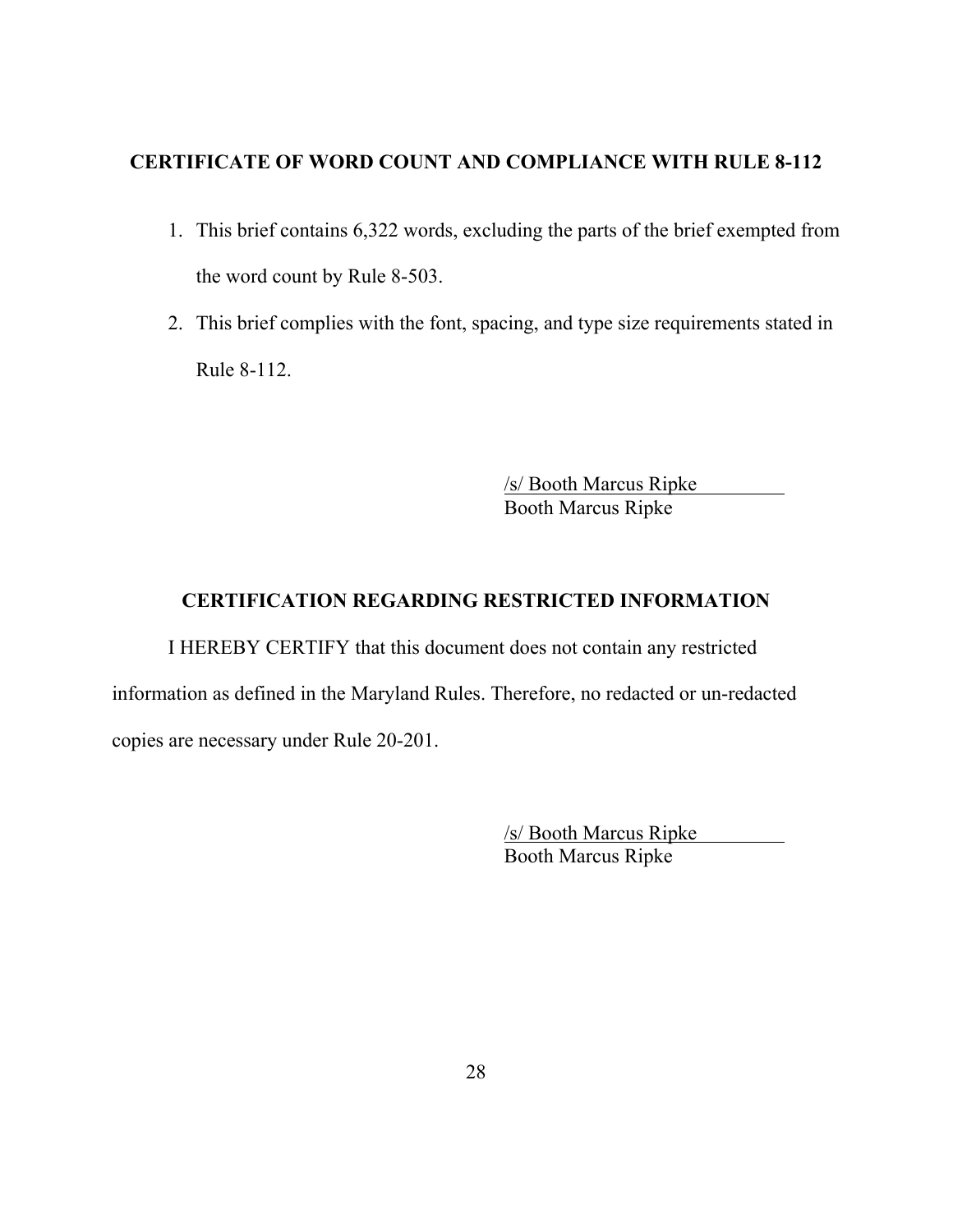#### **APPENDIX**

## **INTEREST AND IDENTITY OF** *AMICI CURIAE*

**Juvenile Law Center** advocates for rights, dignity, equity and opportunity for youth in the child welfare and justice systems through litigation, appellate advocacy and submission of amicus briefs, policy reform, public education, training, consulting, and strategic communications. Founded in 1975, Juvenile Law Center is the first non-profit public interest law firm for children in the country. Juvenile Law Center strives to ensure that laws, policies, and practices affecting youth advance racial and economic equity and are rooted in research, consistent with children's unique developmental characteristics, and reflective of international human rights values. Juvenile Law Center has represented hundreds of young people and filed influential amicus briefs in state and federal cases across the country.

The **Charles Hamilton Houston Institute for Race and Justice** ("CHHIRJ") at Harvard Law School was launched in 2005 by Charles J. Ogletree, Jr., Jesse Climenko Professor of Law. The Institute honors and continues the work of Charles Hamilton Houston, who engineered the multi-year legal strategy that led to the unanimous 1954 Supreme Court decision, *Brown v. Board of Education*. CHHIRJ's long-term goal is to ensure that every member of our society enjoys equal access to the opportunities, responsibilities, and privileges of membership in the United States. To further that goal and to advance racial justice, CHHIRJ seeks to eliminate practices or policies which compound the excessive policing and punishment that created mass incarceration while simultaneously promoting investments in the communities that have been most harmed.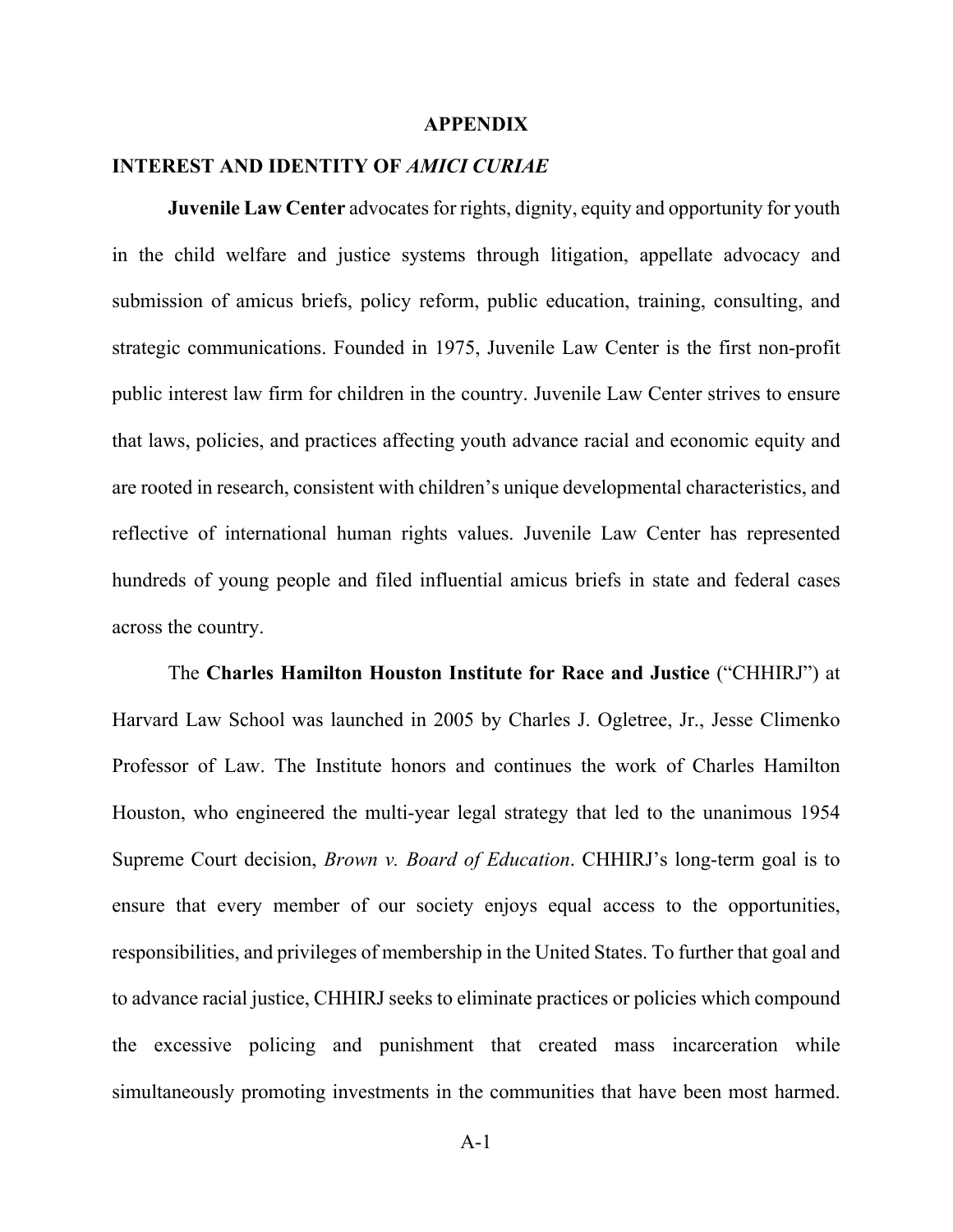CHHIRJ has filed a number of amicus briefs on the influence of race in sentencing and the cruelty of life without the possibility of parole sentences for juveniles, including at the U.S. Supreme Court in *Graham v. Florida*, *Miller v. Alabama*, and *Montgomery v. Louisiana*, and in *Diatchenko v. District Attorney for Suffolk District* before the Massachusetts Supreme Judicial Court, which interpreted both the Eighth Amendment to the U.S. Constitution and Art. 26 of the Massachusetts Declaration of Rights. CHHIRJ's *amicus* brief was cited by Justice Kennedy in the *Graham* majority opinion. *Graham v. Florida*, 560 U.S. 48, 78 (2010), as modified (July 6, 2010).

The **Center on Race, Inequality, and the Law at New York University School of Law** ("Center") was created to confront the laws, policies, and practices that lead to the oppression and marginalization of people of color. Among the Center's top priorities is wholesale reform of the criminal legal system in this country, which has, since its inception, been infected by racial bias and plagued by inequality. The Center fulfills its mission through public education, research, advocacy, and litigation aimed at cleansing the criminal legal system of policies and practices that perpetuate racial injustice and inequitable outcomes.

The **Fred T. Korematsu Center for Law and Equality** is a non-profit organization based at Seattle University School of Law that works to advance justice through research, advocacy, and education. Inspired by the legacy of Fred Korematsu, who defied the military orders during World War II that ultimately led to the incarceration of over 120,000 Japanese Americans, the Korematsu Center works to advance social justice for all. It has produced reports and participated in litigation and other reform efforts to ensure the fair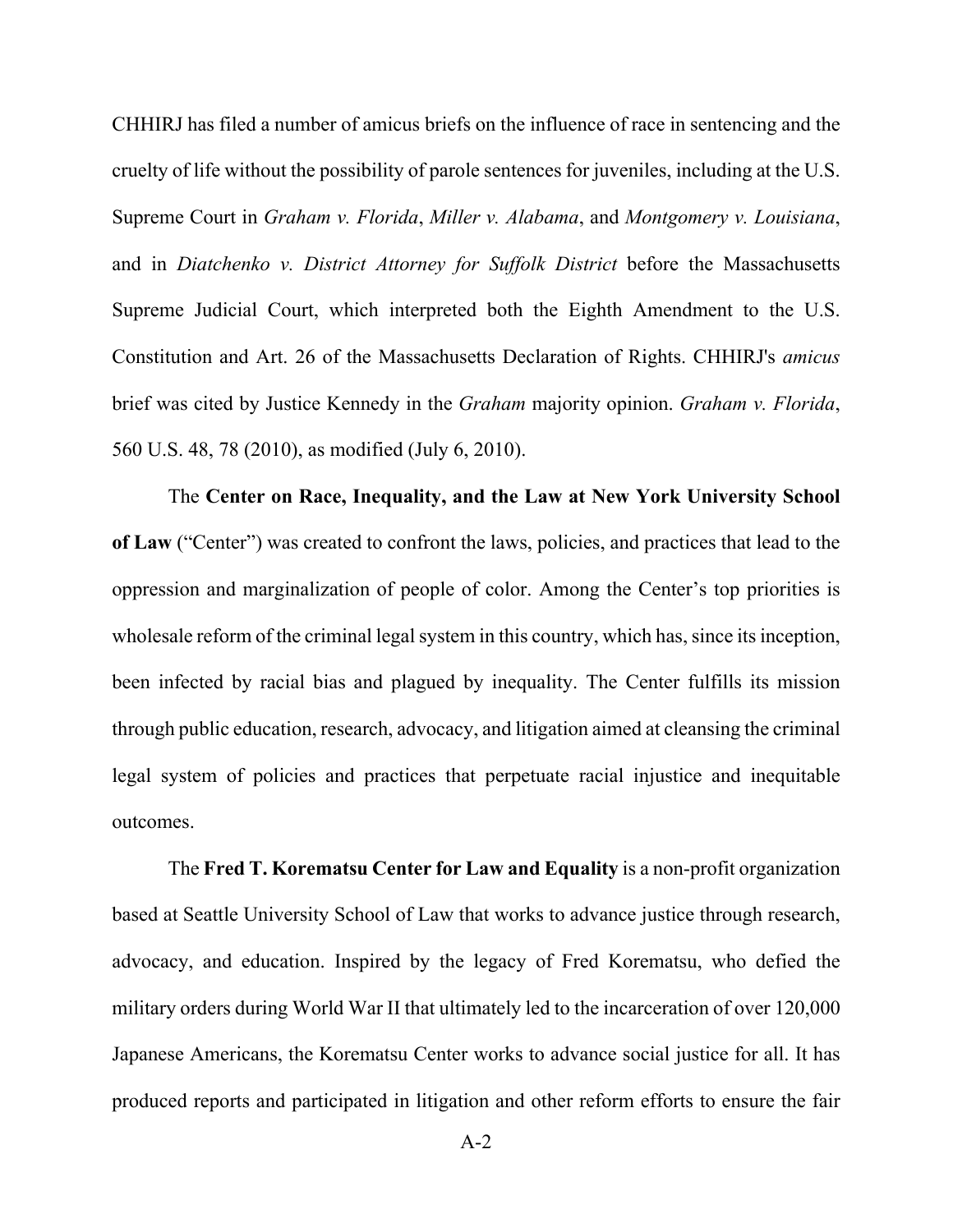treatment of juveniles in the criminal legal system. The Korematsu Center does not, in this brief or otherwise, represent the official views of Seattle University.

The **Sentencing Project**, founded in 1986, is a national nonprofit organization engaged in research and advocacy on justice reform. The organization is recognized nationwide for its policy research documenting trends and racial disparities within the justice system, and for developing recommendations for policy and practice to ameliorate those problems. The Sentencing Project has produced numerous studies that document the expansion of life imprisonment and has assessed the impact of such policies on public safety, fiscal priorities, and prospects for lowering state and federal prison populations.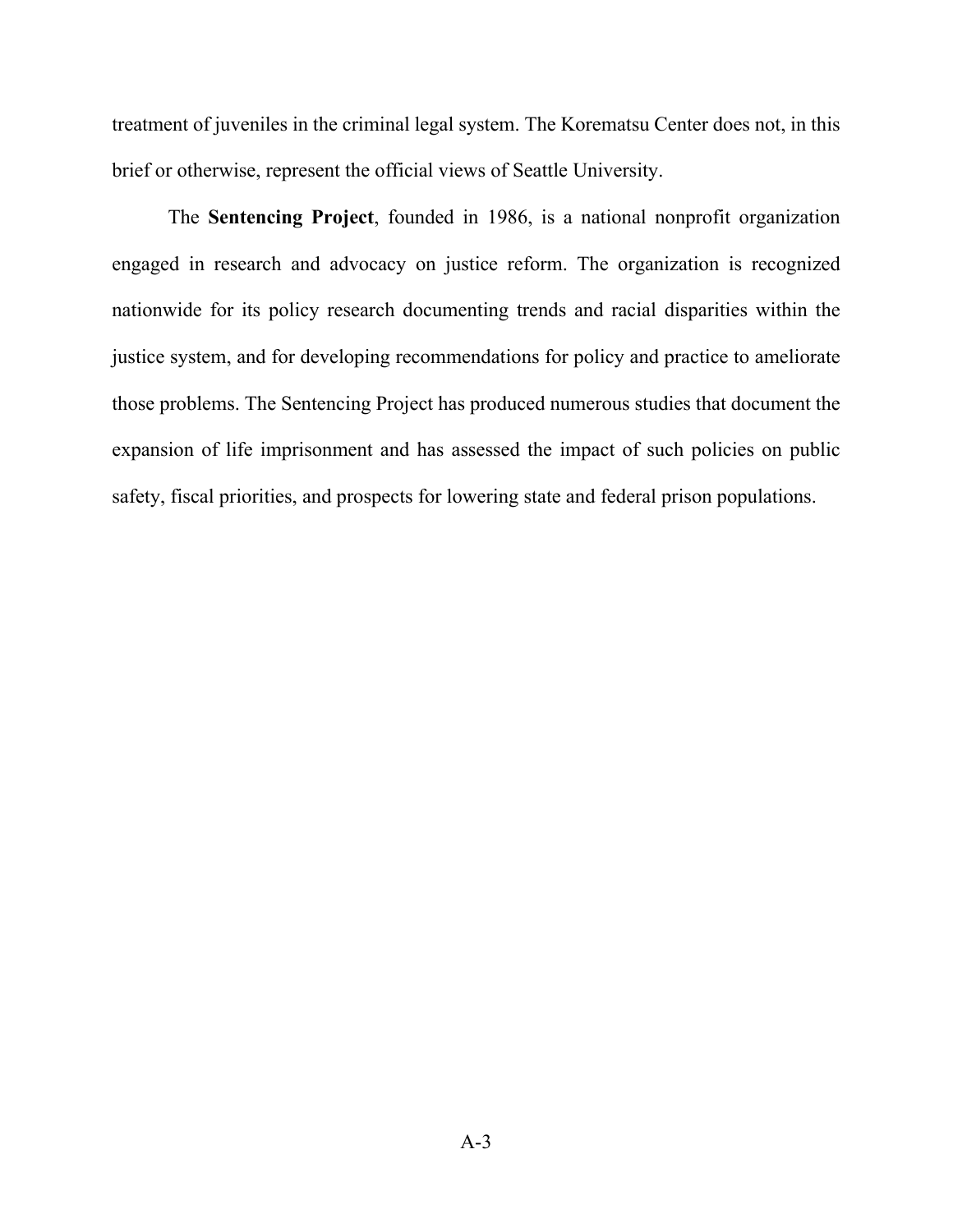## **CERTIFICATE OF SERVICE**

I HEREBY CERTIFY that on this 2nd day of December, 2021, an electronic copy of the foregoing was has been filed and served electronically via the Court's MDEC system, by arrangement with the following:

Carrie J. Williams Assistant Attorney General Office of the Attorney General Criminal Appeals Division 200 Saint Paul Place Baltimore, MD 21202

*Counsel for Appellee* 

Paul B. DeWolfe Public Defender Kiran Iyer Assigned Public Defender Celia Anderson Davis Assistant Public Defender Office of the Public Defender Appellate Division 6 Saint Paul Street, Suite 1302 Baltimore, Maryland 21202

*Counsel for Appellant* 

 /s/ Booth Marcus Ripke Booth Marcus Ripke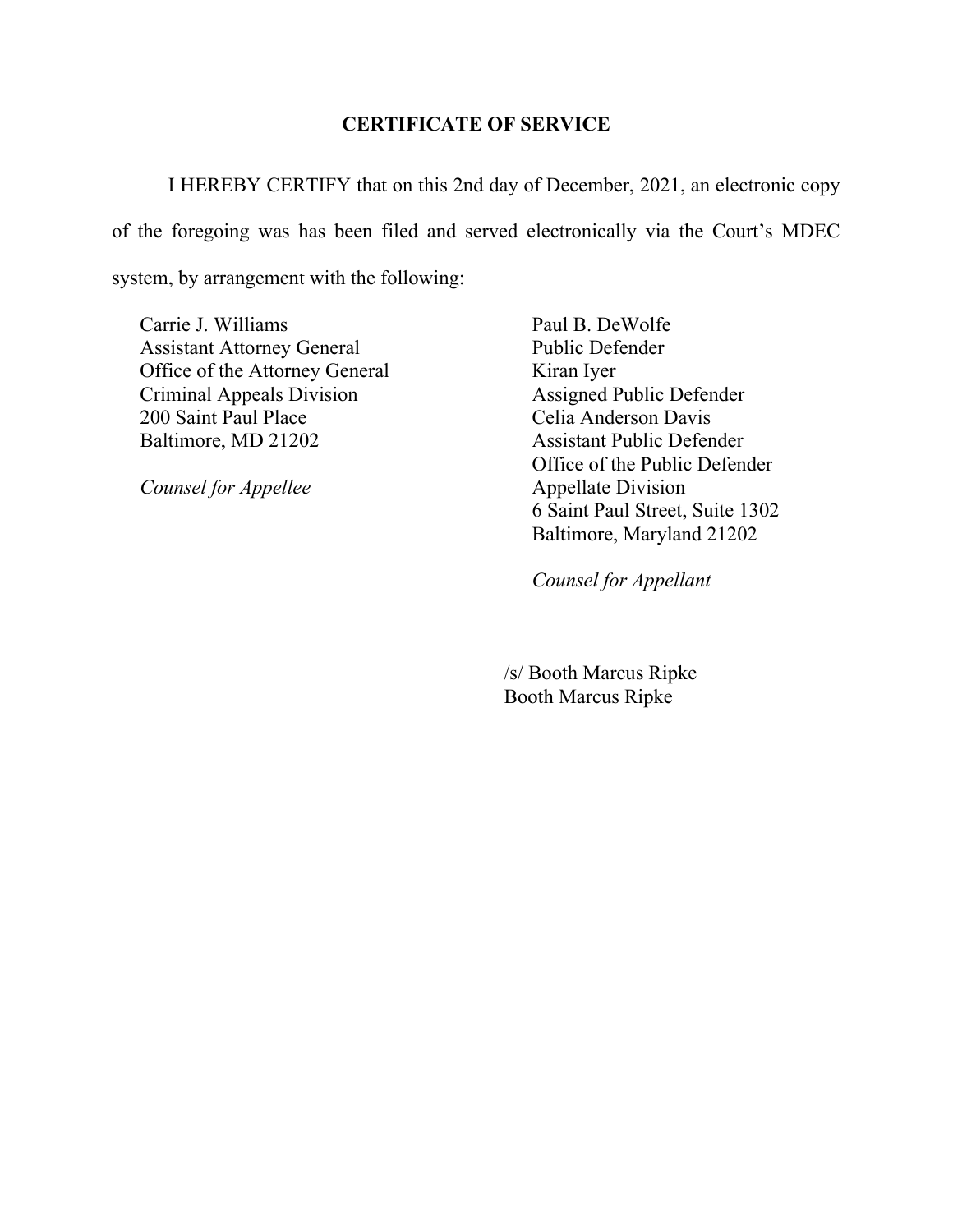### Marissa Lariviere

| From:    | Kiran Iyer < kiran.r.iyer@gmail.com>                              |
|----------|-------------------------------------------------------------------|
| Sent:    | Wednesday, November 10, 2021 5:19 PM                              |
| To:      | Marissa Lariviere                                                 |
| Cc:      | Tiffany Faith; celia.davis@maryland.gov                           |
| Subject: | Re: Consent for Amicus Sought (Malvo v. State, COA-REG-0029-2021) |

We consent - thanks!

El El mié, 10 de noviembre de 2021 a la(s) 15:58, Marissa Lariviere <mlariviere@jlc.org> escribió:

Dear Counsel,

Juvenile Law Center seeks your consent to file an amicus brief before the Maryland Court of Appeals in Lee Boyd Malvo v. State of Maryland. Juvenile Law Center seeks to file an amicus brief in support of Mr. Malvo.

Additional organizations and/or individuals may join the brief as well.

Additionally, Juvenile Law Center seeks your consent to complete service via the MDEC system, waiving the requirement for service via paper copies.

Please let me know if you have questions.

Thank you,

Marissa

Marissa Lariviere | Paralegal

Juvenile Law Center | www.jlc.org

1800 JFK Blvd., Ste. 1900B | Philadelphia, PA 19103

ph: 215 800 0327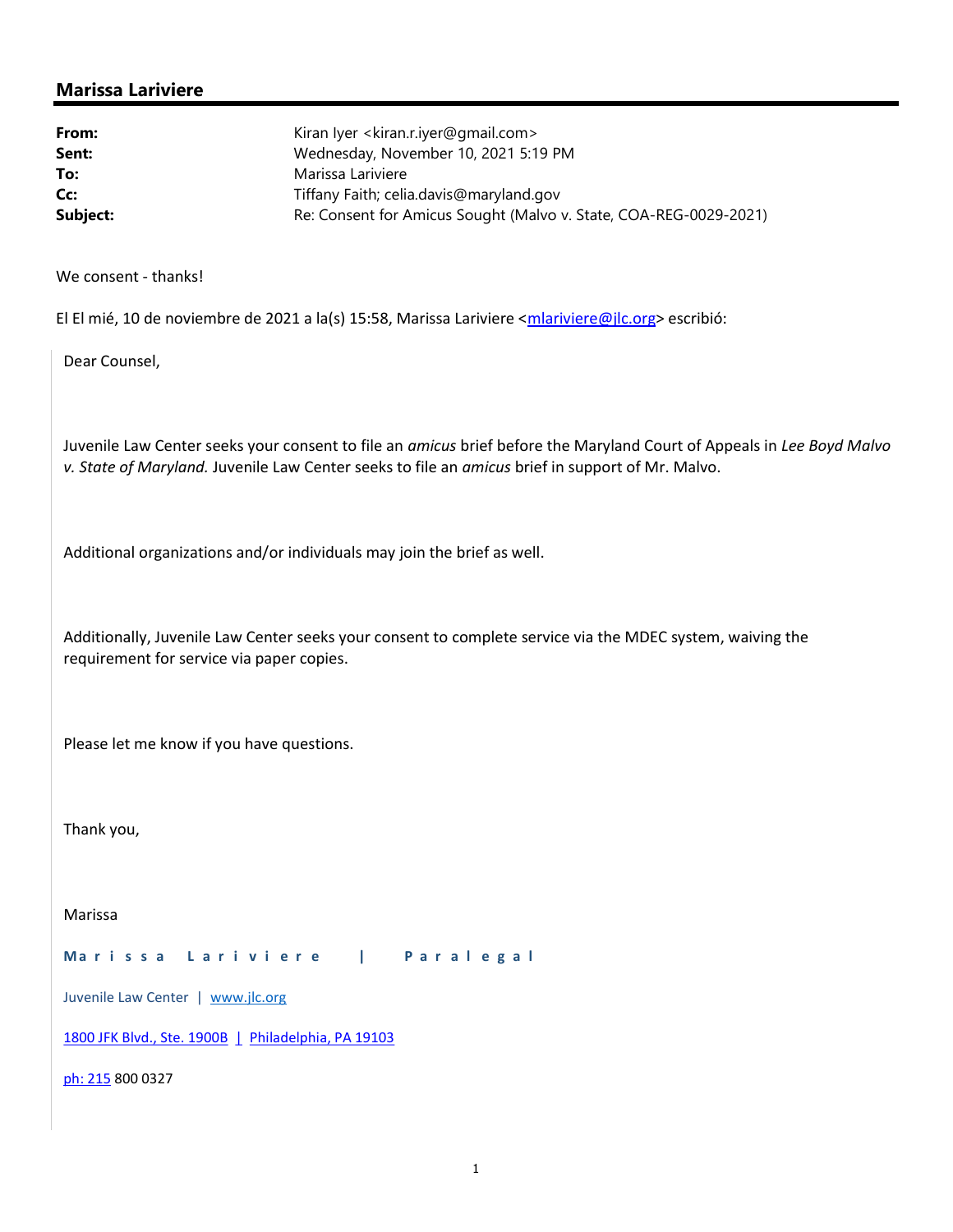-- Kiran Iyer kiran.r.iyer@gmail.com 617-230-8264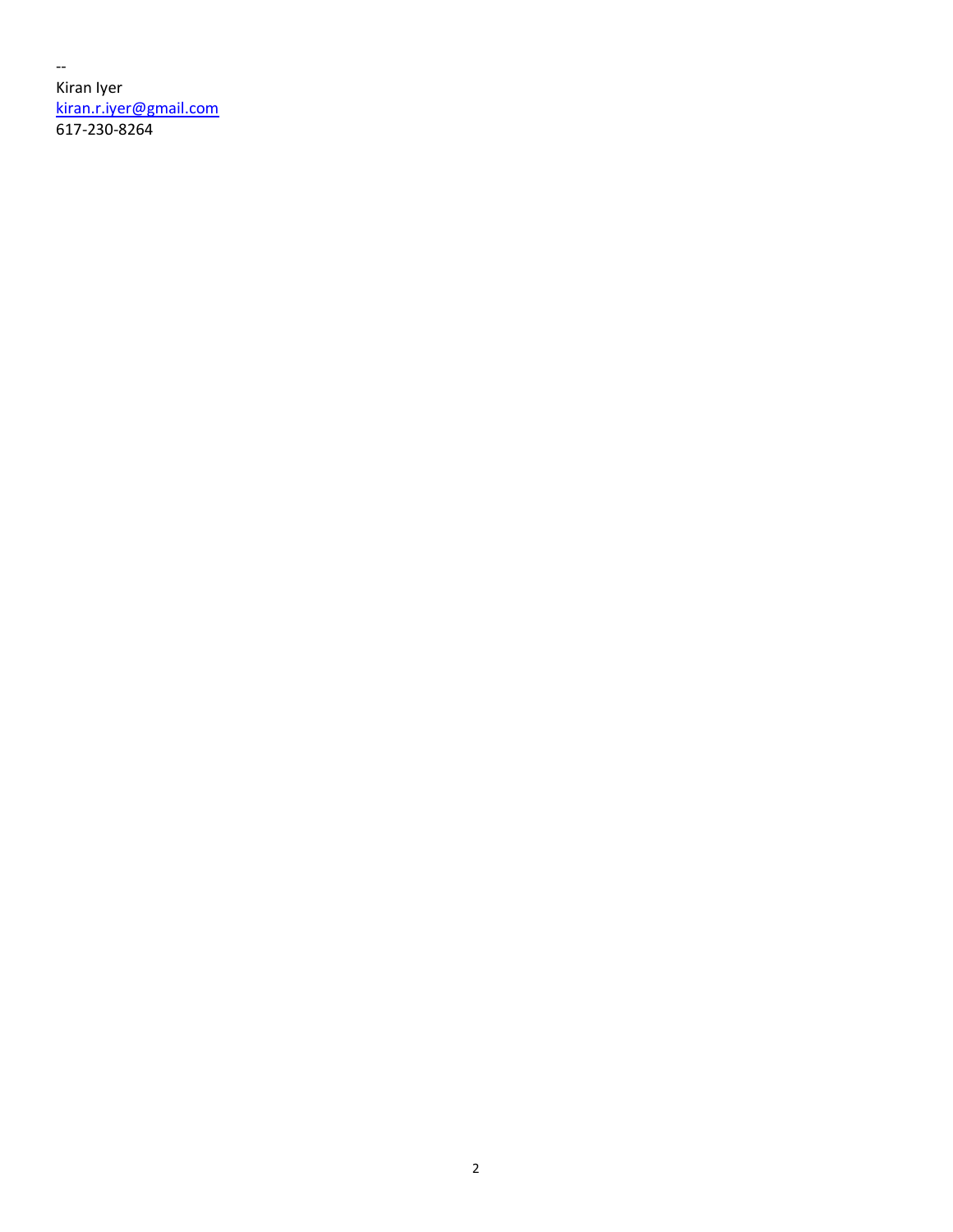| From:<br>Sent:                       | Williams, Carrie < c williams@oag.state.md.us<br>Wednesday, November 10, 2021 6:08 PM                                                                                                                                                               |  |
|--------------------------------------|-----------------------------------------------------------------------------------------------------------------------------------------------------------------------------------------------------------------------------------------------------|--|
| To:                                  | Marissa Lariviere                                                                                                                                                                                                                                   |  |
| $C_{\rm c}$ :                        | Tiffany Faith                                                                                                                                                                                                                                       |  |
| $S$ ubject:                          | RE: Consent for Amicus Sought (Malvo v. Sta                                                                                                                                                                                                         |  |
| Good evening,                        |                                                                                                                                                                                                                                                     |  |
| have a good evening.                 | The State consents to the filing of the amicus brief                                                                                                                                                                                                |  |
| Carrie                               |                                                                                                                                                                                                                                                     |  |
| Carrie J. Williams                   |                                                                                                                                                                                                                                                     |  |
| 200 Saint Paul Place<br>410-576-7837 | Principal Counsel for Criminal Policy<br>Office of the Attorney General<br>Baltimore, Maryland 21202                                                                                                                                                |  |
|                                      | Pronouns: she/her/hers                                                                                                                                                                                                                              |  |
|                                      | FromMarissa Lariviere < mlariviere@jlc.org><br>Sen Wednesday, November 10, 2021 5:00 PM<br>To: Williams, Carrie < cwilliams@oag.state.md.us><br>Cc:Tiffany Faith $\lt$ tfaith@jlc.org ><br>SubjeCootn:sent for Amicus Sought (Malvo v. State, COA-R |  |
| Dear Counsel,                        |                                                                                                                                                                                                                                                     |  |
|                                      | Juvenile Law Center saeme kbasy of urbefonsentheo Matery b Band C Ma<br>v. State olfu vMeanriylleanLda.w Caemit oe bors is eefe kisn tsoupfpid ret a onf Mr. Ma                                                                                     |  |
|                                      | Additional organizations and/or individuals may join                                                                                                                                                                                                |  |
|                                      | Additionally, Juvenile Law Center seeks youtheconesqent<br>for service via paper copies.                                                                                                                                                            |  |
|                                      | Please let me know if you have questions.                                                                                                                                                                                                           |  |
| Thank you,                           |                                                                                                                                                                                                                                                     |  |
| Marissa                              |                                                                                                                                                                                                                                                     |  |